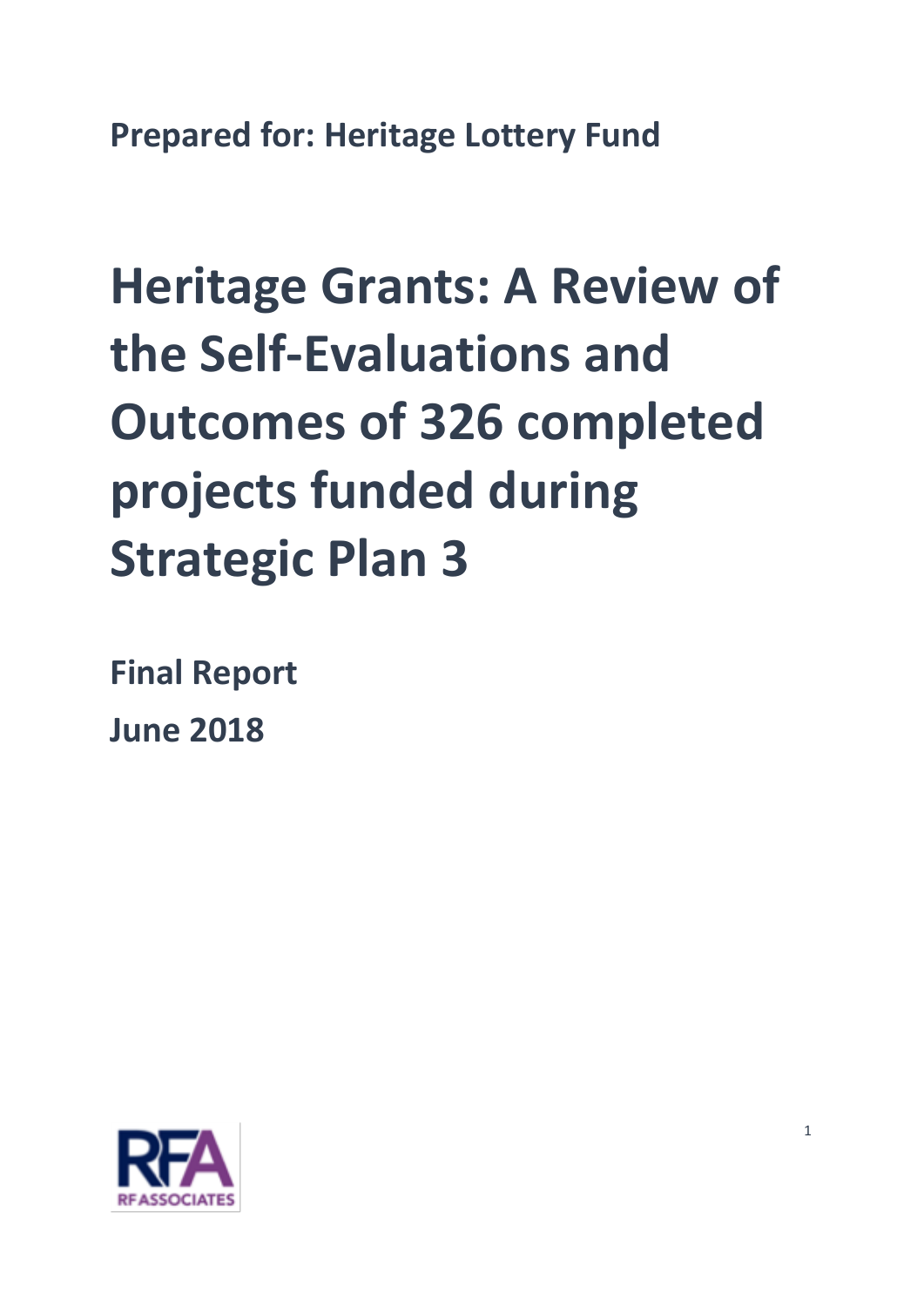## **CONTENTS**

| 1                                                                                                   |        |                                                                          |  |  |
|-----------------------------------------------------------------------------------------------------|--------|--------------------------------------------------------------------------|--|--|
| 2                                                                                                   |        |                                                                          |  |  |
| 3                                                                                                   |        |                                                                          |  |  |
|                                                                                                     | 3.1    |                                                                          |  |  |
| 4                                                                                                   |        |                                                                          |  |  |
| 5                                                                                                   |        |                                                                          |  |  |
| 5.1                                                                                                 |        |                                                                          |  |  |
|                                                                                                     | 5.2    |                                                                          |  |  |
|                                                                                                     | 5.3    |                                                                          |  |  |
|                                                                                                     | 5.4    |                                                                          |  |  |
|                                                                                                     | 5.5    |                                                                          |  |  |
|                                                                                                     | 5.5.1. |                                                                          |  |  |
|                                                                                                     | 5.5.2  | Correlation between number of outcomes met and quality of reports 20     |  |  |
|                                                                                                     |        |                                                                          |  |  |
|                                                                                                     | 5.5.3  | Correlation between categories of outcomes met and quality of reports 20 |  |  |
| Investigating links between mapped outcomes and other project characteristics: grant size,<br>5.5.4 |        |                                                                          |  |  |
|                                                                                                     |        |                                                                          |  |  |
| 6                                                                                                   |        |                                                                          |  |  |
|                                                                                                     | 6.1    |                                                                          |  |  |
|                                                                                                     | 6.2    |                                                                          |  |  |
|                                                                                                     | 6.3    |                                                                          |  |  |
| $\overline{ }$                                                                                      |        |                                                                          |  |  |
| 8                                                                                                   |        |                                                                          |  |  |
|                                                                                                     | 8.1    |                                                                          |  |  |
|                                                                                                     | 8.2    |                                                                          |  |  |
|                                                                                                     |        |                                                                          |  |  |
|                                                                                                     |        |                                                                          |  |  |
| APPENDIX 1: PERFORMANCE AGAINST EVALUATION CRITERIA                                                 |        |                                                                          |  |  |
|                                                                                                     | 1.     |                                                                          |  |  |
|                                                                                                     | 2.     |                                                                          |  |  |
|                                                                                                     | 3.     |                                                                          |  |  |
|                                                                                                     | 4.     |                                                                          |  |  |
|                                                                                                     | 6.     |                                                                          |  |  |
|                                                                                                     |        |                                                                          |  |  |
| APPENDIX 2: ANALYSIS OF HERITAGE AREA, REGION AND FINANCIAL SIZE OF PROJECT 42                      |        |                                                                          |  |  |
| APPENDIX 3: OVERALL SUMMARY OF SELF-EVALUATION REPORT STRENGTHS AND WEAKNESSES 45                   |        |                                                                          |  |  |
| APPENDIX 4: HLF ADOPTED APPROACH TO REVIEWING GRANTEE EVALUATIONS 47                                |        |                                                                          |  |  |
|                                                                                                     |        |                                                                          |  |  |
| 2                                                                                                   |        |                                                                          |  |  |

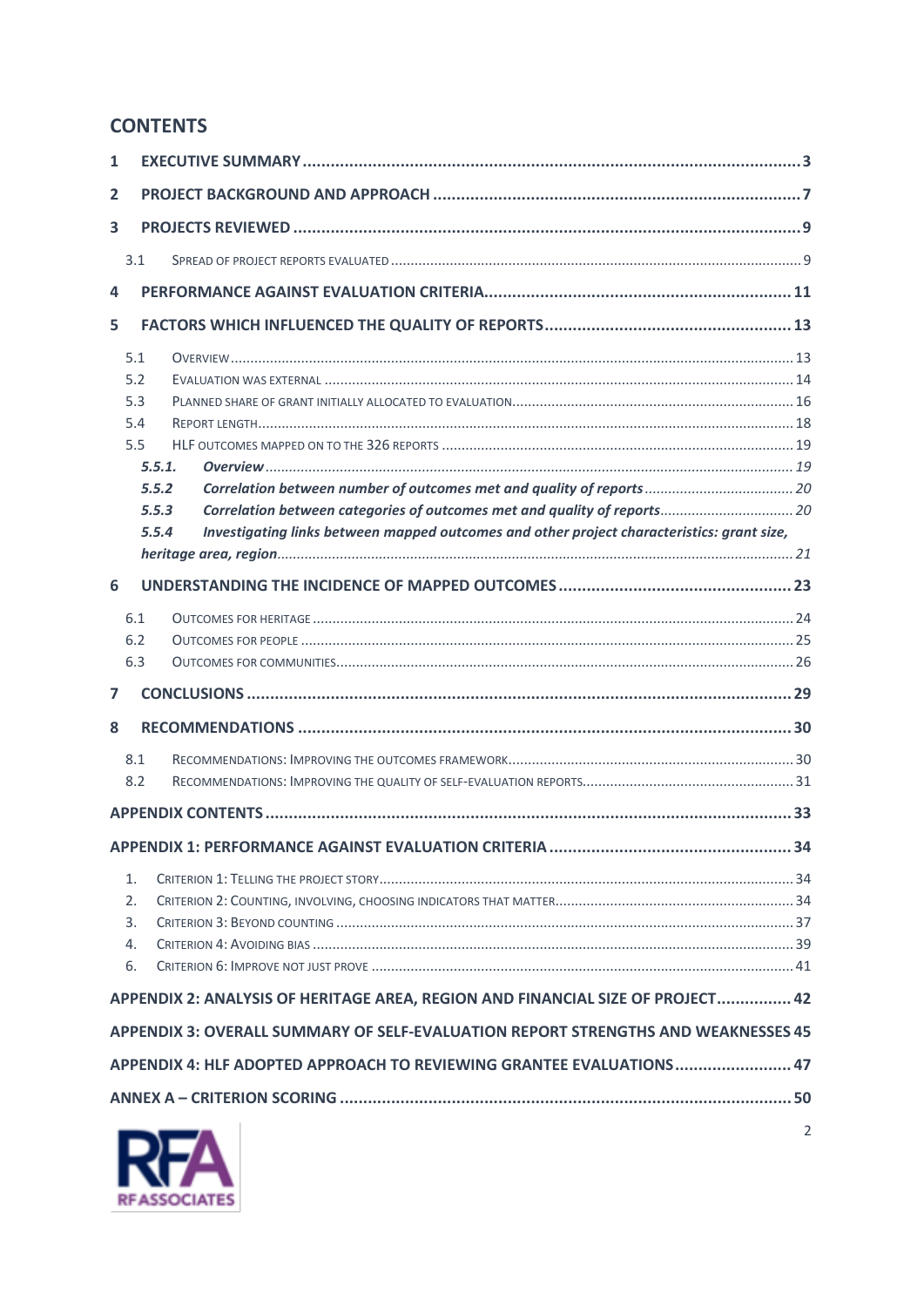# <span id="page-2-0"></span>**1 Executive Summary**

- 1. The Heritage Lottery Fund (HLF) commissioned RF Associates to undertake a comprehensive review of the self-evaluation process for 326 of the completed Heritage Grants projects funded under HLF's 3rd Strategic Plan (SP3) which ran between 2008 and 2013.
- 2. This review was conducted in two distinct stages: a review of 200 self-evaluation reports in 2017 (which built on an initial review of 93 reports), followed by a review of a further 126 selfevaluation reports in 2018. This report brings together the findings from these reviews and includes a comparative appraisal of the quality, scope and methodology of the self-evaluated reports against six evaluation criteria and the type, range and quality of activities and outcomes achieved by completed projects. The review also includes a mapping of the project outcomes onto HLF's current framework of 14 outcomes for heritage, people and communities.
- 3. Overall just over a third, 37%, of the 326 self-evaluation reports were graded as good or excellent with just under two thirds, 63%, falling within the adequate or poor categories. 10% of reports were assessed to be excellent and 23%, were considered poor.
- 4. The aggregated findings in this report show that the quality criteria scores have significant dependence on several characteristics, confirmed by a range of statistical tests:
	- **Evaluation was external**: external consultants/organisations tended to write better quality reports.
	- **Planned share of grant initially allocated to evaluation**: where higher amounts of expenditure had been originally allocated for evaluation, the reports tended to be of better quality.
	- **Report length:** longer reports which contained more explanation and more data, tended to be of better quality than the shorter reports.
	- **The number of HLF outcomes assessed as being met**: better quality reports tended to record a greater number of outcomes being met.
- 5. No statistical dependence could be found for heritage type, region, financial size of the project or whether the assessment was from the 2017 or 2018 studies assessed by RF Associates.
- 6. The reviews of the self-evaluations have included an assessment of which of the 14 outcomes set out in the HLF Outcomes Framework can be attributed to each project. The statistical analysis finds that there is an apparent strong link between the assessment scores and the sum of outcomes achieved. There is, though, not such a clear rationale for this link as for the other significant factors. A plausible explanation for the strong relationship is that the high degree of correspondence derives from the review process. Criteria scores and outcomes - determined by the same assessors - both act as indicators of self-evaluation quality.
- 7. As we found in our prior report, there is an inherent tension within self-evaluation between a project telling its own story to an external audience, whilst also avoiding bias. Many reports seemed to be written primarily as project history documents, rather than documents which sought to objectively evaluate their activities and identify openly where things did not go well and could be improved in the future.

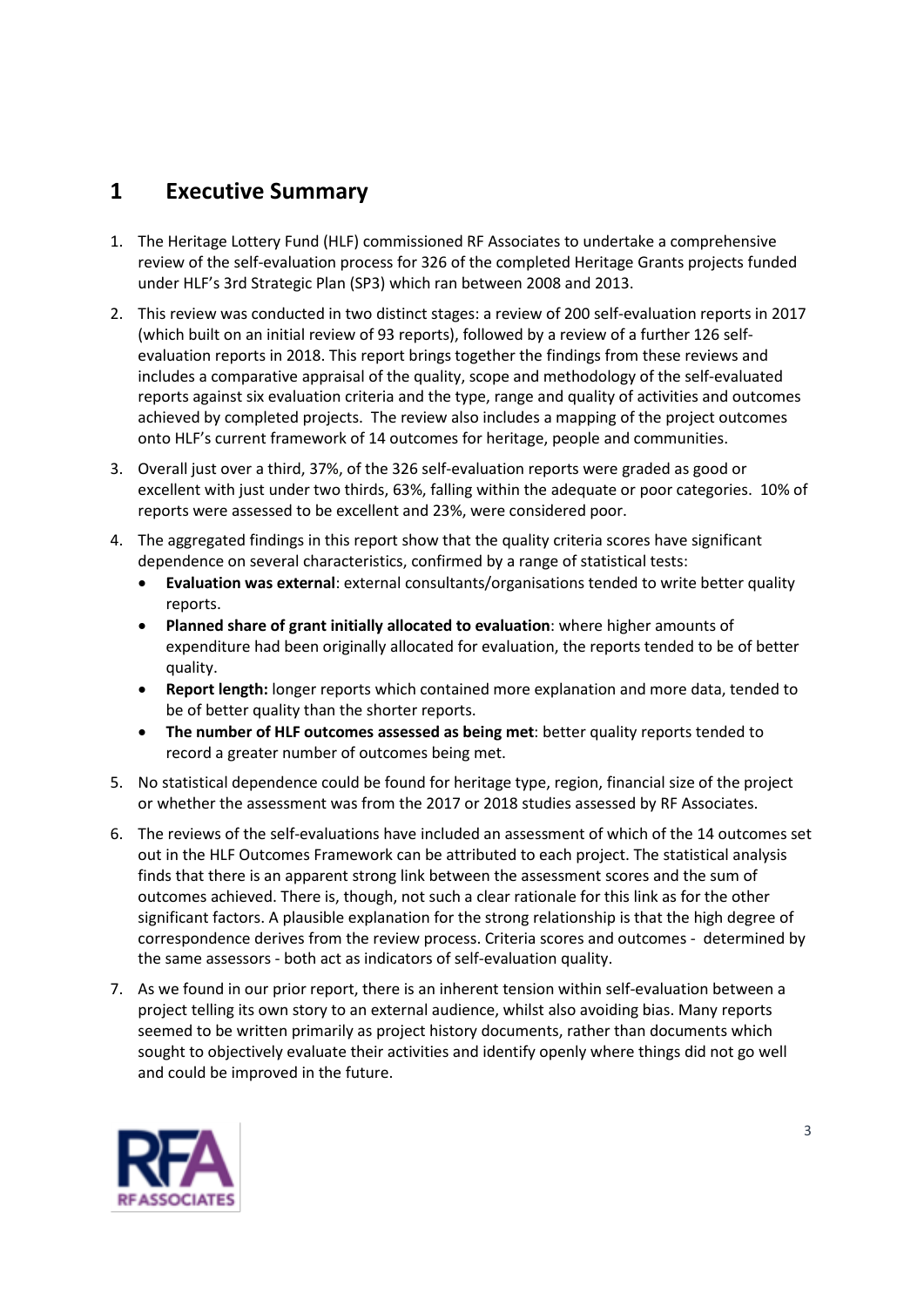- 8. Some of the individuals tasked with writing the evaluation reports were experts in research/evaluation and their reports tended to be good or excellent. However, this was only the case if they were involved sufficiently early in the project to be able to collect data systematically throughout the entirety of the project, or where the grantee put in place robust evaluation systems from the outset. Few evaluation reports were the product of robust systematic approaches.
- 9. The diversity of content and evaluation approaches, despite the existence of the HLF guidance, shows that many grantees did not focus on what the HLF wanted from the project selfevaluation report. Our review would suggest that the evaluation of projects to HLF standards was not necessarily a key priority for many grantees who were more focused on meeting deliverables, rather than systematically collecting evidence of their impact throughout.
- 10. It is clear that some projects found it difficult to go beyond a discussion of outputs, and that to track even short-term outcomes was a challenge. This may be due to the inherent nature of the project / the scale of funding / activity achieved with it. It may also be due to the varying levels of expertise and understanding within each individual project team about how to measure and evaluate outcomes effectively.
- 11. Judging by the quality of the reports, organisations are generally aware of the need to count relevant elements in relation to the activity they have undertaken such as number of event attendees, but their understanding of the wider rationale and value of undertaking more enhanced evaluation activities is mixed.
- 12. The current 14 outcomes overlap in places and include a range of short and long-term outcomes and impacts. This makes it challenging for grantees to demonstrate whether the outcome has been met in their reporting. The most commonly mapped outcomes were all concerned with outcomes for people and for heritage. As before, there was evidence in over three-quarters of reports that:
	- **People will have volunteered time** (87%)
	- **Heritage will be better interpreted and explained** (79%)
	- **Heritage will be in better condition** (79%)
	- **People will have learnt about heritage** (78%)
	- **People will have developed skills** (77%)
	- **People will have had an enjoyable experience** (76%)
- 13. Outcomes for communities stood out as the group where there was the least amount of evidence available in the reports to support an interpretation that each outcome had been met. They are the most complex outcome area to map as they require the most consideration as well as involving complex measurement. At least in part, this is because they reach furthest outside the specific heritage project activity to its widest impact. As we found before, less than half of the reports contained evidence for any of these outcomes being met.

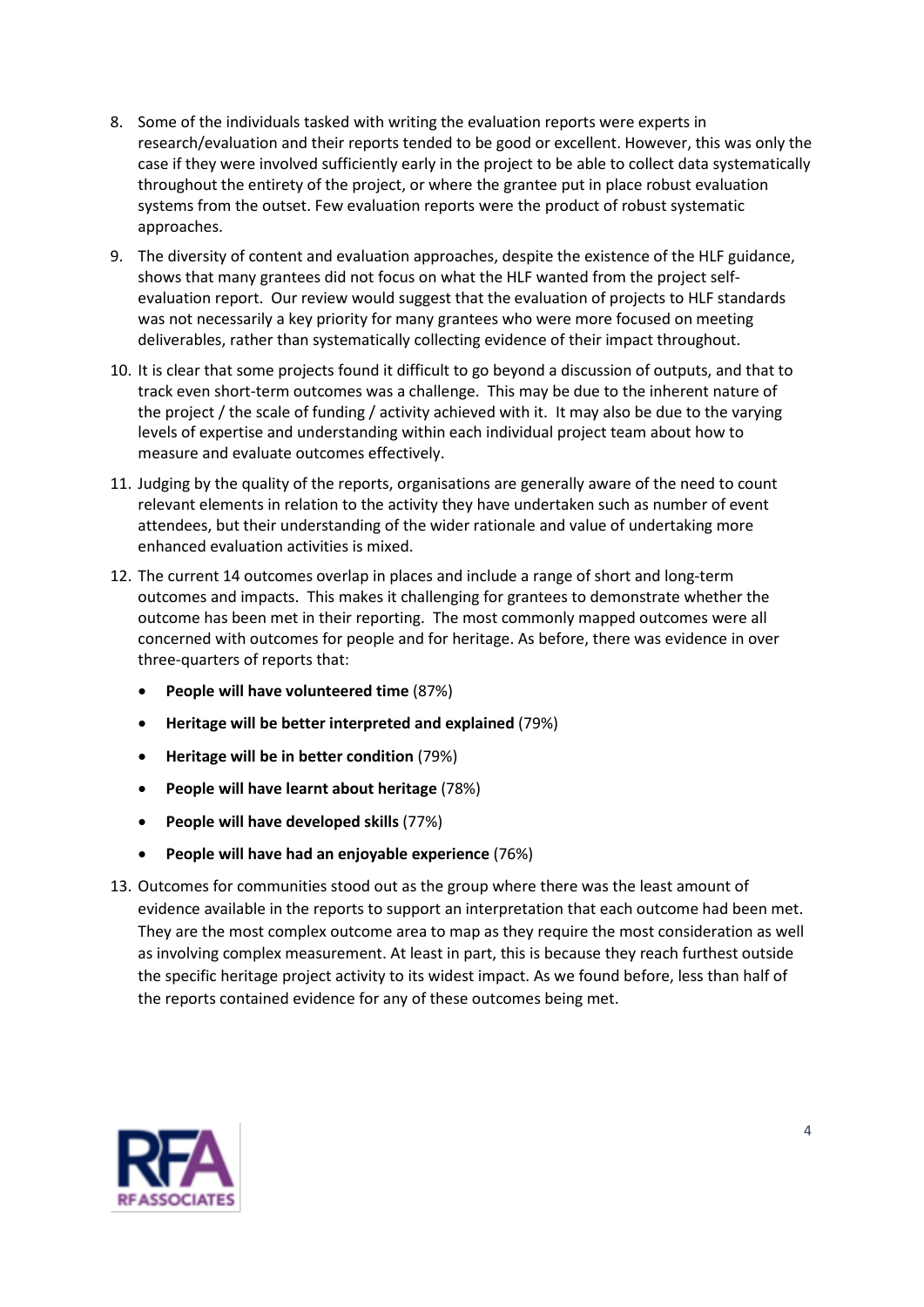#### **Recommendations: Improving the outcomes framework**

- 1. It seems that the following outcomes for heritage are likely to be at the heart of what most projects set out to do:
	- Heritage will be in better condition
	- Heritage will be identified and recorded
	- Heritage will be better interpreted and explained
- 2. However, the remaining heritage outcome 'Heritage will be better managed' is wider and perhaps more subjective than the other heritage outcomes and it also overlaps to an extent with the outcome for communities - 'Your organisation will be more resilient'. We suggest that these two outcomes should be reviewed. They could be replaced with one single outcome that focuses on the positive impact that HLF funding has on an organisation.
- 3. There is also an overlap between the outcome for heritage 'Heritage will be better interpreted and explained' and the outcome for people 'People will have learnt about heritage'. The first outcome may lead to the second. We recommend that these could also be reviewed and replaced with one single outcome.
- 4. We suggest also that the outcomes for people could also be simplified and reduced in number. 'People will have volunteered time' is the most frequent outcome recorded in our review and the easiest for many grantees to measure. Connected to this outcome is 'People will have developed skills', 'People will have had an enjoyable experience' and 'People will have changed their attitudes and/or their behaviour'. HLF could review and rationalise these by considering which is the most important outcome it wants to achieve in terms of the impact that projects have on the people who get involved with them. Indeed, projects could be encouraged to focus on elements particularly pertinent to their project rather than all of the outcomes for people.
- 5. The outcome for communities 'More people and a wider range of people will have engaged with heritage' is a challenging outcome as it requires grantees to measure two elements over time: who and how many people were engaging before and who and how many have engaged as a result of the project. To demonstrate they have met this outcome grantees would need to conduct baseline research which provides data on their current audience and reach and then measure this again over time and at the end of the project to compare the two. The intent appears to be that HLF funding should deliver the positive impact of reaching new audiences who would not have previously engaged with that specific heritage. HLF may wish to consider simplifying this outcome so that it focuses on either more people or a wider range of people – or separating the two out to allow for more focus when outcomes are about volume, or diversity.
- 6. The other outcomes for community: 'Environmental impacts will be reduced', 'Your local area will be a better place to live, work or visit' and 'Your local economy will be boosted' all overlap to an extent. They are also challenging impacts for projects to measure and prove as they require measurement over the long-term and the expertise to be able to identify project impacts in isolation from other factors which may be happening in the local community at the same time. We suggest that these three outcomes could be replaced by one positive outcome for communities.

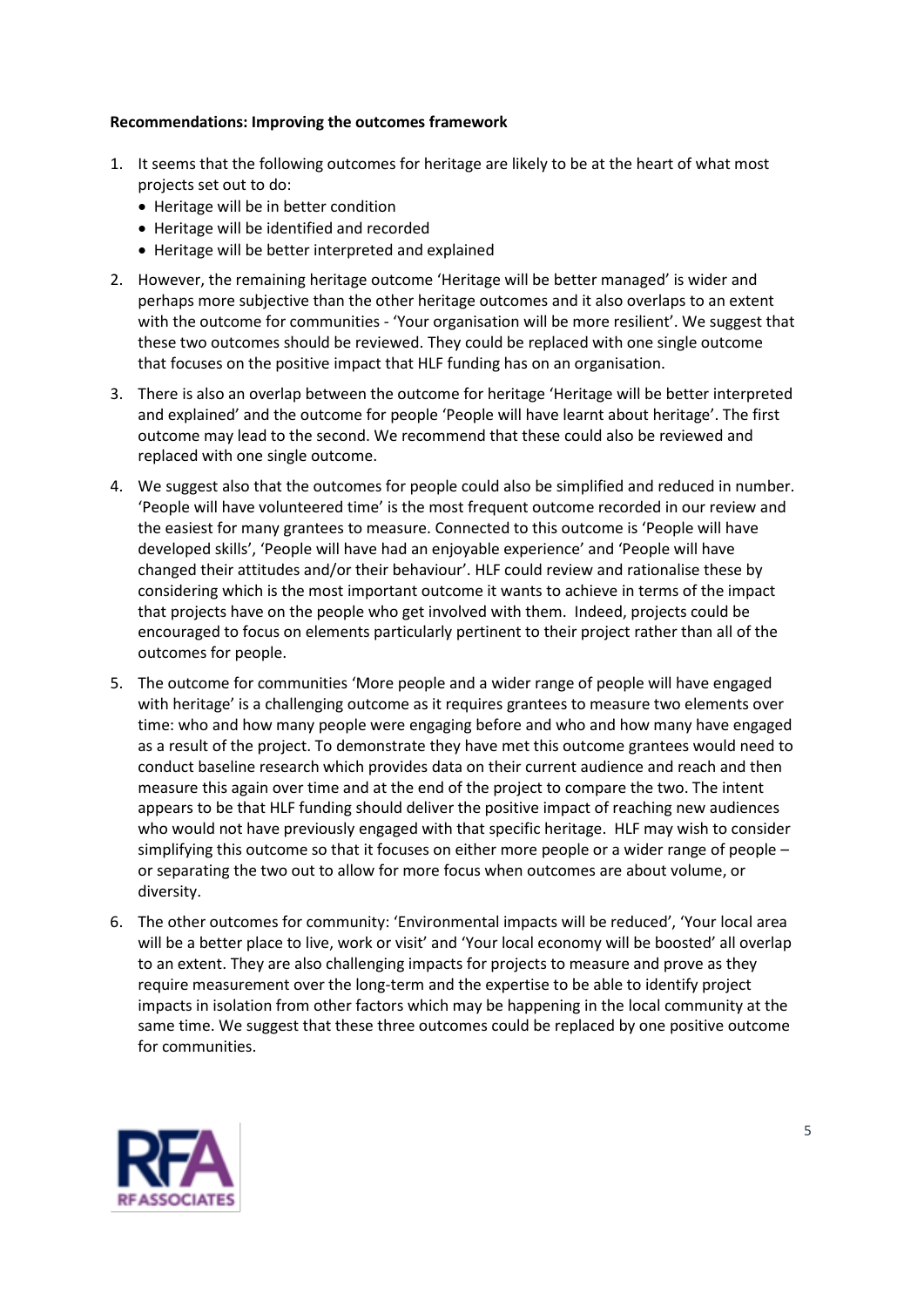#### **Recommendations: Improving the quality of self-evaluation reports**

- 1. It is essential that projects are able to demonstrate good value for money. They will only be able to do this by writing good quality evaluation reports which include evidence of positive outcomes being met. As we found before, projects would benefit from more clarity and support from HLF about how to meet and measure the revised outcomes if they are to manage this successfully.
- 2. There are a number of different models deployed in the field of evaluation consultancy. One of the most commonly used basic tools is the idea of a 'logic model' that lays out the project inputs and activities and considers their impact. We believe that it would benefit most projects to have to lay out the logic model of their project – and that this would help with the development and undertaking of on-going measurement activities.
- 3. It is clear that some projects find it difficult to go beyond a discussion of outputs, and that to track even short-term impacts is a challenge. This may be due to the inherent nature of the project / the scale of funding / activity achieved with it. It may also be due to the varying levels of expertise and understanding within each individual project's team about how to measure and evaluate outcomes effectively
- 4. In summary, it is important to consider the scale of evaluation appropriate to the type and nature of the project. For example, larger projects in general terms are perhaps more likely to be engaged in driving towards longer term outcomes. Outcomes should of course be tracked specific to an individual project. It is unrealistic to expect projects with small budgets and low expertise to measure and track longer-term impacts. Perhaps projects could be encouraged to consider their outcomes at the various levels of activity and therefore understand more how they build on one another over time, but also depend on the focus of the project.
- 5. Since our 2017 review, the Heritage Lottery Fund has taken a number of actions to seek to improve the quality of evaluation and to support organisations to work with the outcomes framework. These have included:
	- Updating the evaluation guidance available to projects. The guidance now includes examples to help projects understand how to apply best practice approaches.
	- Providing training on evaluation to HLF staff. The central evaluation team at HLF has been delivering training across the HLF regions.
	- A more efficient and better developed feedback loop between HLF operational teams and the evaluation team to support programme learning.
	- Increasing the budget thresholds projects can attribute to evaluation as part of their grant application.
	- Producing more evaluation related content within HLF's online communities to encourage knowledge exchange between grantees and potential applicants.
	- A simplification of the outcomes framework based on this report and our prior report which will support the next Strategic Funding Framework.

<span id="page-5-0"></span>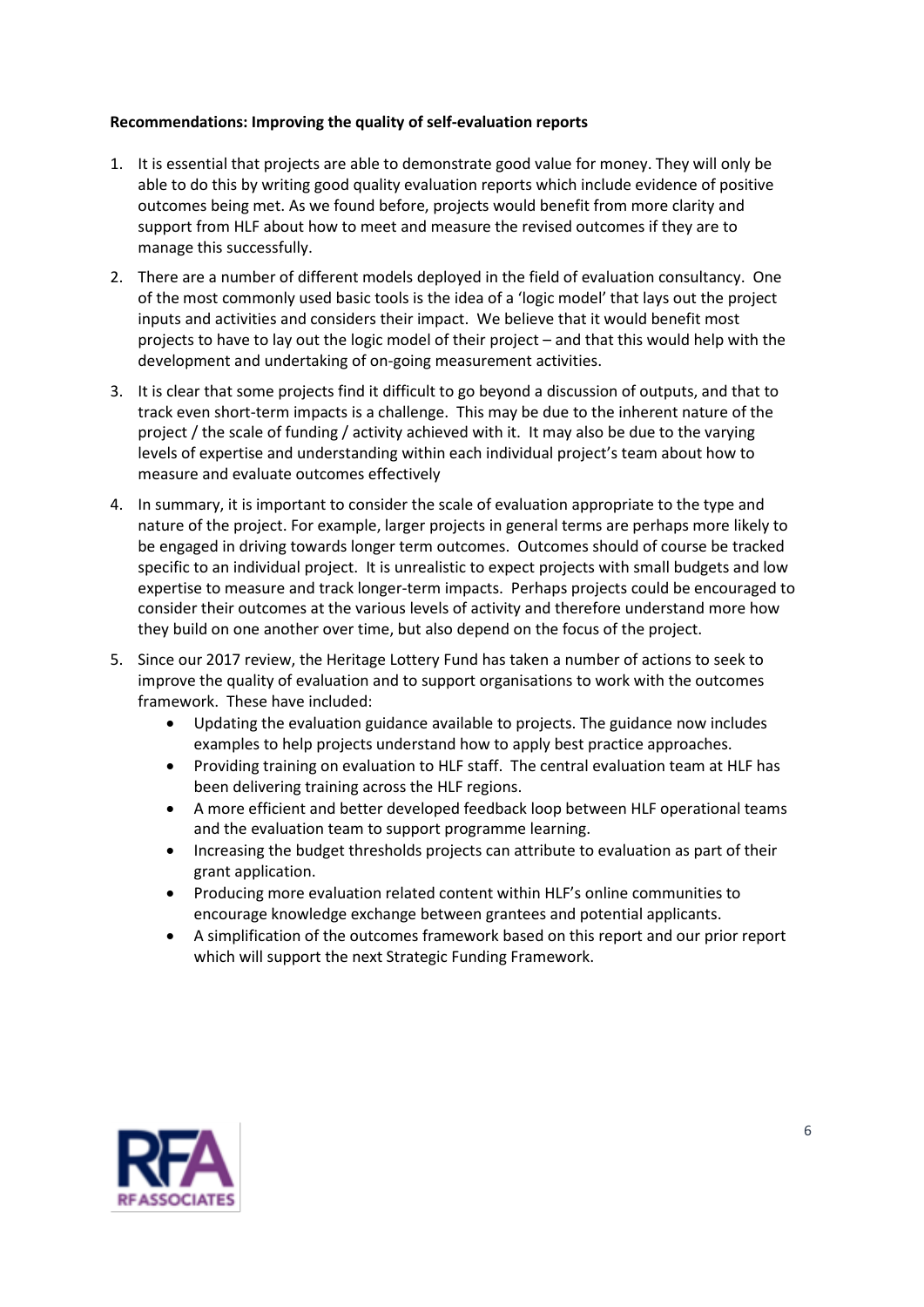# **2 Project Background and Approach**

The Heritage Lottery Fund (HLF) commissioned RF Associates to undertake a comprehensive review of the self-evaluation process for 326 completed Heritage Grants projects funded under HLF's 3rd Strategic Plan (SP3) which ran between 2008 and 2013. Organisations awarded funding under SP3 were required to undertake a self-evaluation of their activity after the completion of their project. The evaluations were required to address the effectiveness of the outcomes of each project against the initial objectives (e.g. why there was a need for the project, what the applicant intended to do with the grant funds and what difference the applicant expected to make for both heritage and people).

This review includes a comparative appraisal of the quality, scope and methodology of the selfevaluated reports and the type, range and quality of activities and outcomes achieved by completed projects, including a mapping of the impact of their work onto HLF's current framework of 14 outcomes for heritage, people and communities. It combines, as far as possible, the findings from an initial review of 92 reports from an earlier evaluation, which was completed in 2015, with RF Associates' evaluation of an additional 108 reports in 2017, followed by RF Associates' most recent review of an additional 126 reports in 2017/18.

The quality of the submitted self-evaluation reports was assessed on a four-point scale (excellent, good, adequate or poor) using six criteria. These six criteria focused on the extent to which the evaluation:

- 1. Provided a logical framework
- 2. Included appropriate and methodological ways of providing robust evidence
- 3. Demonstrated that data was subject to robust analysis and provided evidence on outcomes
- 4. Was objective and free from bias
- 5. Presented the results clearly
- 6. Included sufficiently clear conclusions and recommendations to enable stakeholders to apply any lessons learned.

Further details about these criteria are provided in **Appendix 4**.

The HLF currently uses an outcome framework, which sets out 14 potential desired outcomes from its investments. The framework has 4 outcomes for heritage; 5 outcomes for people and 5 outcomes for communities. For each potential outcome, the framework provides basic examples of success to aid consideration of whether or not the outcome has been achieved. This framework was not in place at the time of application of the projects under review, therefore mapping outcomes to the framework has involved considerable interpolation. It was not always possible to map an outcome against the framework, this does not mean that the outcome was not achieved, rather that the evaluation report does not provide clear evidence that can be interpolated.

We adapted our approach for this final review of 126 reports in terms of the extent to which the outcomes had been met. Previously we had qualitatively mapped the outcomes using a basic threepoint scale: yes, no and possibly. For this most recent review we removed the 'possibly' category, so that outcomes were mapped as a simple yes or no.

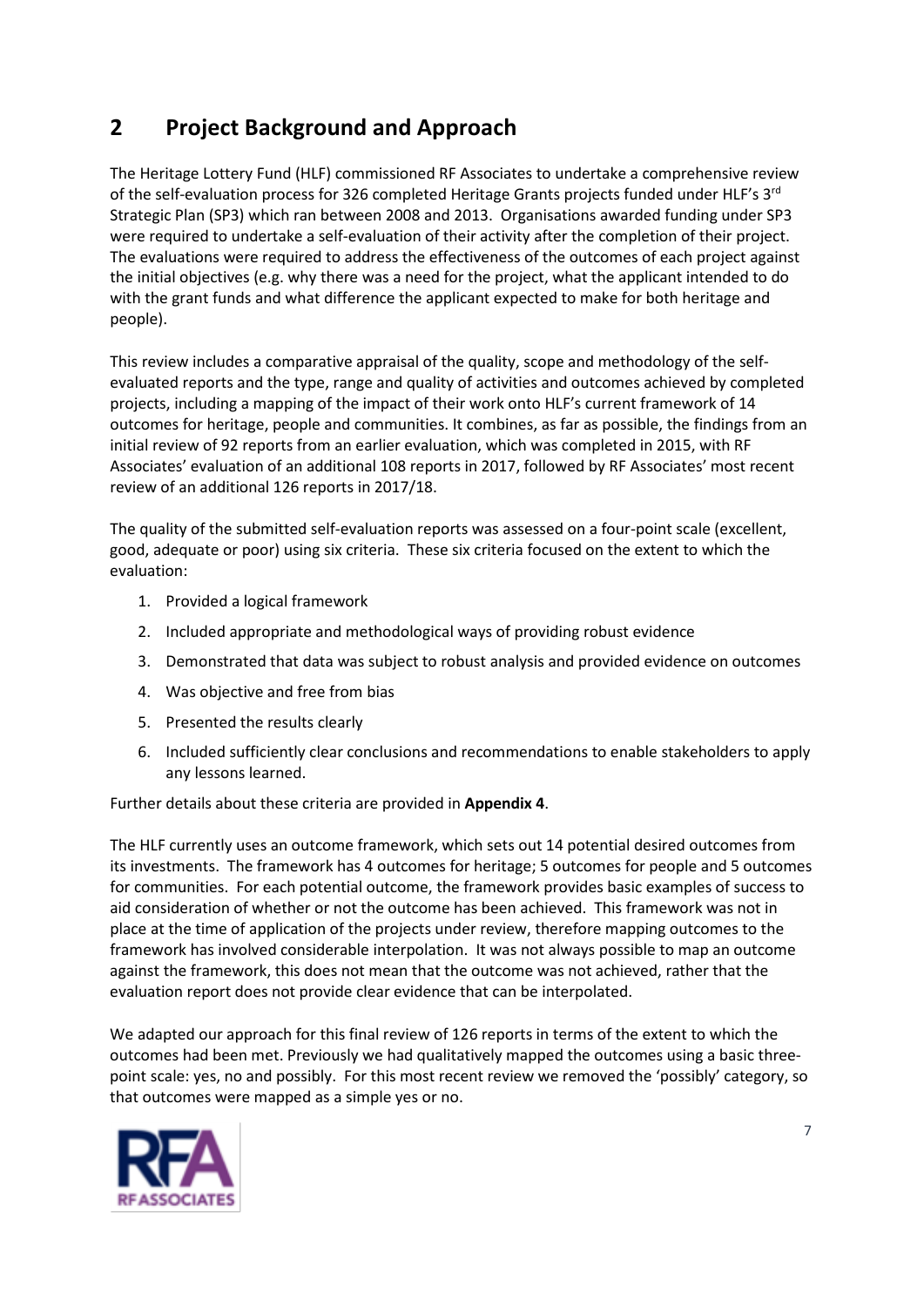As before, some projects were given the 'benefit of the doubt' as to whether an outcome had been met based on the contents of the report, as it was not possible for us to test the evidence. For example, a project may have reported that they added interpretation panels to their heritage site but not provided evaluation evidence related to the impact of these i.e. whether these meant that the information was actually better interpreted. In this case we said that the outcome 'heritage will be better interpreted and explained' had been met, as we assumed that this would be the case. Our review has identified a number of issues with the interpretation of the various elements of the outcomes framework, which will need to be resolved to help clarify the requirements of future evaluations.

This report is divided into the following key sections:

- Section 3 focuses on the nature of the projects being considered within this review.
- Section 4 focuses on performance against evaluation criteria.
- Section 5 considers factors influencing evaluation scoring.
- Section 6 focuses on the outcomes framework.
- <span id="page-7-0"></span>• Sections 7 and 8 draw conclusions and provide recommendations.

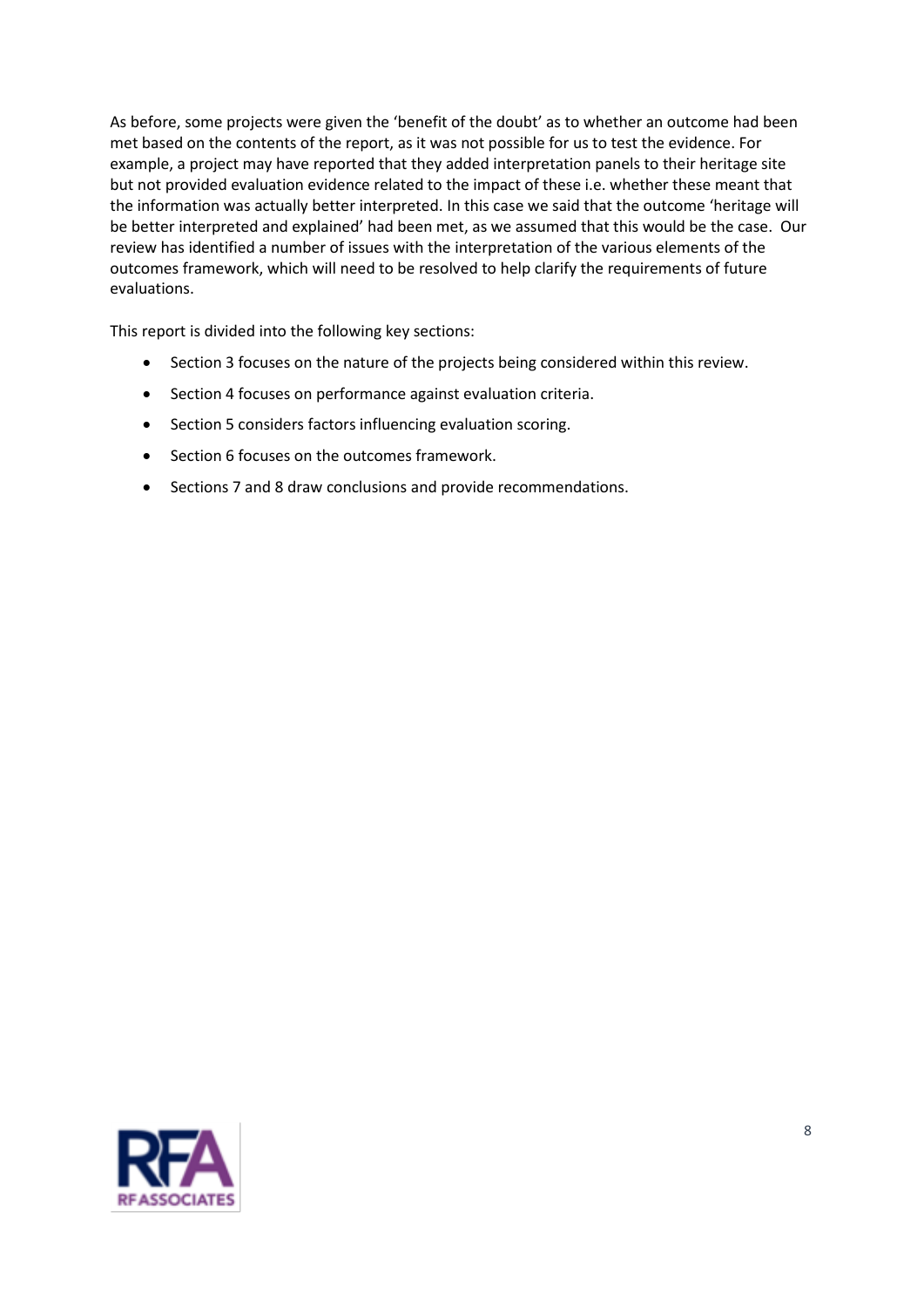# **3 Projects reviewed**

## <span id="page-8-0"></span>**3.1 Spread of project reports evaluated**

The grants awarded by HLF to fund these 326 projects adds up to a total of £254,728,024. Figure 1 highlights how the project reports were distributed across a range of funding bands.



**Figure 1: Percentage of evaluation reports by HLF funding bands[1](#page-8-1)**

#### **Source: HLF Heritage Programme Database Analysis (Base 326 self-evaluation reports)**

The total amount allocated for evaluation on the original grant applications submitted across all 326 projects was £1,677,572. This represents less than 0.6% of the total funding awarded to these 326 projects which was £254,728,024.

HLF categorise each project into one of five sector types: Industrial Maritime and Transport, Museums and Collections, Land and Biodiversity, Historic Buildings and Intangible Heritage. Intangible Heritage includes oral and community history projects. The proportion of assessed reports within each sector type is shown in Figure 2.

<span id="page-8-1"></span> $1$  Throughout the report some percentages and values are rounded as appropriate, figures may therefore total 99% , 100% or 101% according to how decimals have been rounded.



1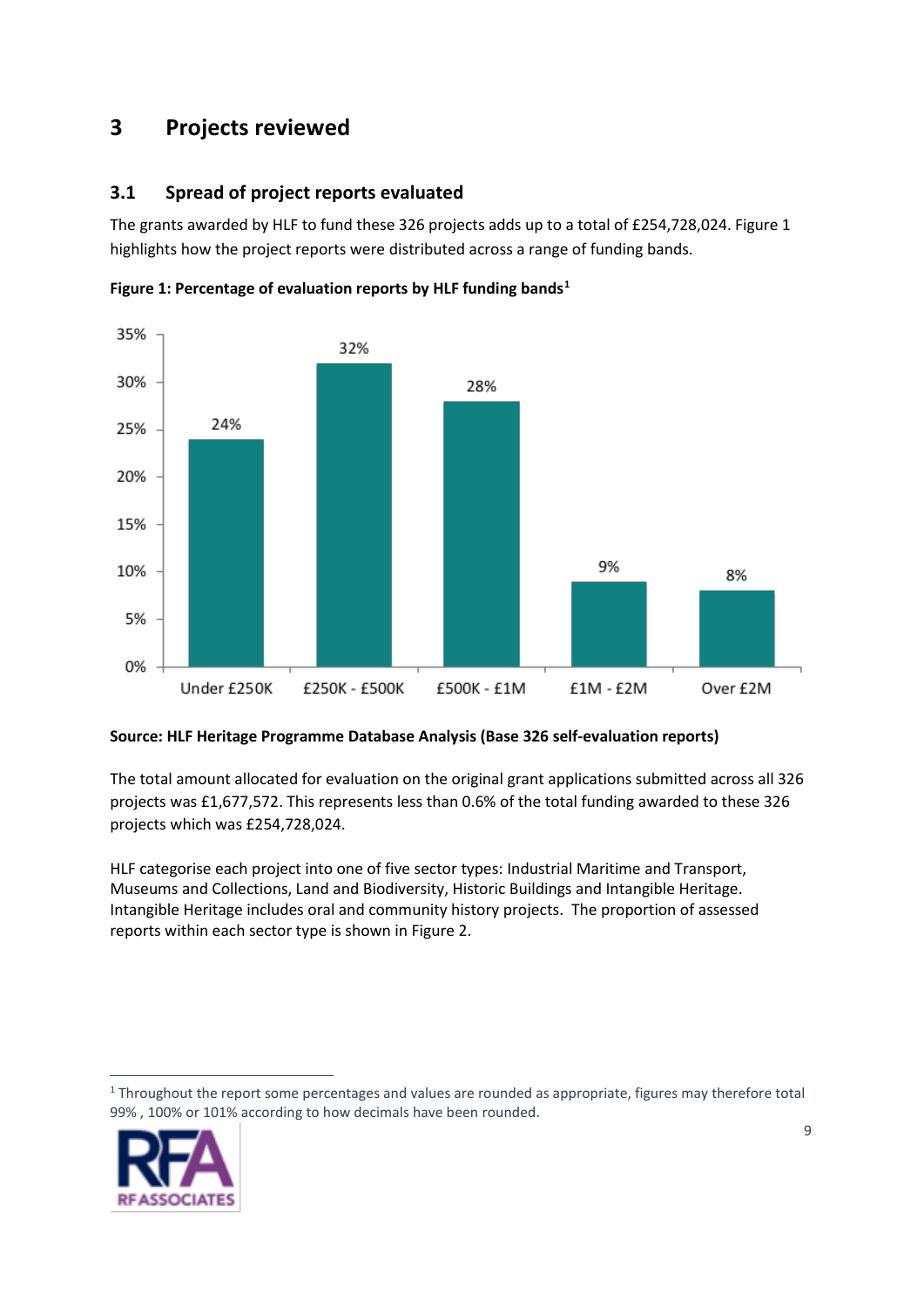

#### **Figure 2: Percentage of evaluation reports by sector type**

#### **Source: HLF Heritage Programme Database Analysis (Base: 326 self-evaluation reports)**

Figure 3 shows the regional spread of the projects included in this review.





**Source: HLF Heritage Programme Database Analysis (Base: 326 self-evaluation reports)**

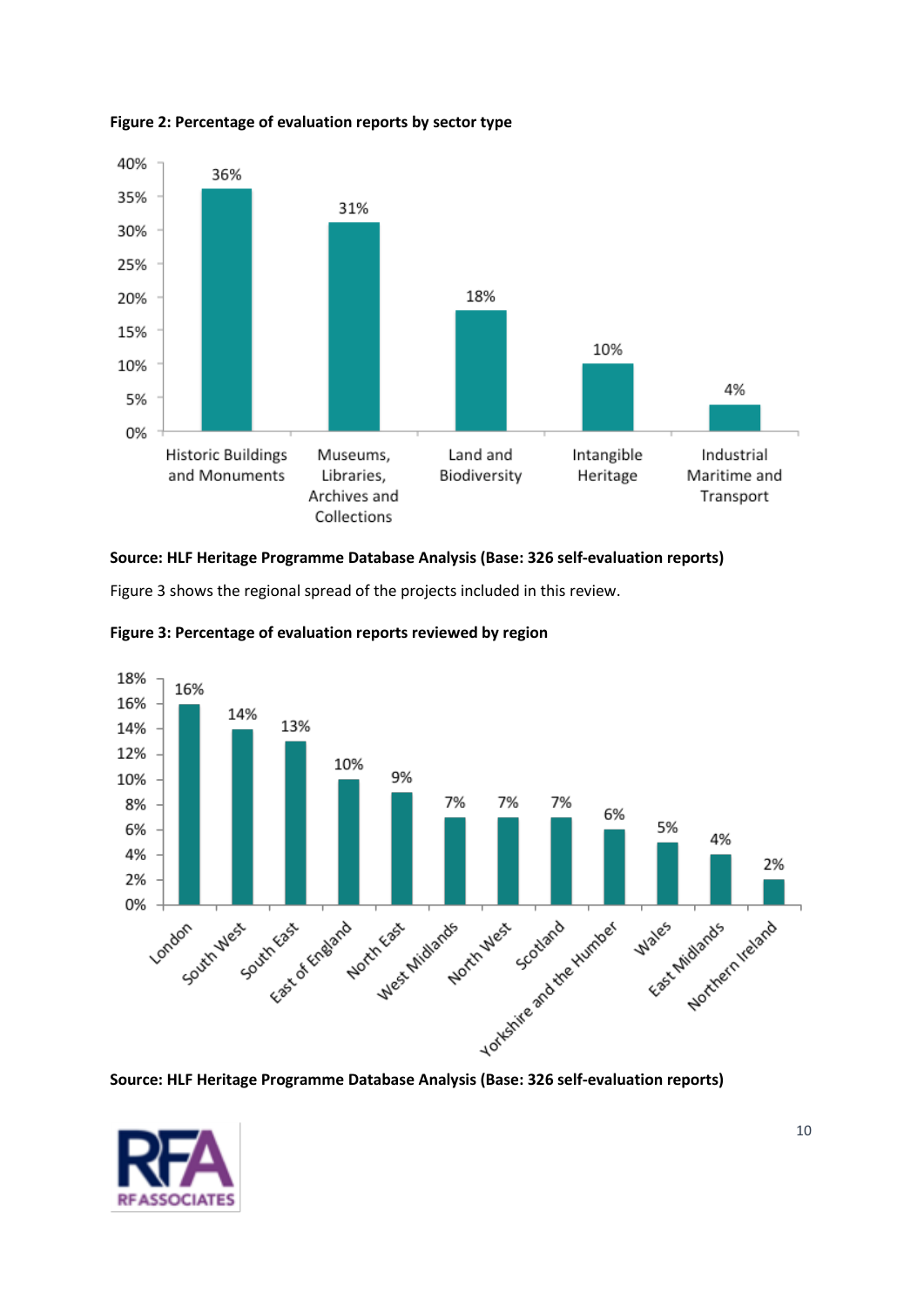# <span id="page-10-0"></span>**4 Performance against evaluation criteria**

This review has compared the overall report scores for the first 200 reports evaluated with the next 126 reports evaluated and then the total 326 reports evaluated.

The scores are remarkably consistent. The review of the first 200 reports found that 12% of reports were excellent, 25% were good, 39% were adequate and 25% were poor.

Figure 4 shows the quality of all 326 reports evaluated. Consistent with the last report's findings, just over a third, 37% of reports were graded as good or excellent, with just under two thirds, 63%, graded as adequate or poor.



#### **Figure 4: Quality of self-evaluation reports**

#### **Source: HLF Heritage Programme Database Analysis (Base 326 self-evaluation reports)**

Figure 5 ranks the six evaluation criteria in descending order in terms of the proportion achieving excellent/good scores. There has been little movement between the review of the first 200 and the next 126. The ranking of the criteria for all 326 reports is in the same order as before.

![](_page_10_Picture_8.jpeg)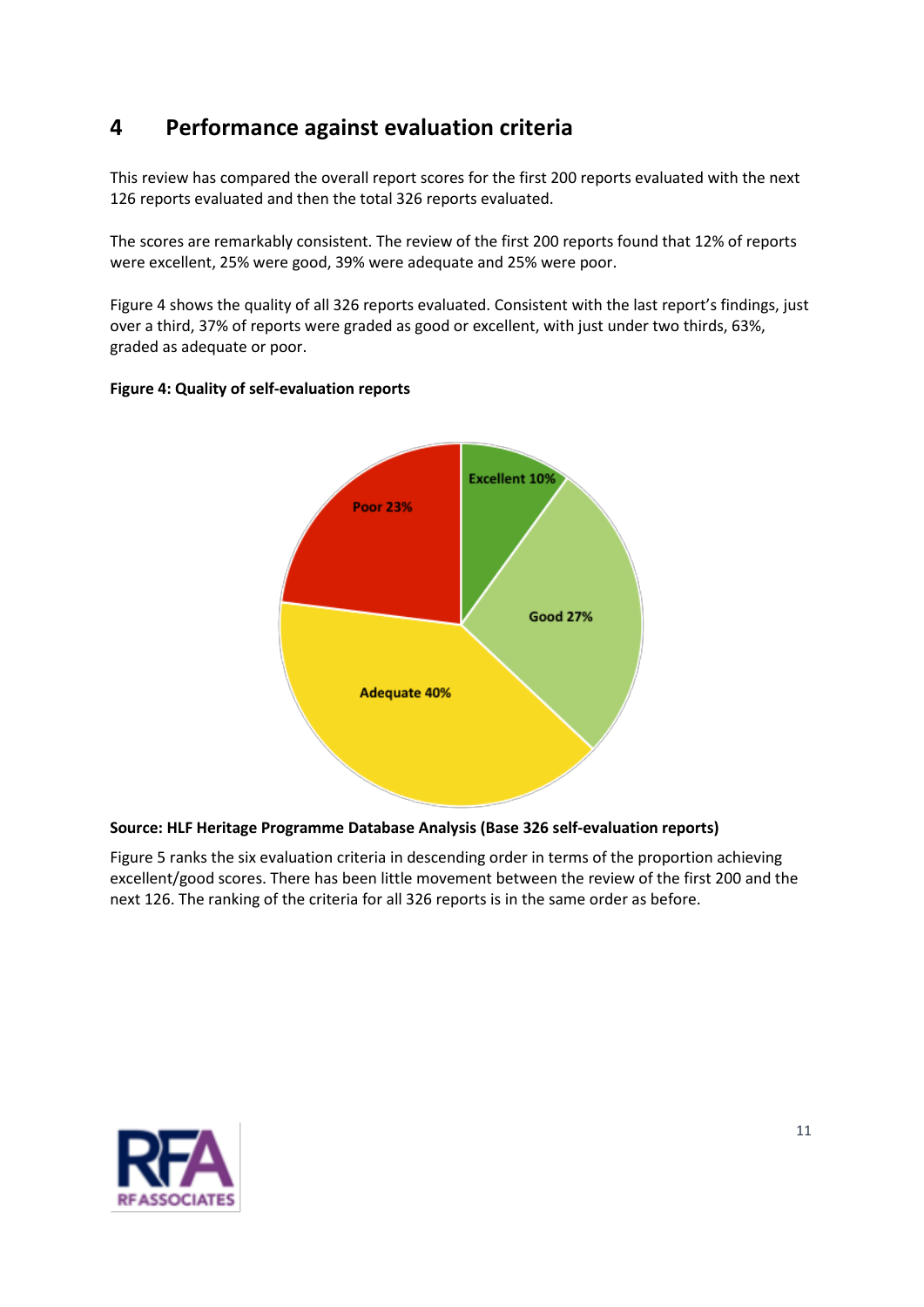#### **Figure 5: Criteria in rank order of quality score**

![](_page_11_Figure_1.jpeg)

#### **Source: HLF Heritage Programme Database Analysis (Base 326 self-evaluation reports)**

As we found before, the criteria with the highest proportion of excellent/good scores, were **Criterion 1: Telling the project story – The evaluation provides a logical framework setting out linkages between activities, expected outputs and outcomes for all elements of the project** with 52% and **Criterion 6: Improve not just prove - the conclusions and recommendations are sufficiently clear to enable stakeholders to identify and apply any lessons learned**, with 47%.

As before, report authors were strongest at telling the project story and drawing out conclusions and recommendations than in any other aspects of evaluation. These areas require the least technical understanding when undertaking the evaluation process.

The criteria with the lowest proportion of excellent/good scores, were the same as previously: **Criterion 3 Beyond counting – data was subject to robust analysis to provide evidence on outcomes** and **Criterion 4 Avoiding bias – the evaluation is objective and free from bias**. Fewer report authors were able to analyse the data robustly and to provide evidence of objectivity. This indicates that grantees need help with these aspects particularly, if the quality of self-evaluation reports is to improve in future.

Detailed commentary is available for each of the criteria in **Appendix 1.**

![](_page_11_Picture_7.jpeg)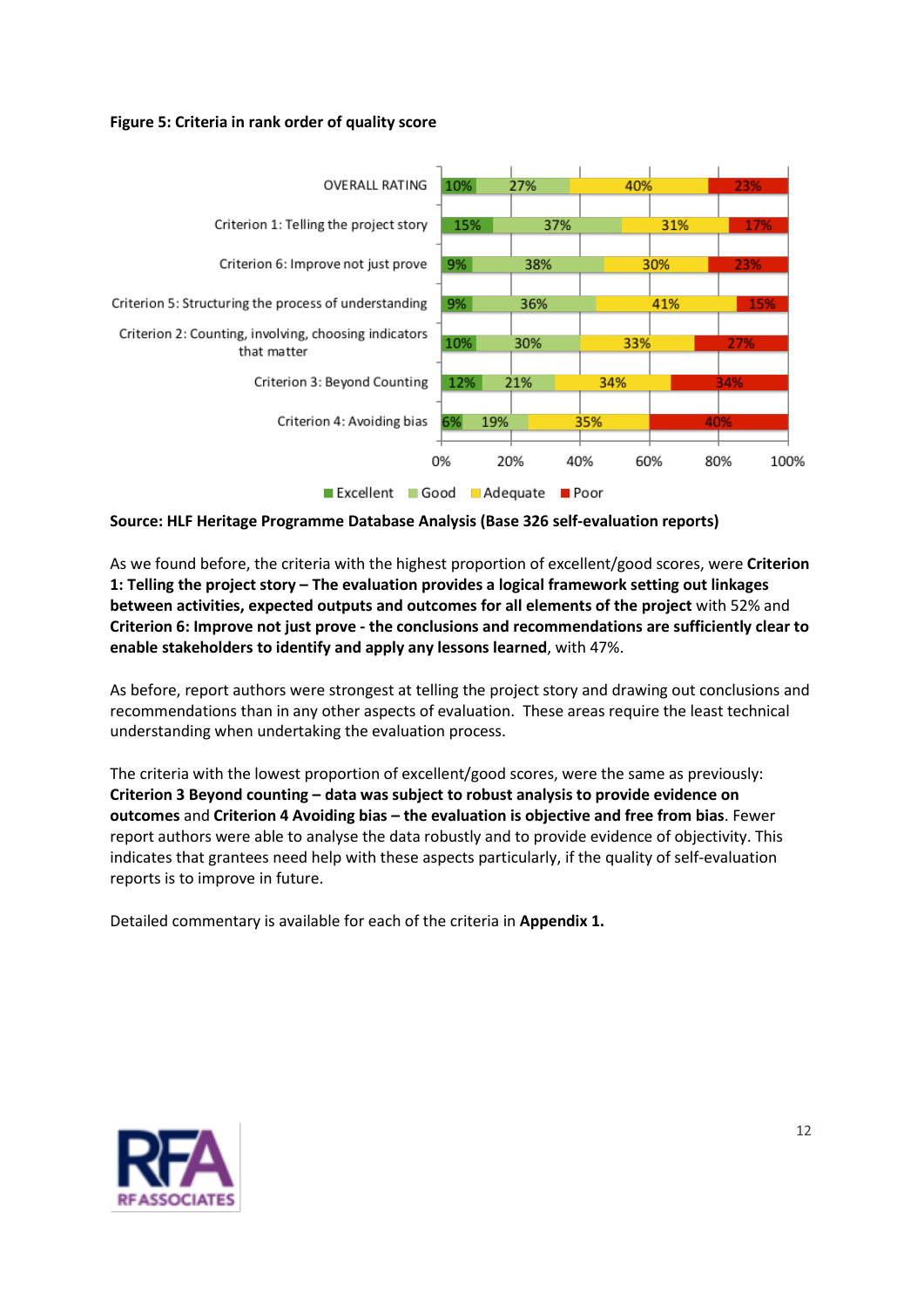# <span id="page-12-0"></span>**5 Factors which influenced the quality of reports**

## <span id="page-12-1"></span>**5.1 Overview**

This review of 326 reports confirms that the criteria scores show significant dependence on several characteristics, confirmed by a range of statistical tests.

- **Evaluation was external**: external consultants/organisations tended to write better quality reports.
- **Planned share of grant initially allocated for evaluation**: where higher amounts of expenditure had been originally allocated for evaluation, the reports tended to be of better quality.
- **Number of outcomes recorded**: the higher quality reports were more likely to have more HLF outcomes ascribed to them.
- **Report length:** longer reports which contained more explanation and more data were of better quality than the shorter reports.

Regression analysis indicates that:

- The use of an external evaluator has a large positive effect on the probability of achieving a "good" score and a smaller but still significant positive effect on achieving an "excellent" score.
- The number of outcomes achieved has a similar sized but more statistically significant relationship with achieving a "good" score and again a smaller but significant link with achieving an "excellent" score.
- The planned share of grant for evaluation has a significant but smaller effect on the probabilities of "good" or "excellent" scores.

These factors do not guarantee better criteria scores but promote their likelihood.

We have analysed a range of other factors which might have been expected to have some impact on the quality of reports but none of these show any statistical dependence:

- Heritage area
- Region
- Financial size of grant awarded by HLF for the project
- Type of organisation awarded the grant
- Whether the assessment was from the 2017 or 2018 reviews conducted by RF Associates

The data for this is included in **Appendix 2**.

![](_page_12_Picture_19.jpeg)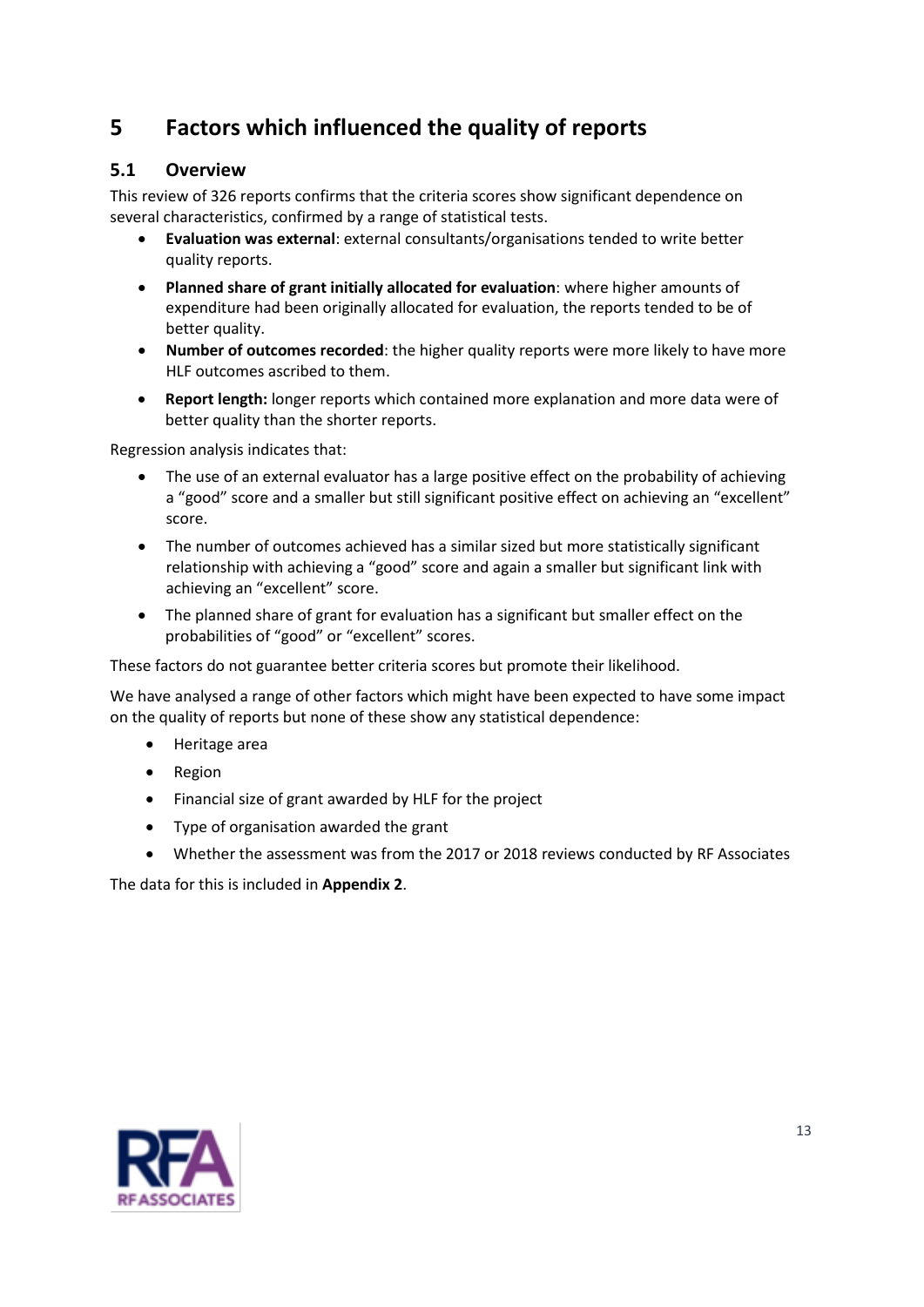## <span id="page-13-0"></span>**5.2 Evaluation was external**

External evaluators were employed in 93 of the 326 evaluations reviewed. There are 8 reports where it is unclear whether they were written internally or externally. Figure 6 shows the proportion of these as a percentage of the whole; the base size for this calculation is 318.

![](_page_13_Figure_2.jpeg)

**Figure 6 Proportion of reports written by external evaluators or written internally** 

#### **Source: HLF Heritage Programme Database Analysis (Base 318 self-evaluation reports)**

On average, reports which were written by external evaluators show a strongly and statistically significant higher quality than those undertaken entirely internally. Figure 7 shows the cross tabulation.

**Figure 7: Overall score by type of evaluator used** 

![](_page_13_Figure_7.jpeg)

**Source: HLF Heritage Programme Database Analysis (Base 318 - 326 self-evaluation reports)** The findings in Figure 7 are consistent with the previous review. Just under three quarters of all

![](_page_13_Picture_9.jpeg)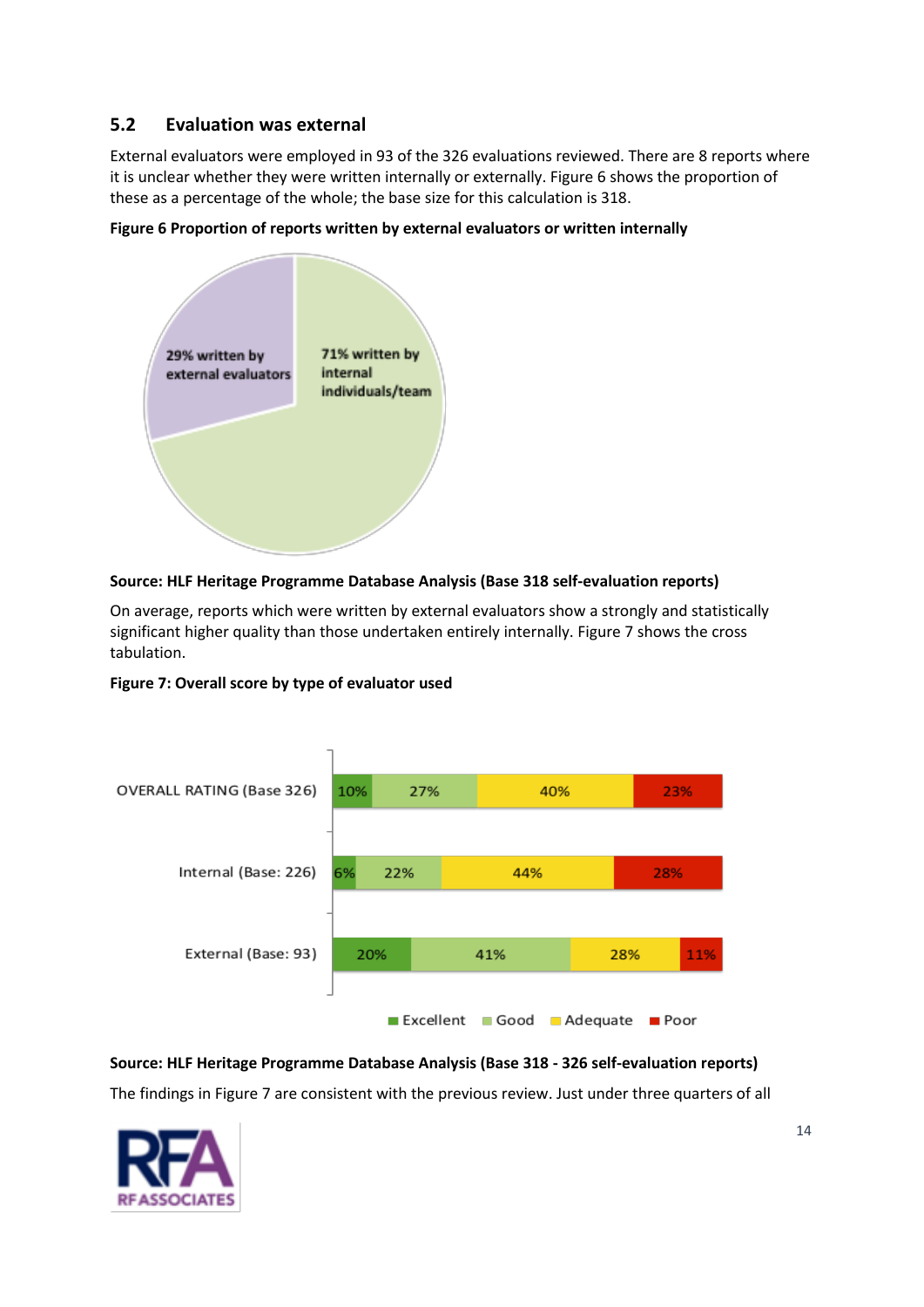326 reports evaluated were written internally by a project staff member or members. Of these, just under three quarters, 72%, scored adequate/poor. Only a very few, 6%, scored excellent.

The base size of reports written by external evaluators has now increased. In the previous review, 49 reports were written by external evaluators. Now the base size is 93.

These numbers are more robust for analysis purposes, and there has been some change, with a smaller proportion of externally evaluated reports scoring excellent/good than in the last review. In the first 200 report review, 72% of the small base size of 49 reports scored excellent/good. In this review of 326 reports in total, 61% scored excellent/good. There has been an increase of reports scoring adequate, from 18% in the first 200 review, to 28% in total for all 326 reports. However, the proportion scoring poor has remained consistent, at 10% (previously 11%).

Despite this adjustment, overall, the contrast in quality between the internally written reports and those written by external evaluators shows that the use of external evaluators has a positive impact on the quality of the evaluation. This is likely to be due to the expertise that external consultants bring in collecting, analysing and reporting on data. Again, this finding needs to be considered with the following caveat: it was not possible to know what internal expertise and resource was available within each project team to help provide further support to the external evaluator and to help with the planning and implementation of the ongoing evaluation during the lifetime of the project. This finding should therefore be taken as indicative, rather than a definitive indicator of quality.

The conclusion bears out the reasonable assumption that the involvement of external expertise in project evaluation can often add value. This result does not imply that external sourcing is essential for good evaluation but suggests that it is an option to be carefully considered in each case.

As in the previous review, it is helpful to understand why the 11% of poor reports, which were written by external evaluators, scored poor. There are a range of reasons for this:

- The report was not an actual complete project evaluation report it was research about one aspect of the project (e.g. education programme, volunteer programme) which was then submitted to HLF as a final evaluation report.
- The report was written as a short summary final review for the organisation itself and this organisation then submitted it to HLF in place of a detailed evaluation report.
- The report was written by the construction contractors rather than a research specialist, and thus did not act as a full evaluation report for the project.
- Insufficient data had been collected during the course of the project and the external consultants appeared to have been contracted to summarise the project rather than conduct any primary research into achievements and outcomes.

![](_page_14_Picture_10.jpeg)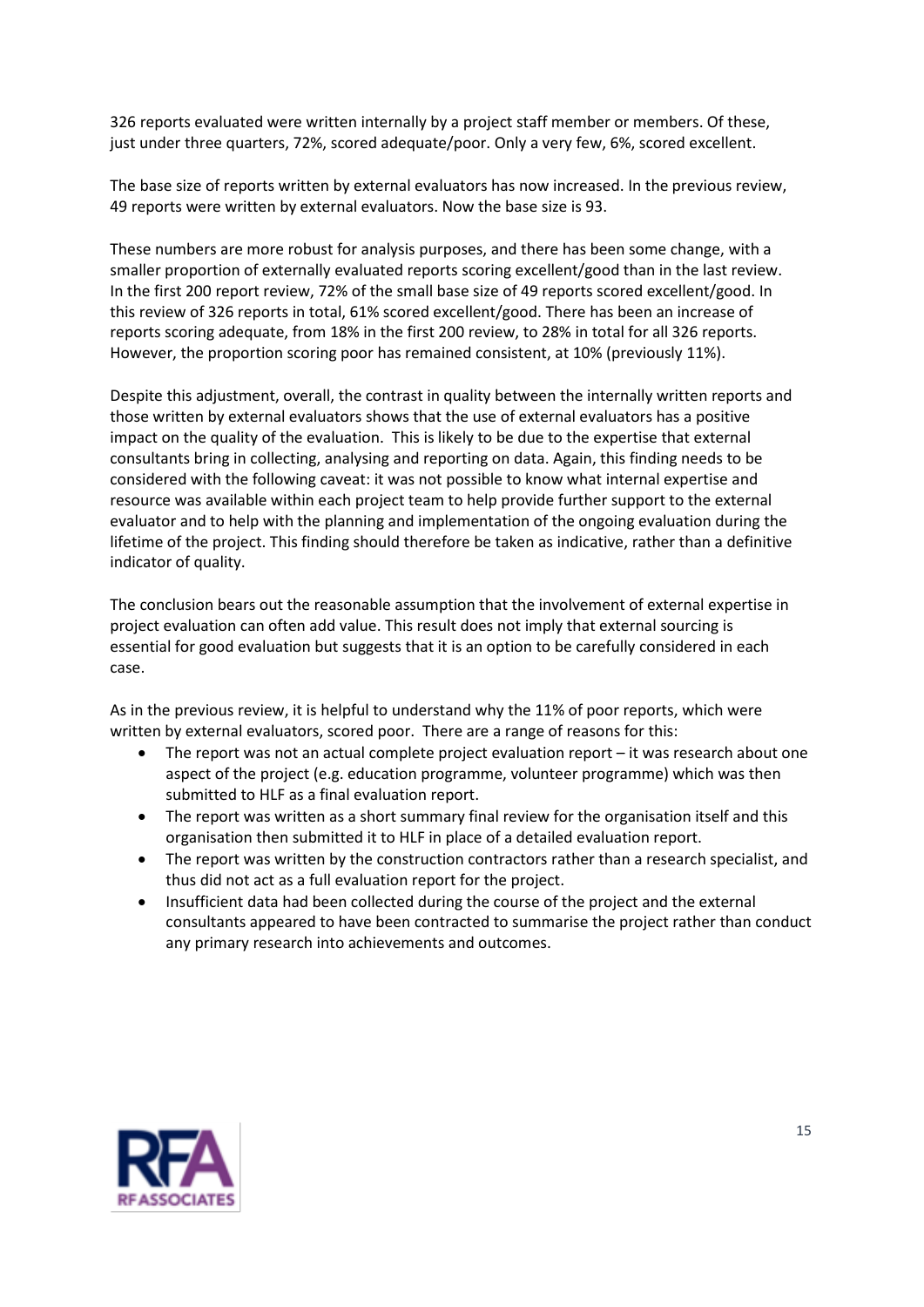## <span id="page-15-0"></span>**5.3 Planned share of grant initially allocated to evaluation**

217 projects out of the 326 reviewed, 67%, had allocated specific amounts of funding for evaluation in their original bid documents. The proportion allocated varied from less than 0.1% to over 6% of the total grant award to the project. The amount allocated varied from £60 to £266,200.

Figure 8 shows the average amount allocated for evaluation for the projects whose evaluations were assessed as falling within the four quality grades. The average amount allocated for evaluation of reports assessed excellent was more than £10,000. In contrast, the average amount allocated for reports assessed as poor was just over £5,000.

![](_page_15_Figure_3.jpeg)

**Figure 8: Average amount originally allocated for evaluation by score of final report**

It is plausible to suppose that planning resource for evaluation can increase the probability of an effective analysis. This is borne out by the statistical analysis - there is a tendency for plans for more evaluation expenditure to be associated with higher average criteria assessment scores, and statistical tests indicate that this is statistically significant.

Figure 9 shows how the overall quality of reports increases in line with increases to the proportion of grant funding originally allocated for evaluation.

![](_page_15_Picture_8.jpeg)

**Source: HLF Heritage Programme Database Analysis (Base 217 self-evaluation reports)**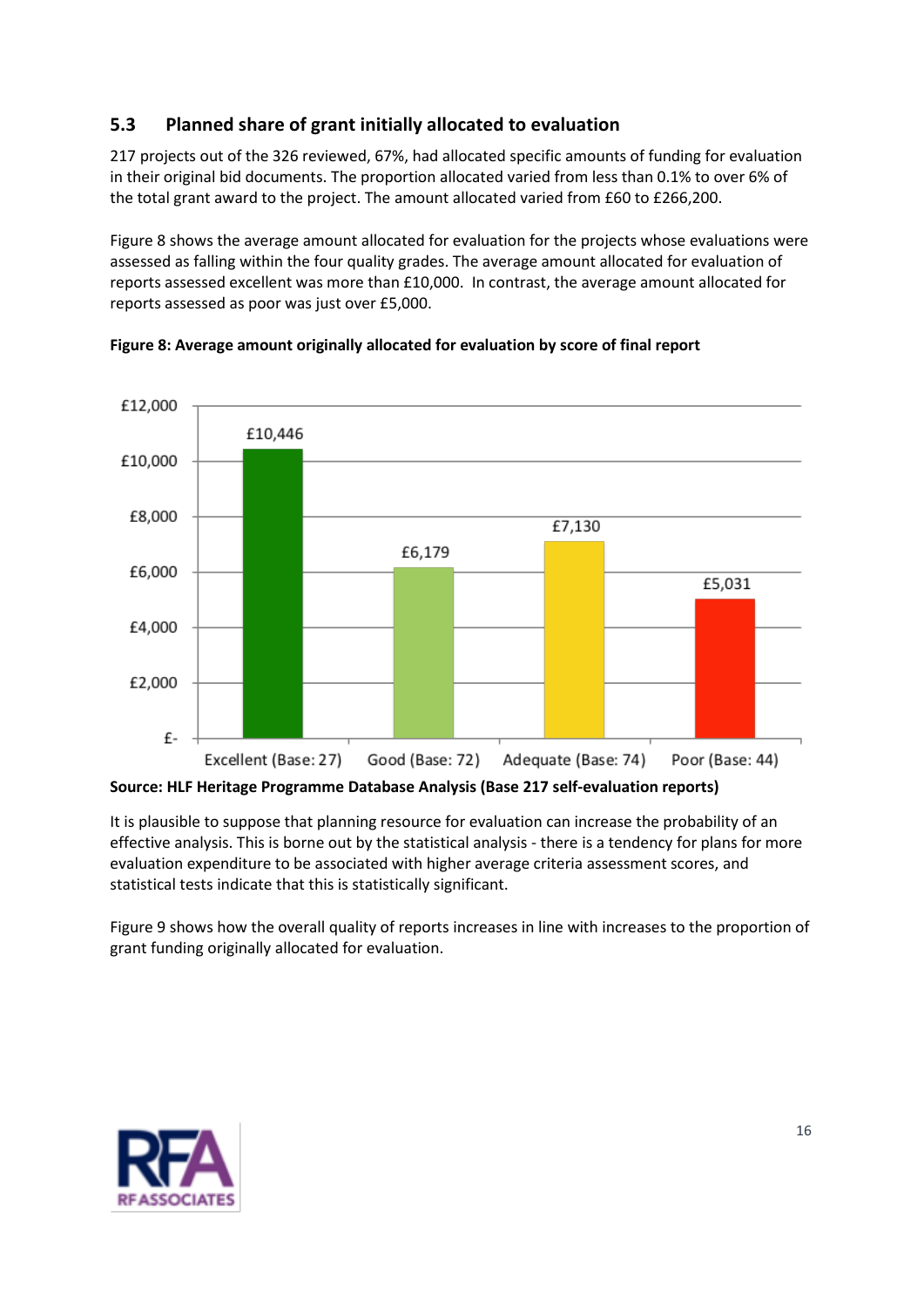![](_page_16_Figure_0.jpeg)

**Figure 9: Overall score for amount allocated to evaluation as a proportion of grant awarded**

#### **Source: HLF Heritage Programme Database Analysis (Base 217 - 326 self-evaluation reports)**

However, this finding needs to be considered with the following caveat: the amount allocated for evaluation was identified in data submitted at the original bid stage. It was not possible to know whether this amount was actually spent on evaluation as had been intended; it may be the case that a different amount was spent on evaluation.

109 reports were submitted by projects which had not allocated any funding for self-evaluation in their original documents. Figure 10 shows that almost four-fifths of these, 79%, scored adequate or poor and just over a fifth, 21%, scored good or excellent. These findings are consistent with the last review, where the proportions of the 72 reports were within +/-2 of the percentages in this latest review of 326 reports.

![](_page_16_Picture_5.jpeg)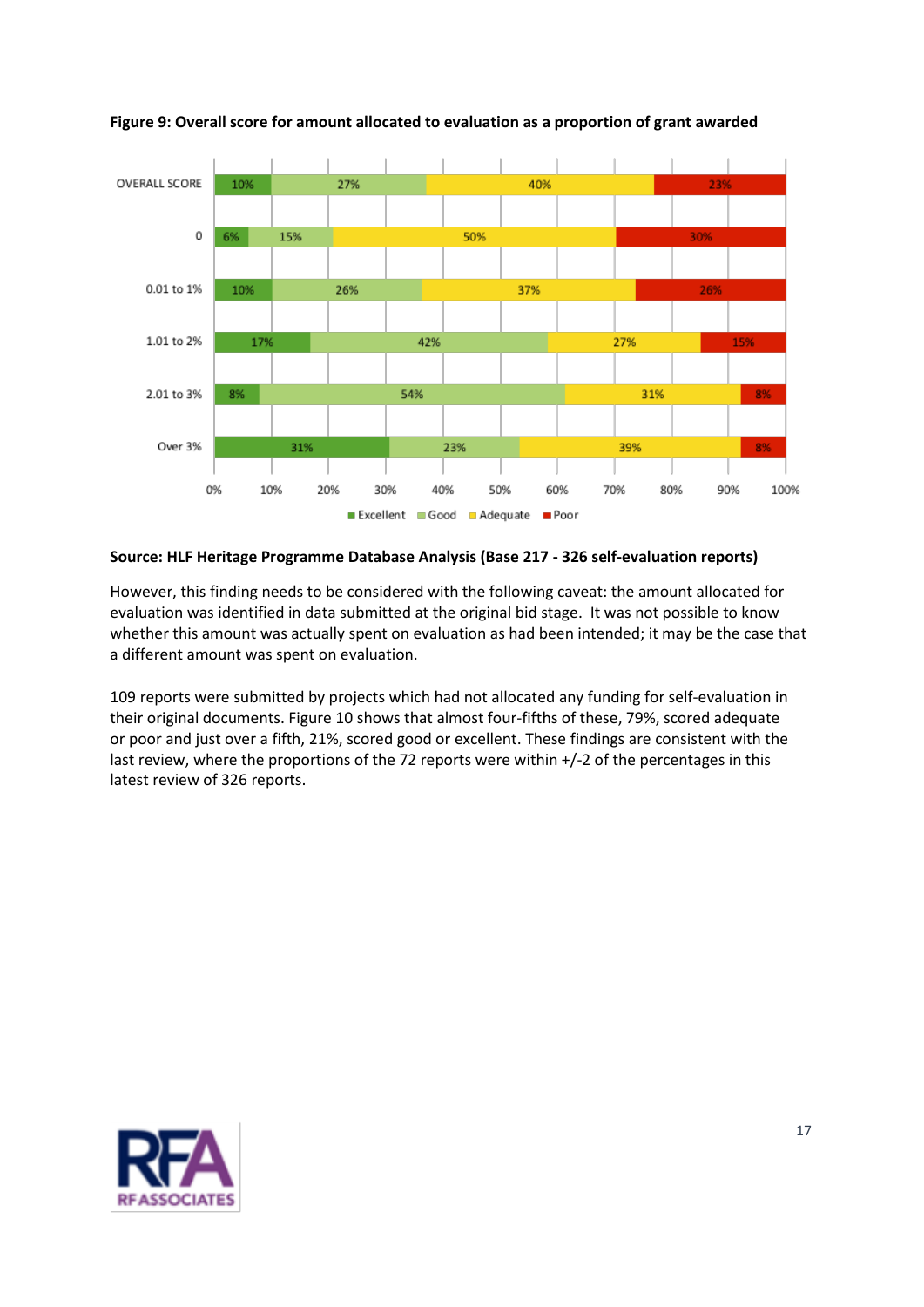#### **Figure 10: Score for reports with no funding originally allocated for evaluation**

![](_page_17_Figure_1.jpeg)

#### **Source: HLF Heritage Programme Database Analysis (Base 109 – 326 self-evaluation reports**

#### <span id="page-17-0"></span>**5.4 Report length**

The length of reports varied widely. The shortest report was less than one side of A4, whilst the longest was 306 pages of dense text and appendices.

It is clear that the length of report is not the only criterion of effort or ability to evaluate appropriately and robustly. Some projects were smaller in scope than others, with fewer expected outputs and outcomes to evaluate and report on. However, short reports were unable to do justice to their projects. Short reports were insufficient to provide appropriate evaluative evidence of the project, considering the range of aims and objectives to be reported upon and the amount of public money for which the projects were accountable.

Figure 11 shows that the better quality excellent/good reports had a higher mean and median number of pages than the weaker adequate/poor reports.

![](_page_17_Picture_7.jpeg)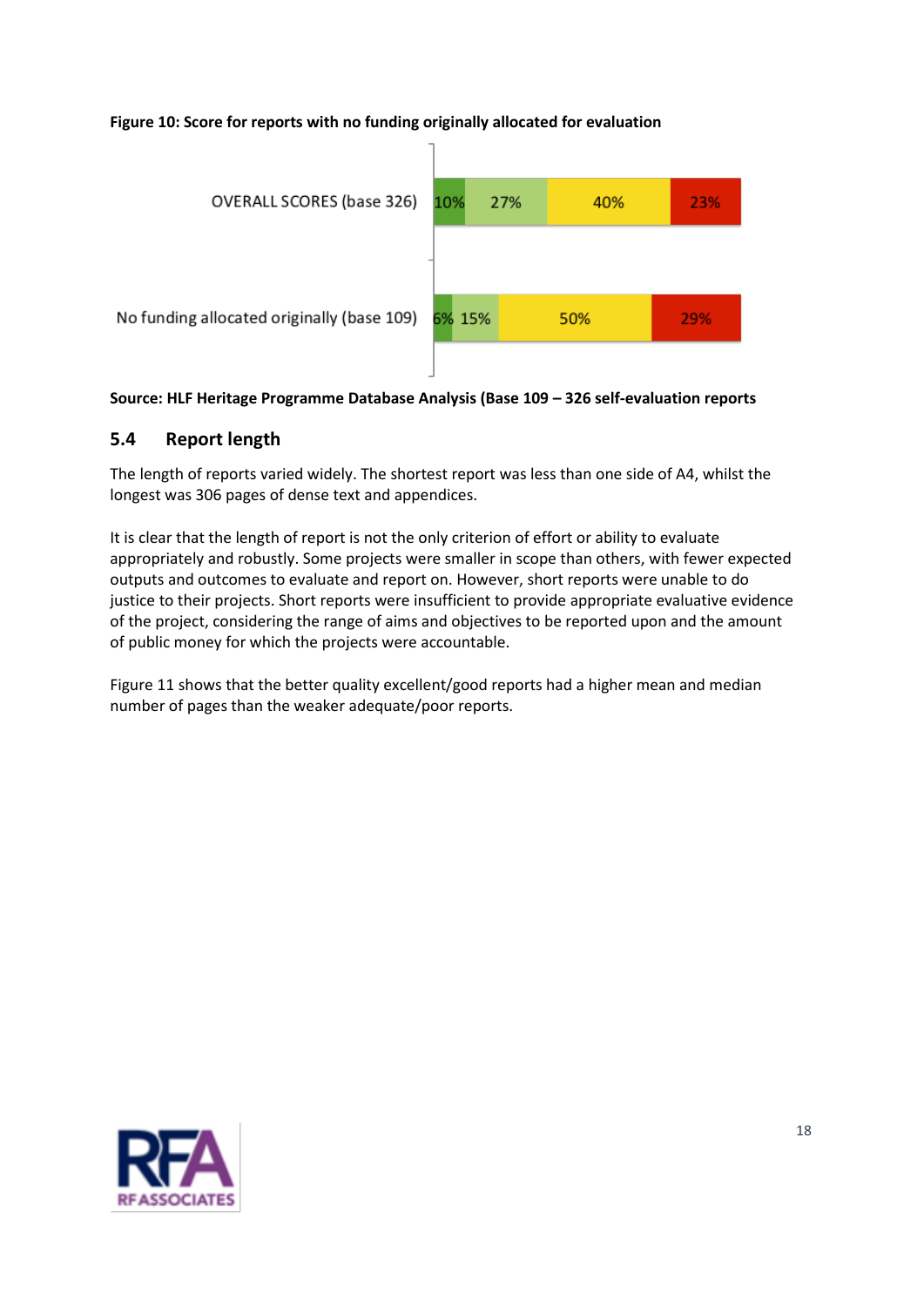![](_page_18_Figure_0.jpeg)

**Figure 11: Relationship between mean/median length of the evaluation report (number of pages) and overall score**

#### **Source: HLF Heritage Programme Database Analysis (Base 326 self-evaluation reports)**

#### <span id="page-18-0"></span>**5.5 HLF outcomes mapped on to the 326 reports**

#### <span id="page-18-1"></span>**5.5.1. Overview**

The reviews of the 326 self-evaluation reports have included an assessment of which of the 14 outcomes set out in the HLF Outcomes Framework can be attributed to each project.

Mapping the HLF 14 outcomes onto the 326 self-evaluation reports has been a retrospective, qualitative exercise – as the outcomes framework was agreed following the awarding of these grants.

As we found in the previous review and mapping exercise, the degree of evidence around outcomes in the reports varied enormously. In some reports it was possible to find robust data that supported an outcome being met, for example a volunteer survey which demonstrated that people had learnt new skills. In other reports there was no objective data available, but the report included a description which could be interpreted as the outcome being met. We have been generous to the projects in our mapping, assuming that where the report included some mention of an output which might have led to an outcome being met, that we should interpret it as a 'yes'. Where there was no mention of any activity or description of an outcome being met, we mapped that as a 'no'.

Comparing the two review cohorts - those completed in the 2017 and 2018 reviews, has found very similar distributions of values, identical averages and very similar standard deviations. Formal tests are not therefore required to know that there is no statistically significant difference between the two cohorts - assessments have been carried out consistently.

![](_page_18_Picture_9.jpeg)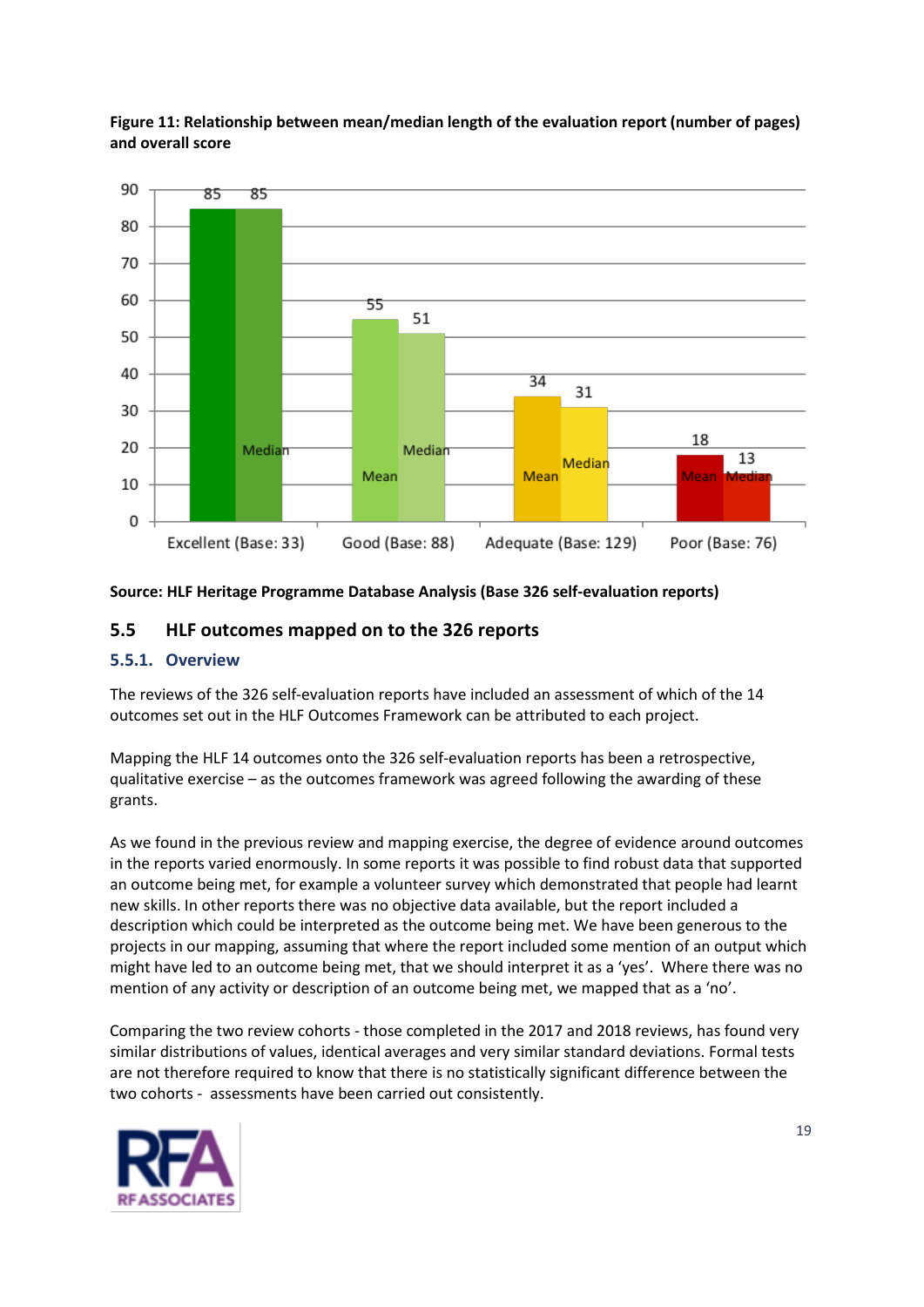#### <span id="page-19-0"></span>**5.5.2 Correlation between number of outcomes met and quality of reports**

We have tested whether the overall assessment scores, based on the 6 criteria are in some way correlated with the number of instances of achievement of an outcome. The possible link has been investigated in two ways:

- Counting the number of outcomes achieved from the 14 specified in the Outcomes Framework.
- Counting the achievement of each outcome category Heritage, People, Communities, scored if over 50% of the outcomes in each category were attributed to a project.

Figure 12 shows the relationship between criteria scores and the sum of all outcomes achieved. Statistical tests confirm that there is a strong link between the number of outcomes achieved and the scores on the quality criteria. The likely reason for this is that the assessors only have the selfevaluation reports to go on; the better written and more evidence-based the report (the higher it scores on the quality criteria) the more readily assessors can discern if an outcome has been achieved. In effect, the outcome scores are an indicator of report quality as well as of project achievements. It would be wrong, however, to interpret the statistical link as indicating a causal connection between the number of outcomes and the self-evaluation quality criteria.

![](_page_19_Figure_5.jpeg)

#### **Figure 12: Criteria scores by number of outcomes met**

#### **Source: HLF Heritage Programme Database Analysis (Base 326 self-evaluation reports)**

#### <span id="page-19-1"></span>**5.5.3 Correlation between categories of outcomes met and quality of reports**

The links between criteria scores and outcomes can also be shown for the three categories of outcome. Figure 13 shows criteria scores against the three outcome categories. We devised a system for measuring this; reports were scored as being in an outcome category if they had achieved at least half the outcomes for that category.

![](_page_19_Picture_10.jpeg)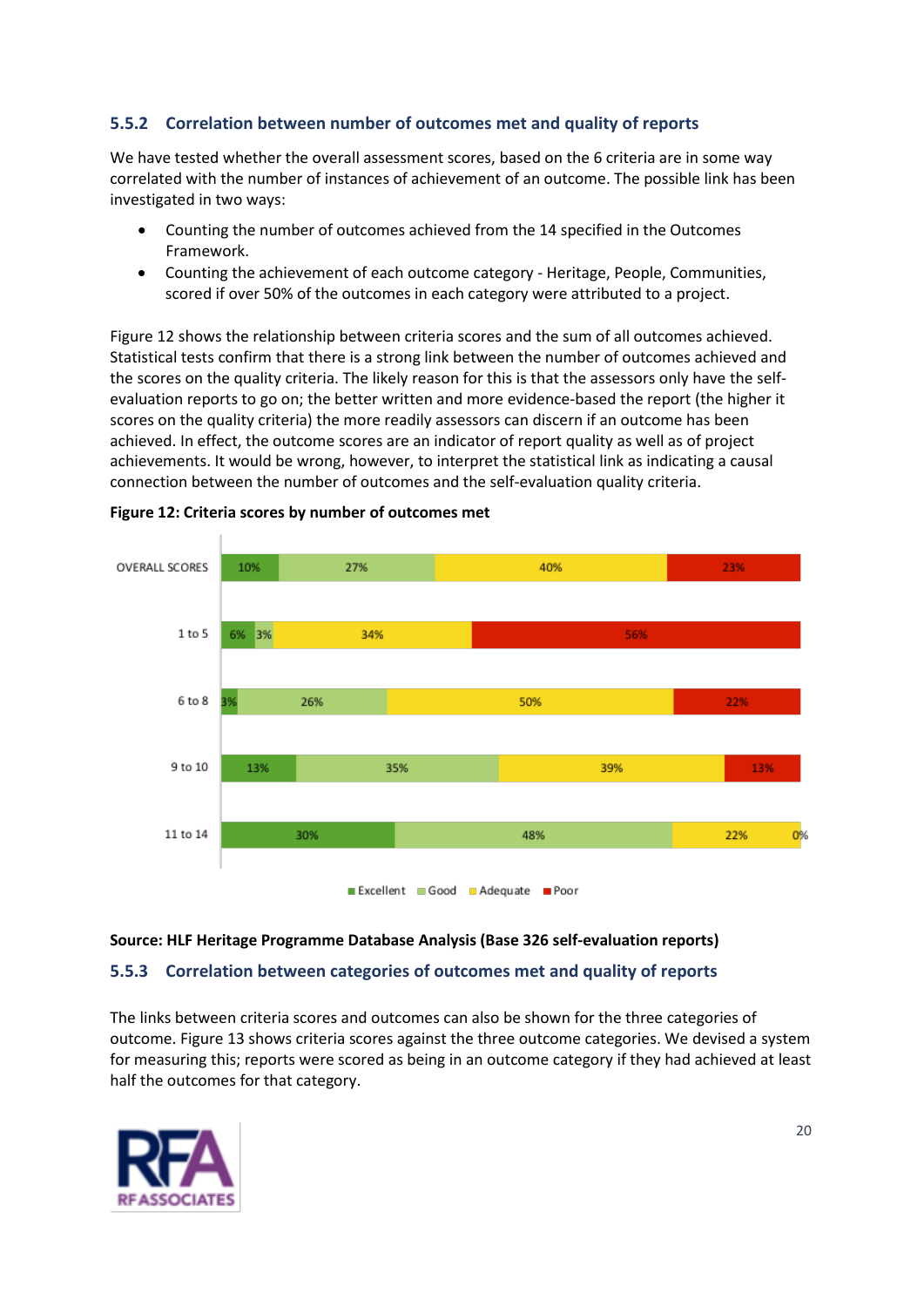Reports that score on 'people' and, rather more so, on 'communities' were more likely to achieve good or excellent criteria scores. This tends to bear out the interpretation that clearly presented andwell evidenced self-evaluation reports were likely to show more outcomes as the material is there to adduce their existence.

![](_page_20_Figure_1.jpeg)

#### **Figure 13: Criteria scores by outcome categories**

#### **Source: HLF Heritage Programme Database Analysis (Base 326 self-evaluation reports)**

We repeated the regression analysis with the criteria scores expressed on a two-point scale – 'poor or adequate' against 'good or excellent' and using the three categories of outcomes (heritage, people and communities) as separate indicators. The results confirm the findings from the previous regression model, that the use of external evaluation, planned evaluation resources and achievement of two of the three categories of outcome had a substantial and statistically significant relationship with achieving a 'good or excellent' score. Amongst the outcome categories, people related outcomes showed the largest and most significant correlation with criteria scores, that is to say the higher quality evaluation reports were more likely to demonstrate people outcomes. The link with heritage (the most frequent outcome category) is though not statistically significant.

## <span id="page-20-0"></span>**5.5.4 Investigating links between mapped outcomes and other project characteristics: grant size, heritage area, region**

We have applied similar analytical methods to the number and types of outcome mapped by the assessors, to test if these are linked with other project characteristics.

The possibility that the number of outcomes scored was larger for bigger budget projects was tested by computing the simple statistical correlation coefficients between the number of outcomes achieved and the level of project grant. The computed correlation indicates an extremely low degree of association – the two are essentially independent.

![](_page_20_Picture_8.jpeg)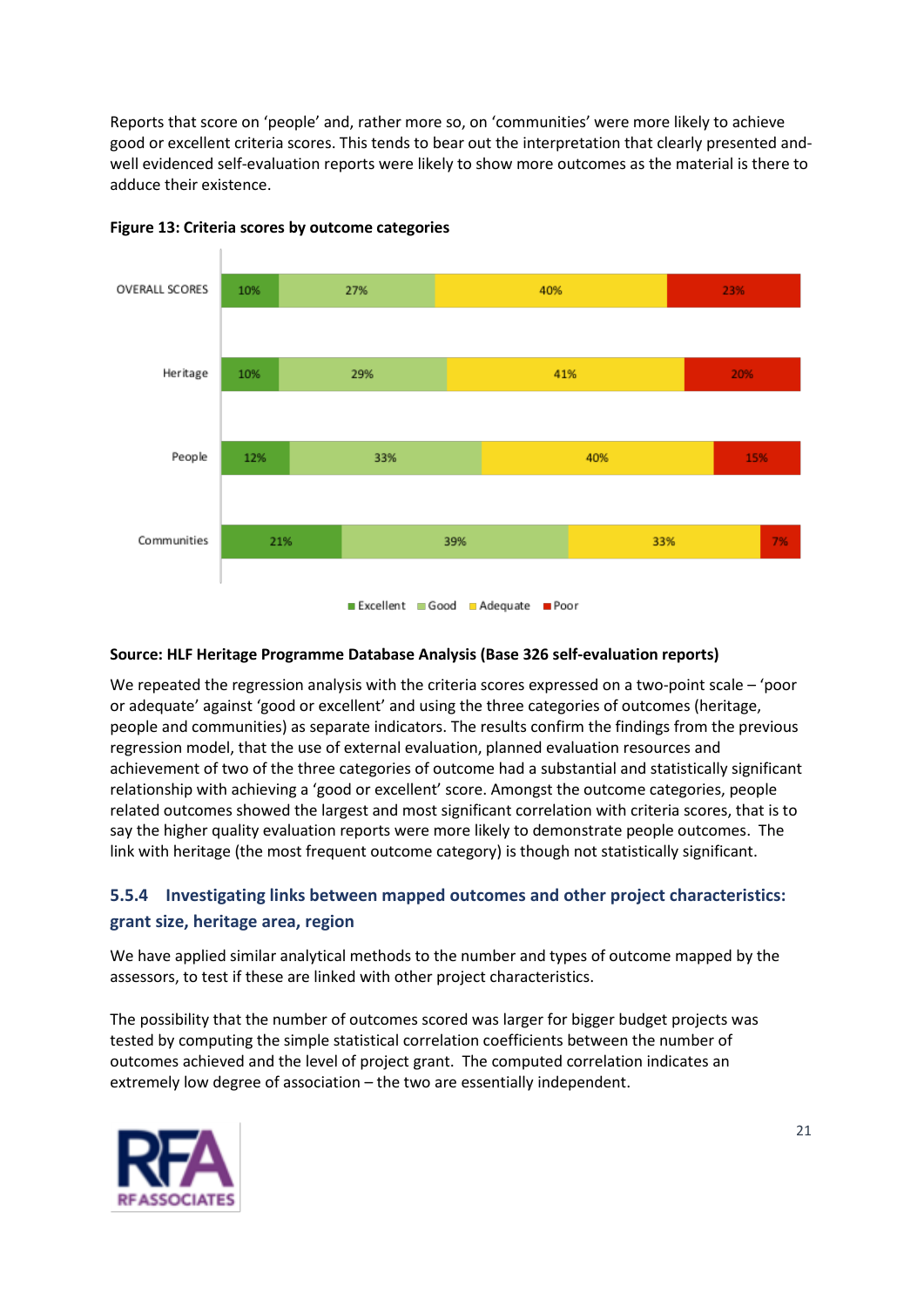A cross tabulation analysis and associated statistical tests also indicate a low degree of association between numbers of outcomes and heritage areas.

<span id="page-21-0"></span>Similarly, there is no statistically significant pattern in the number of outcomes achieved by projects in each region.

![](_page_21_Picture_2.jpeg)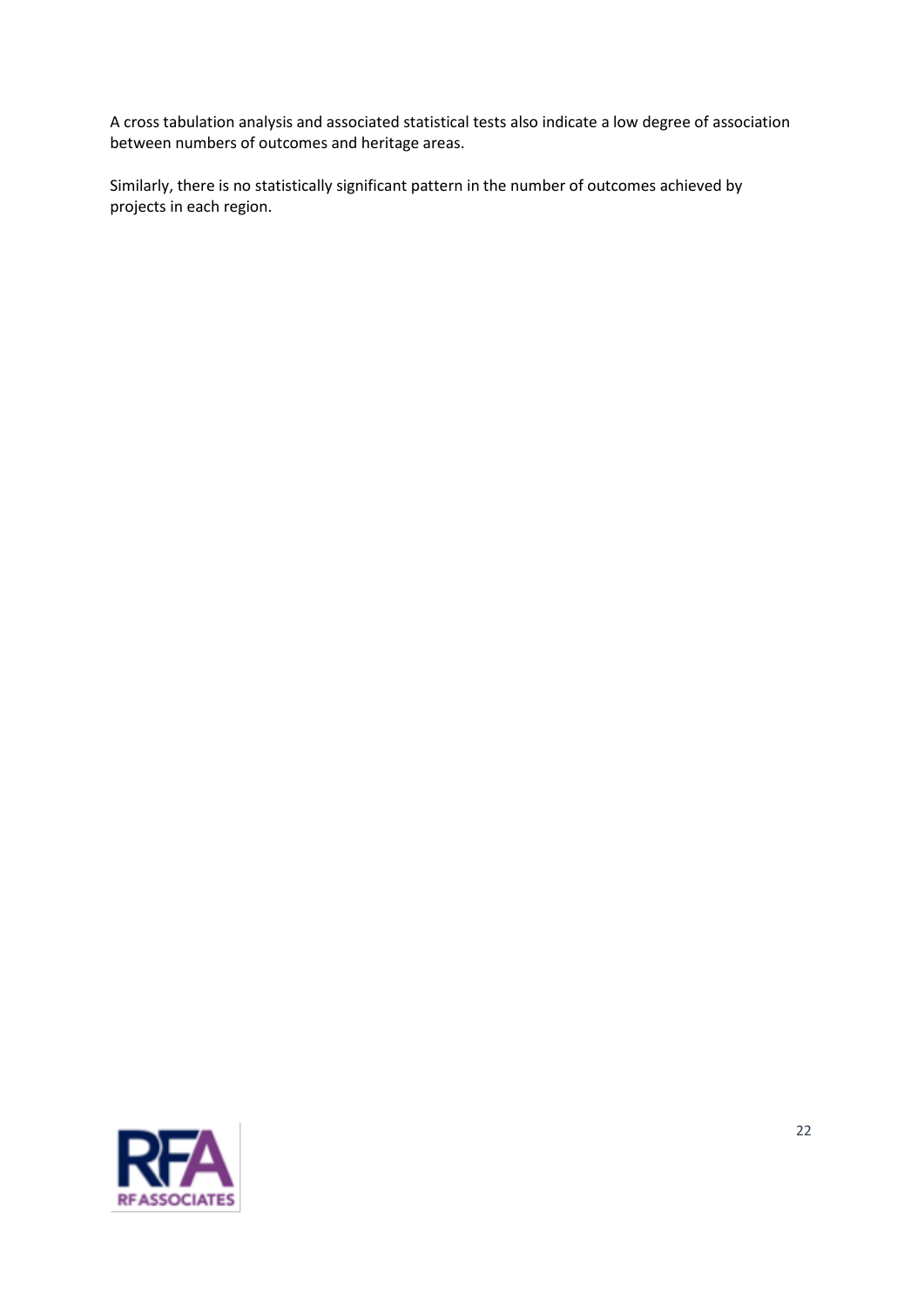# **6 Understanding the incidence of mapped outcomes**

Figure 14 ranks the 14 outcomes in descending order of the extent to which the outcomes have been mapped as being met.

![](_page_22_Figure_2.jpeg)

#### **Figure 14: Mapping outcomes onto the 326 self-evaluation reports**

 $N<sub>O</sub>$ **N**Yes

#### **Source: HLF Heritage Programme Database Analysis (Base 326 self-evaluation reports)**

The following section considers each of these outcomes within their three categories:

- **Outcomes for heritage**
	- Heritage will be better managed
	- Heritage will be in better condition
	- Heritage will be better interpreted and explained
	- Heritage will be identified and recorded
- **Outcomes for people**
	- People will have developed skills
	- People will have learnt about heritage
	- People will have changed their attitudes and/or behavior
	- People will have had an enjoyable experience, people will have volunteered time

• **Outcomes for communities**

- Environmental impacts will be reduced
- More people and a wider range of people will have engaged with heritage
- Your local area/community will be a better place to live, work or visit
- Your local economy will be boosted

![](_page_22_Picture_22.jpeg)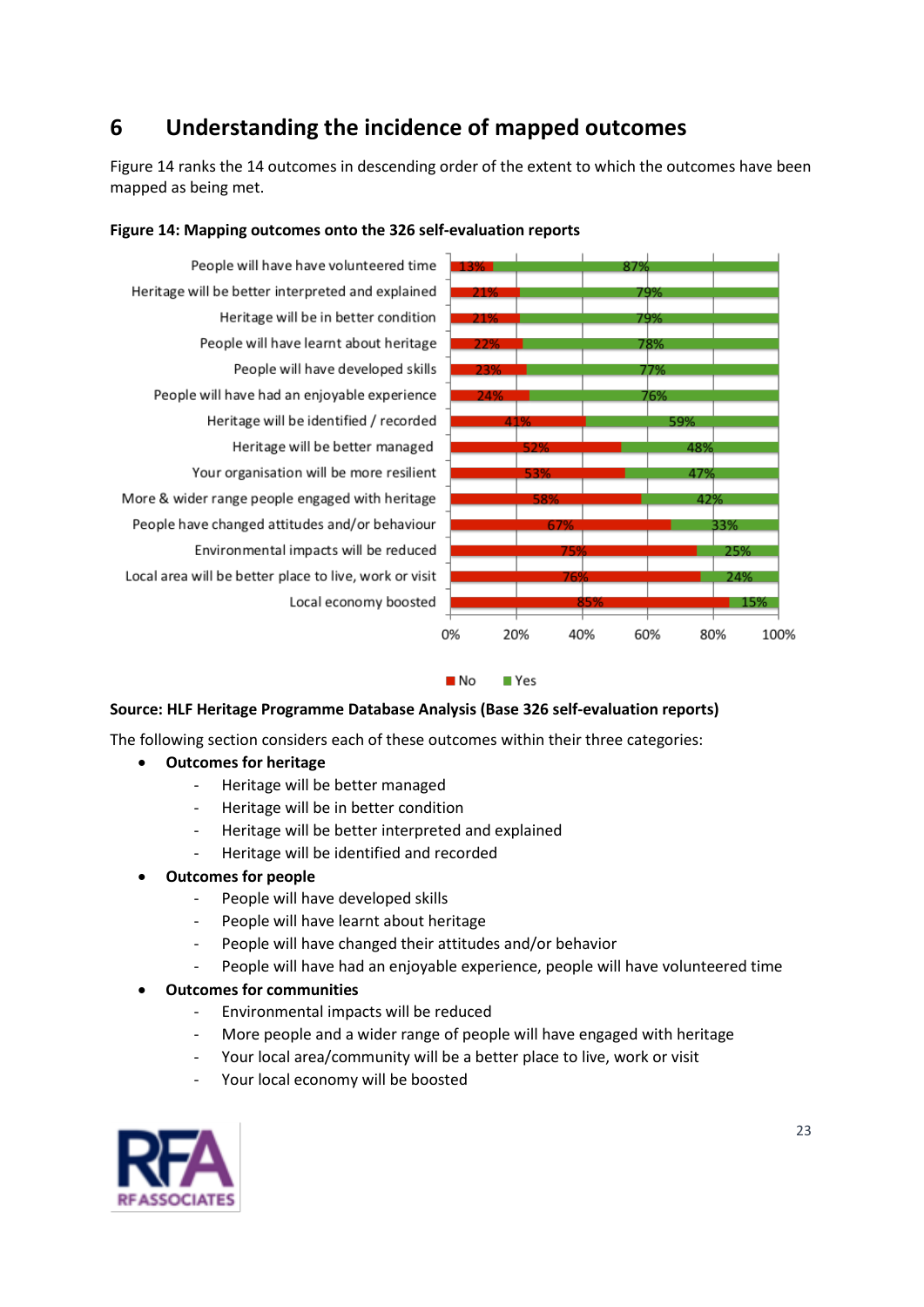## <span id="page-23-0"></span>**6.1 Outcomes for heritage**

#### **Heritage will be better interpreted and explained**

- Almost four fifths (79%) of reports had some evidence that this outcome had been met.
- Some provided explicit evidence that this had occurred e.g. surveys that asked participants how highly they rated the information provided.
- However, in many cases we have assumed that the activities which were designed to better interpret and explain heritage described in the report, (for example, the production of school resource packs, the development of guide books and new display information, the creation of new interpretation boards) are an improvement on what existed before the project began.
- No reports provided baseline quantitative information which measured how well heritage had been interpreted and explained at the outset of the project (where this was relevant as it already existed, such as in a museum), and then compared it to data collected at the end of the project once the interpretation materials had been improved.

#### H**eritage will be in better condition**

- Almost four fifths (79%) of reports had some evidence that this outcome had been met.
- In many reports this was the main activity and focus of the project, e.g. heritage site restored or repaired, or an enhanced facility created to conserve heritage such as an archive centre, or a website or digitization of archive materials created, or where a new nature reserve was developed to conserve environmental heritage.

#### **Heritage will be identified/recorded**

- Just under three fifths (59%) of reports had some evidence that this outcome had been met.
- All the oral history and archive and archaeology projects met this outcome.
- Some reports contained baseline information which supported the evidence showing the increase in heritage which had been identified/recorded.
- However, few reports met the HLF criterion of demonstrating that visitors or users had told the project that this was an important part of heritage and that they valued it.

#### **Heritage will be better managed**

- This is a less frequently evident outcome for heritage, and therefore only possible to map in just under half of all reports evaluated (48%).
- This outcome overlapped, to some degree, with the community outcome '**your organisation will be more resilient'**.
- Reports containing some degree of evidence about this outcome mentioned either improvements to staffing resources and structures, or improved ways of managing resources and relationships more effectively to ensure that heritage would be better managed in future.
- Examples included: the establishment of new project management structures; improved partnership working with other historic venues; appointment of new staff; building capacity to better manage and retain volunteers.
- <span id="page-23-1"></span>• None of the evidence about this outcome was robust in the sense that it was measured and quantified.

![](_page_23_Picture_20.jpeg)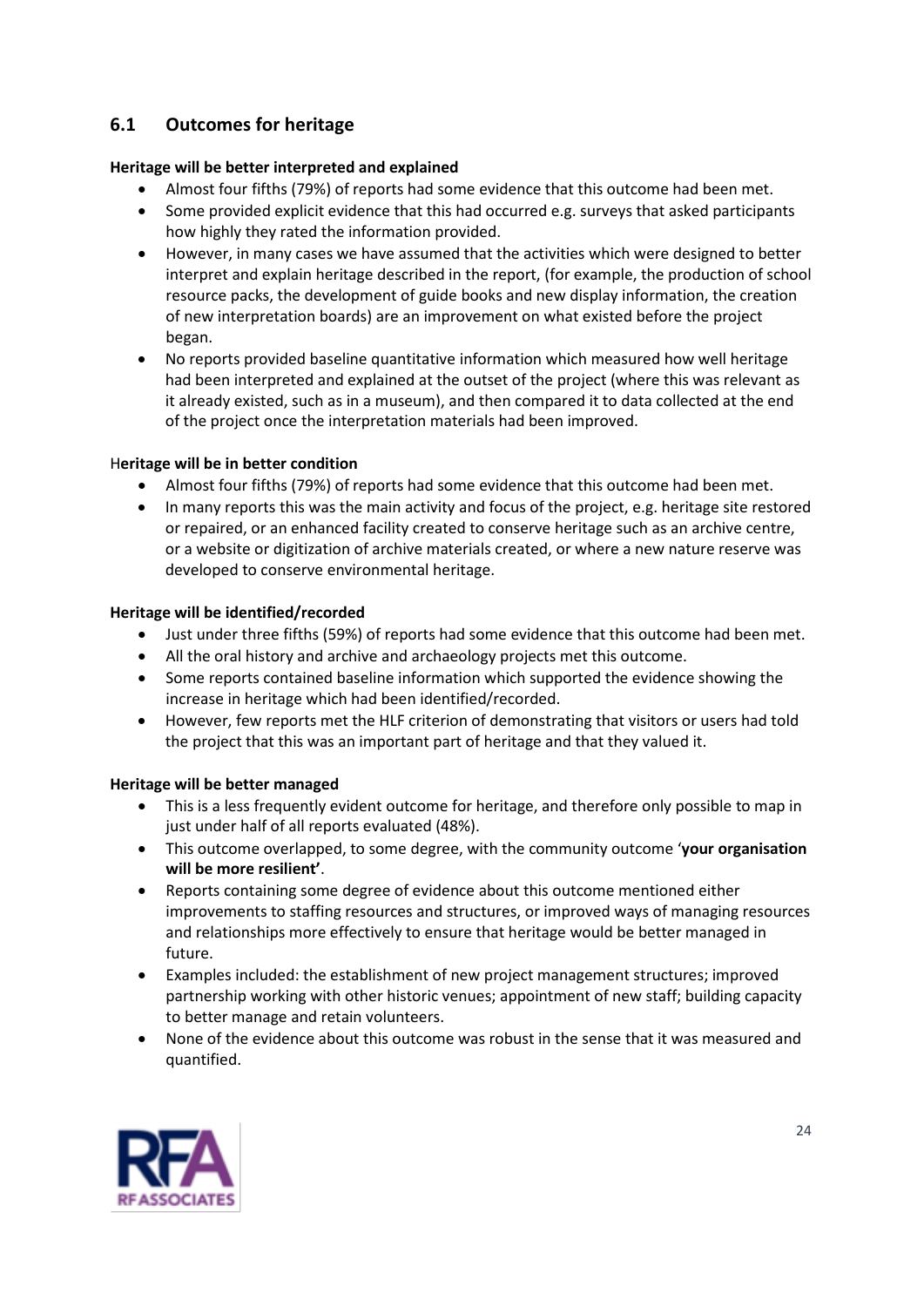## **6.2 Outcomes for people**

#### **People will have volunteered time**

- This is the most commonly mapped outcome across all categories, with 87% of reports containing evidence of this.
- Of the 13% of reports that did not demonstrate this, 88% were adequate/poor.
- Reports varied widely in the degree of evidence for this. A few provided detailed breakdowns of volunteer hours and their financial equivalent, and some included quantitative surveys of volunteers or qualitative verbatim and case studies to support their evaluation of volunteers.

#### **People will have learnt about heritage**

- A similarly high proportion of reports, 78%, contained evidence of this.
- The interpretation of this was also fairly broad.
- In many reports there was evidence that learning had occurred from the volunteers who were involved in the project, rather than a wider group of people such as visitors or participants.
- In other reports we have assumed that this occurred as a result of the fact that the project involved educational outreach and learning events.
- Few reports contained robust evidence that this outcome had been met which is outlined by HLF as people being 'able to tell you what they have learnt about heritage and what difference this makes to them and their lives. They will also be able to tell you what they are doing with that knowledge and understanding; such as, sharing it with other people, using it in their professional or social life, or undertaking further study.'

#### **People will have developed skills**

- Over three-quarters of reports (77%) contained evidence that this outcome had been met.
- This outcome was closely correlated with 'people will have volunteered time', where the skills referred to were developed by the project staff and volunteers.
- Skills development was wide ranging, including many different types such as learning how to conduct oral history interviews, species identification, conservation, object handling and volunteer management skills.
- Evidence for skills development included staff and volunteers receiving training as well as qualitative verbatim.

#### **People will have had an enjoyable experience**

- Over three-quarters of reports (76%) contained evidence that this outcome had been met.
- This is an outcome that to some degree we have assumed has been achieved from other data gathered around activities, without a specific data source that said people had enjoyed themselves.
- In many cases the evidence for this was obtained from a range of qualitative verbatim gathered from visitor books, feedback cards, forms, emails and Trip Advisor reviews. 'Enjoyment' as a concept tends to be absent on visitor surveys, with respondents being asked to express their level of 'satisfaction' instead, although there were some examples of enjoyment being measured to varying degrees.

![](_page_24_Picture_20.jpeg)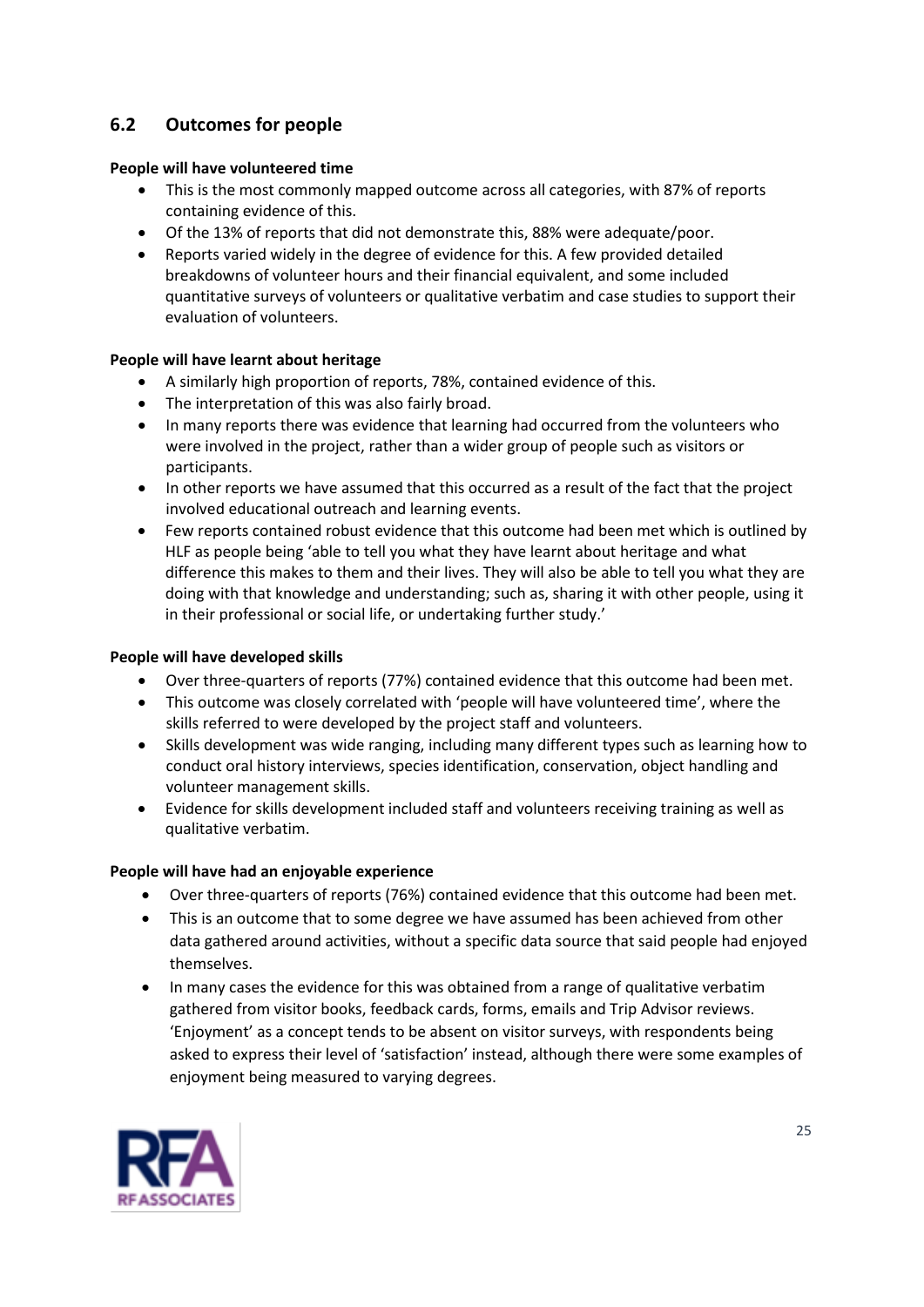#### **People will have changed their attitudes and / or behaviour**

- Significantly fewer reports (33%) had evidence which could be mapped to this outcome in comparison with the other outcomes for people.
- This outcome is challenging to evidence as it requires the collection of before and after data. It is difficult to capture this quantitatively and therefore most projects did not attempt to do so.
- However, it should be possible for most projects to demonstrate some impact on attitude or behaviour even if they evidence was just gathered from volunteers about the impact on them of participating in the project.
- Many evaluation reports did not even provide evidence that this had occurred; on occasion they provided numbers of volunteers or participants/visitors, but with no commentary, verbatim or measurement to demonstrate changes in attitudes and behaviour.
- A few excellent/good reports did discuss this. Qualitative evidence supported by verbatim was the most common evidence; a few reports included quantitative measurement of how the project had made individuals think differently about heritage or their community.

## <span id="page-25-0"></span>**6.3 Outcomes for communities**

As we found before, outcomes for communities stand out as the group where there was the least amount of evidence available in the reports to support an interpretation that each outcome had been met. They are the most complex to map as they require the most consideration as well as involving complex measurement. At least in part, this is because they reach furthest outside specific heritage project activity to its wider impact. Less than half of the reports contained evidence for any of these outcomes being met.

#### **Your organisation will be more resilient**

- Just under half of reports (47%) had evidence that this outcome had been met.
- We have widely interpreted the outcome as where there was evidence (often assertions) that the organisation was stronger to some degree (i.e. it did not exist before / it now has new facilities / resources etc.) as a result of the changes made by the project.
- There was not always enough information provided to assess if an organisation was more resilient than it was before, which was why just over half of the reports were not considered to have met this outcome.

#### **More people and a wider range of people will have engaged with heritage**

- Just over two-fifths of reports (42%) had evidence that this outcome had been met.
- This is a challenging outcome to evidence because it measures two aspects: more people and a wider range of people; and ideally requires baselines to compare against.
- Many evaluation reports provided strong evidence of increased numbers but not from a wider range of people.
- Most projects did not seem to have collected baseline data about audience profile at the beginning of their activities that they could then compare with the audience profile towards the end of the project.
- For some projects this was because it did not exist before the grant, which made collecting data problematic.
- However, even a large proportion of museums did not seem confident in, or concerned

![](_page_25_Picture_19.jpeg)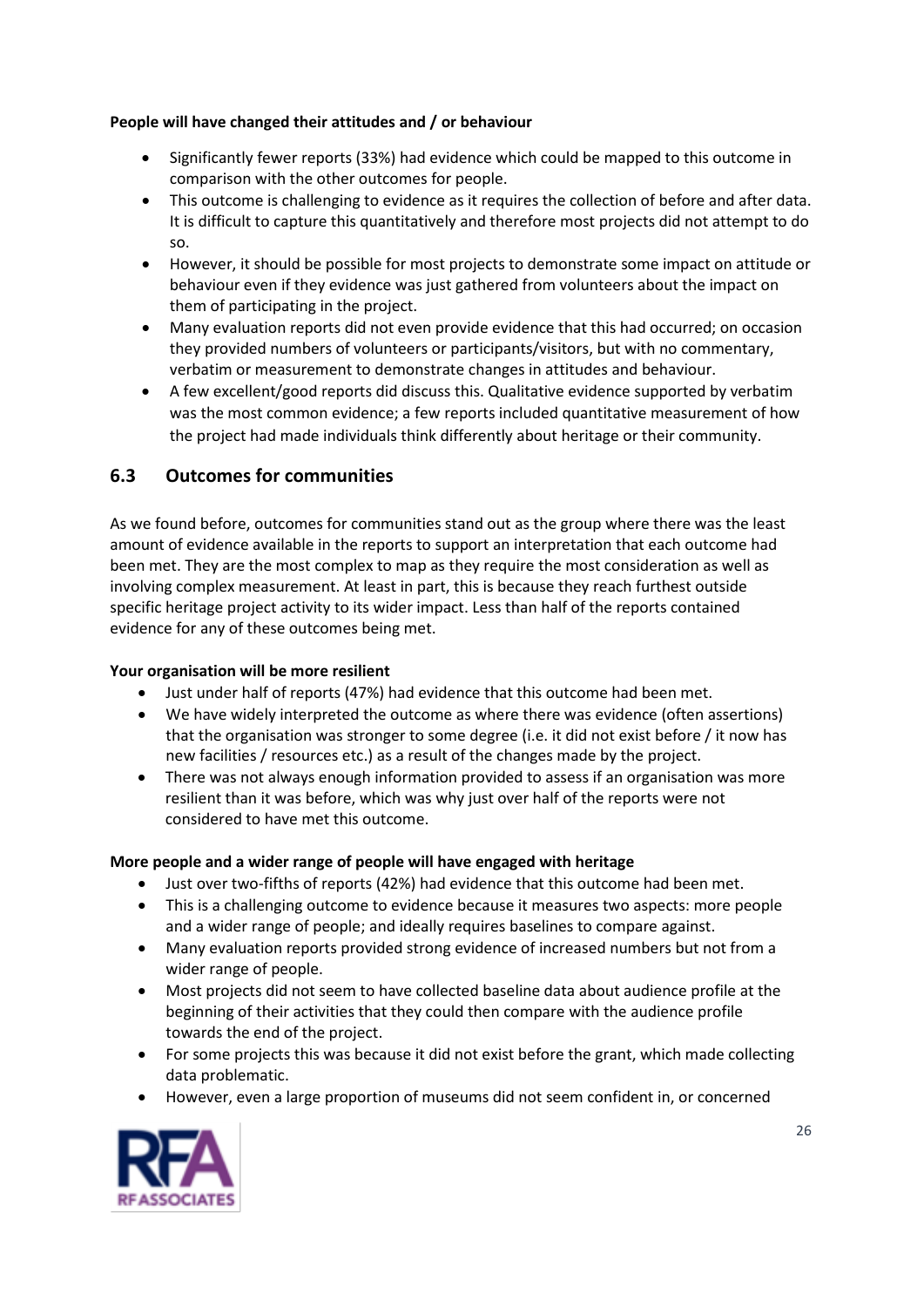with, collecting robust data about their audience profile. Some reports acknowledged that they tried to / were expected to, reach new audiences but did not succeed in doing so.

- A few good examples of this outcome being met are from some of the projects which primarily focused on recruiting large numbers of volunteers (to record heritage, to learn about heritage). Particularly when the organisations themselves appeared to be experienced at creating research tools to collect this data and to analyse it (e.g. University of Oxford, Workers Educational Association). These grantees had clearly planned this data collection as integral to the project.
- It appears that few projects have collected evidence that proves they have met the inclusivity targets/ objectives, which were in some cases the HLF's approved aims for the grant.
- For many projects, the report's focus tends to be on what the project is achieving i.e. the build/redevelopment, along with the associated planned activities and therefore the grantees consider that success is demonstrated by having achieved this, not by collecting evidence that this will lead, or has led to, more diverse audiences.
- There is some evidence of squeamishness with collecting 'personal' data from audiences (i.e. their ethnicity, income etc), which suggests that some projects and the volunteers or staff members who are tasked with collecting data, prefer not to potentially antagonise their visitors/participants by asking for this level of detail.

#### **Environmental impacts will be reduced**

- A quarter of reports contained some evidence that this outcome had been met.
- This has been interpreted so that where reports include positive environmental impacts these have been assessed as meeting this outcome.
- We have taken a broader interpretation than the current HLF definition suggests; very few of the evaluated reports have included any information about reduction in carbon emissions.
- Most of the environmental conservation project reports evaluated were able to demonstrate some sort of positive environmental impacts ranging from enhanced biodiversity to protection and enhancement of the landscape/site.
- A few other projects also mentioned positive environmental impacts in terms of implementing environmentally sensitive measures within a capital build project.
- A few projects also mentioned that the heritage which was identified and recorded by the project (e.g. archaeological sites, heritage at risk) will have an indirect positive environmental impact by helping to protect this heritage in future from deterioration or loss.

#### **Your local area will be a better place to live, work or visit**

- Just under a quarter (24%) of reports had some evidence of this outcome being met.
- Whilst it is possible that many projects could have created this type of positive impact, evidence for this was less widespread than for many of the other outcomes.
- Examples included: evidence of community group involvement creating community cohesion and social capital; verbatim and letters or emails supporting the view that the project had helped to regenerate an area or restore an important building and/or created a vital community resource and meeting place; evaluation evidence on enhanced attractiveness of local area; establishment of new local partnerships and ongoing collaboration.

![](_page_26_Picture_16.jpeg)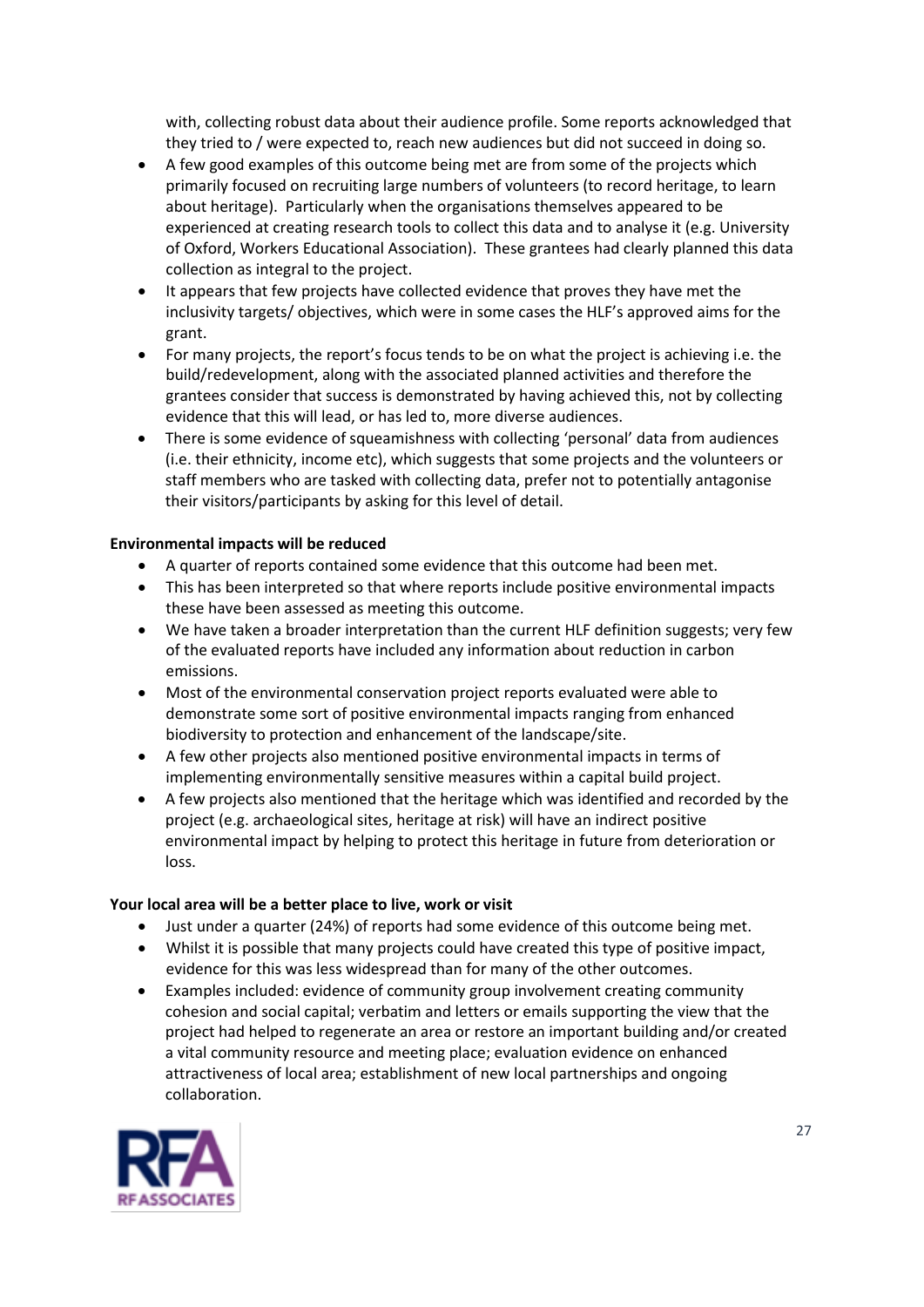#### **Your local economy will be boosted**

- This outcome was the least commonly mapped onto the reports; we could map this outcome on to just 15% of the reports.
- Again, we have interpreted this more widely than the description provided by the HLF. A few reports described that the impact of the project had helped create additional income for local businesses.
- Most of the evidence for this outcome was about the creation of work in the area, whether this was new jobs entirely or local businesses benefitting from working on the project.
- A few reports also contained estimations and analyses of the increased visitor numbers and expenditure which would benefit the local economy.

![](_page_27_Picture_5.jpeg)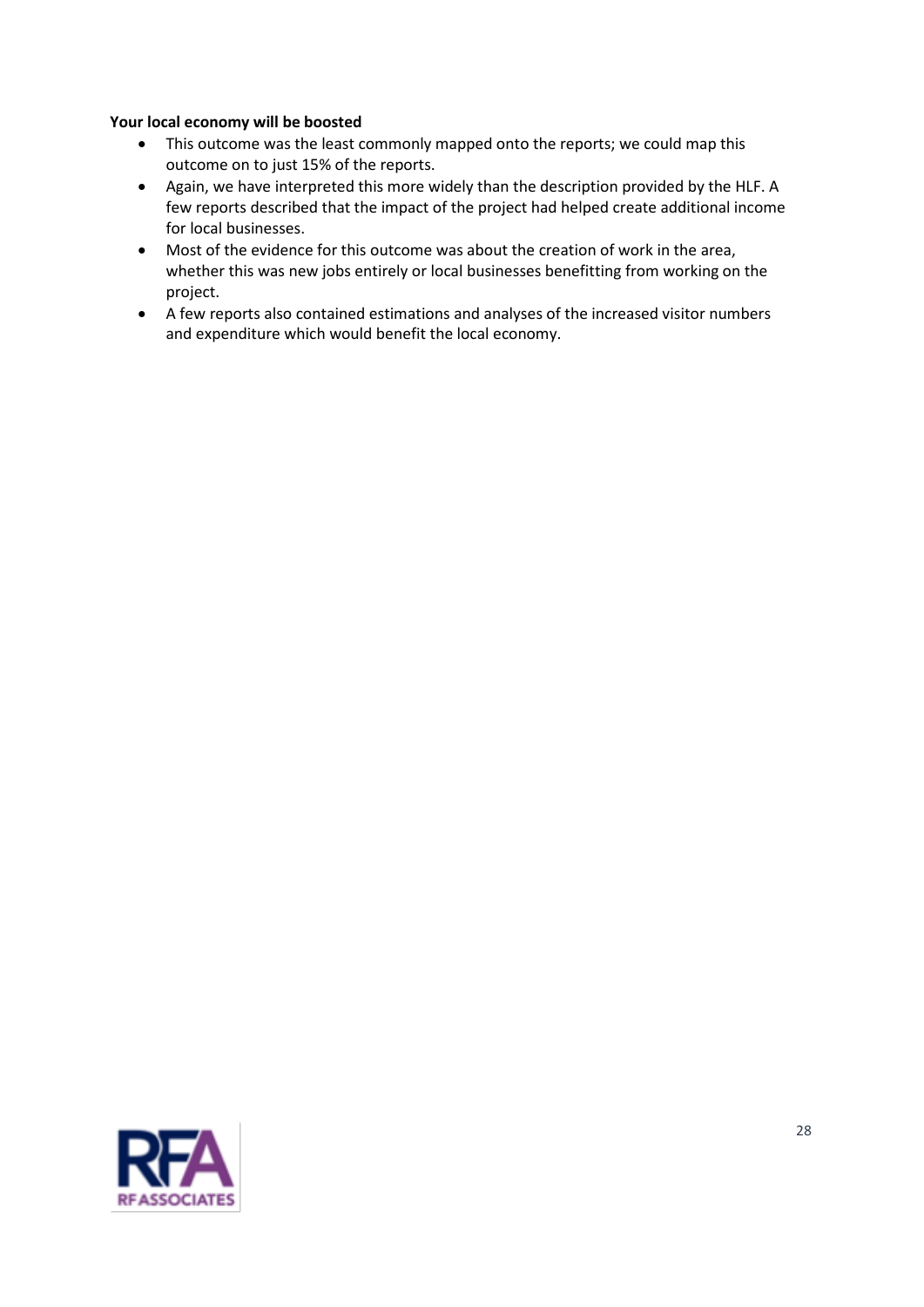# <span id="page-28-0"></span>**7 Conclusions**

- 1. The reviews confirm that the quality of the self-evaluation reports submitted varies widely.
- 2. The main indicators of quality are derived from how seriously the organisation invested in the evaluation process in terms of:
	- Funding where higher amounts of expenditure were initially allocated for evaluation, the reports tended to be of better quality.
	- Expertise external consultants/organisations tended to write better quality reports.
	- Length / time longer reports, which contained more explanation and more data tended to be of better quality than the shorter reports.
- 3. There is also a link between better quality self-evaluation reports and a greater number of outcomes being mapped as met.
- 4. Reports that mapped more 'people' outcomes and, rather more so, mapped 'communities' outcomes were more likely to achieve good or excellent evaluation scores. This confirms our interpretation that clearly presented and well-evidenced self-evaluation reports are likely to show more outcomes as the material is there to adduce their existence.
- 5. It was not possible to discern any other indicators of quality connected with heritage type, type of organisation, size of grant awarded and region. Therefore, the conclusions drawn apply across the portfolio of all types of projects.
- 6. As we found before, the diversity of content and evaluation approaches, despite the existence of the HLF guidance, shows that many grantees were not clear about what the HLF wanted from the self-evaluation report.
- 7. Our reviews suggest that the self-evaluation of projects to HLF standards was not a key priority for many grantees who were more focused on meeting deliverables, rather than systematically collecting evidence of their impact throughout.
- 8. Some of the individuals tasked with evaluating projects were experts in research and their reports tended to be good or excellent. However, this was only the case if they were involved sufficiently early in the project to be able to collect data systematically throughout the process, or where the grantee put in place robust evaluation systems from the outset. Few evaluation reports were the product of robust systems.
- 9. Following the recommendations from our 2017 review, the Heritage Lottery Fund has revised its guidance for grantees. Our latest 2018 review of 326 self-evaluation reports has confirmed the relevance of these recommendations and built upon these in the following section.

![](_page_28_Picture_13.jpeg)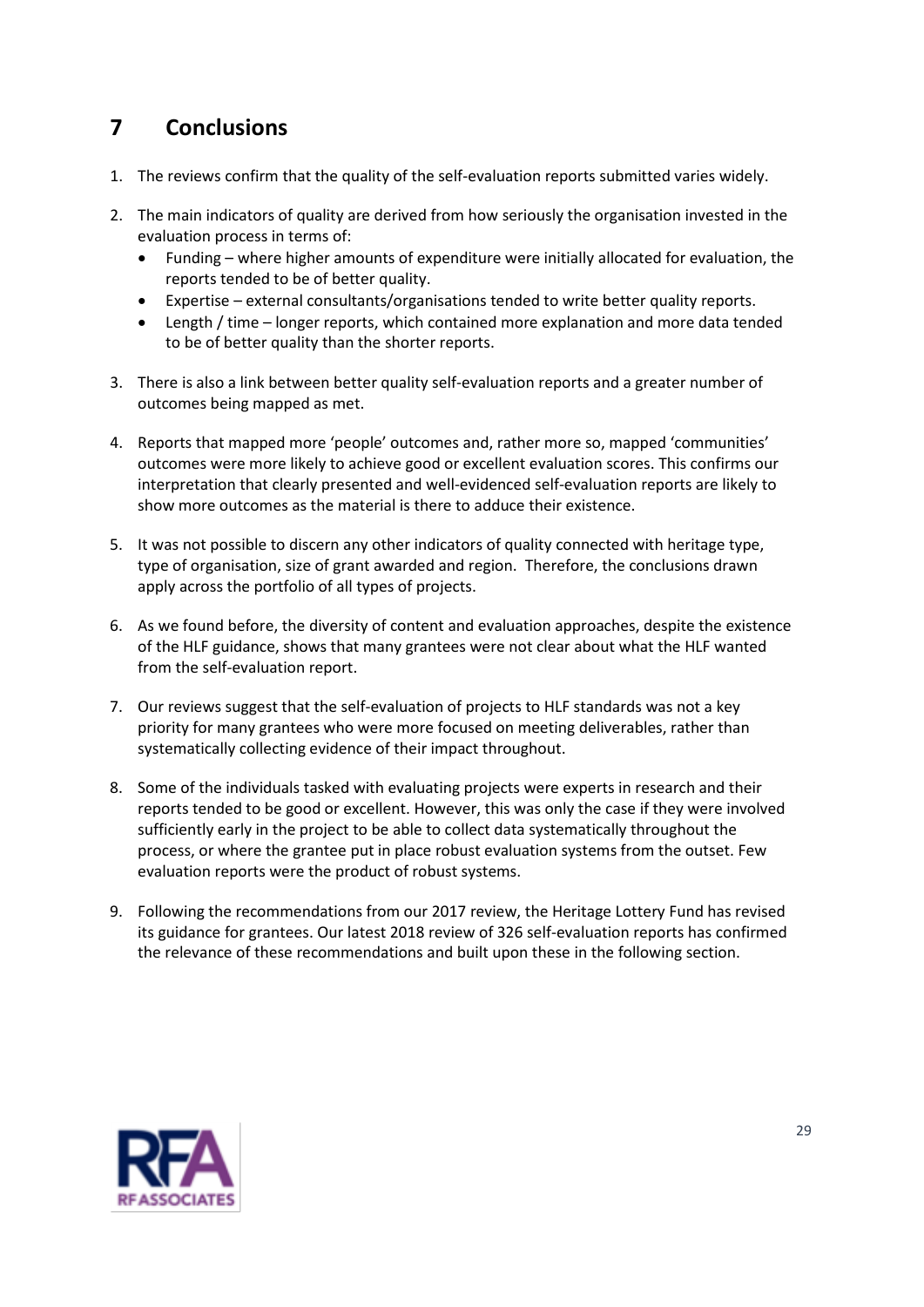# <span id="page-29-0"></span>**8 Recommendations**

## <span id="page-29-1"></span>**8.1 Recommendations: Improving the outcomes framework**

- 1. It seems that the following outcomes for heritage are likely to be at the heart of what most projects set out to do:
	- Heritage will be in better condition
	- Heritage will be identified and recorded
	- Heritage will be better interpreted and explained
- 2. However, the remaining heritage outcome 'Heritage will be better managed' is wider and perhaps more subjective than the other heritage outcomes and it also overlaps to an extent with the outcome for communities - 'Your organisation will be more resilient'. We suggest that these two outcomes should be reviewed. They could be replaced with one single outcome that focuses on the positive impact that HLF funding has on an organisation.
- 3. There is also an overlap between the outcome for heritage 'Heritage will be better interpreted and explained' and the outcome for people 'People will have learnt about heritage'. The first outcome may lead to the second. We recommend that these could also be reviewed and replaced with one single outcome.
- 4. We suggest also that the outcomes for people could also be simplified and reduced in number. 'People will have volunteered time' is the most frequent outcome recorded in our review and the easiest for many grantees to measure. Connected to this outcome is 'People will have developed skills', 'People will have had an enjoyable experience' and 'People will have changed their attitudes and/or their behaviour'. HLF could review and rationalise these by considering which is the most important outcome it wants to achieve in terms of the impact that projects have on the people who get involved with them. Indeed, projects could be encouraged to focus on elements particularly pertinent to their project rather than all of the outcomes for people.
- 5. The outcome for communities 'More people and a wider range of people will have engaged with heritage' is a challenging outcome as it requires grantees to measure two elements over time: who and how many people were engaging before and who and how many have engaged as a result of the project. To demonstrate they have met this outcome grantees would need to conduct baseline research which provides data on their current audience and reach and then measure this again over time and at the end of the project to compare the two. The intent appears to be that HLF funding should deliver the positive impact of reaching new audiences who would not have previously engaged with that specific heritage. HLF may wish to consider simplifying this outcome so that it focuses on either more people or a wider range of people – or separating the two out to allow for more focus when outcomes are about volume, or diversity.
- 6. The other outcomes for community: 'Environmental impacts will be reduced', 'Your local area will be a better place to live, work or visit' and 'Your local economy will be boosted' all overlap to an extent. They are also challenging impacts for projects to measure and prove as they require measurement over the long-term and the expertise to be able to identify project impacts in isolation from other factors which may be happening in the local community at the same time. We suggest that these three outcomes could be replaced by one positive outcome for communities.

![](_page_29_Picture_11.jpeg)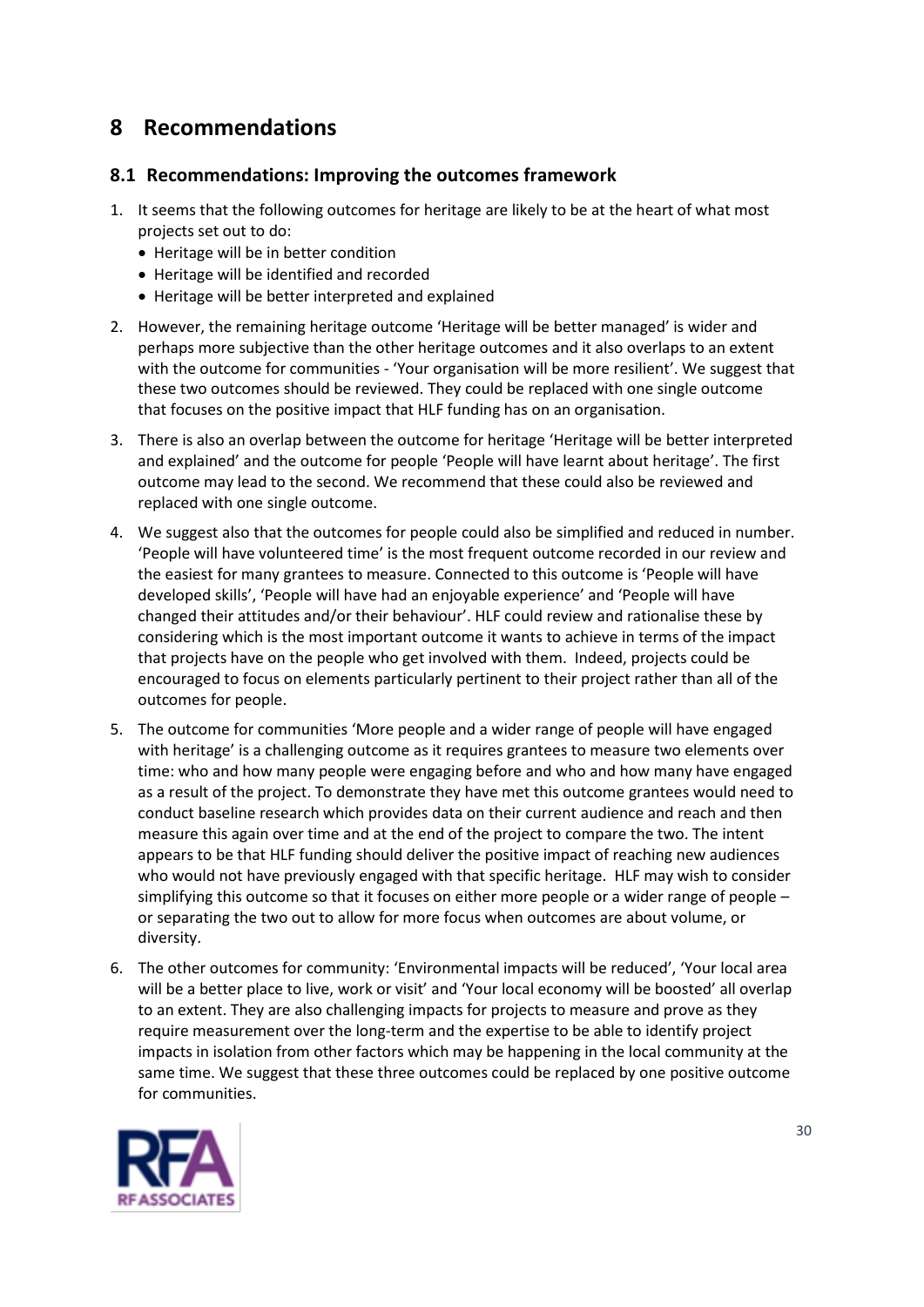## <span id="page-30-0"></span>**8.2 Recommendations: Improving the quality of self-evaluation reports**

- 1. It is essential that projects are able to demonstrate good value for money. They will only be able to do this by writing good quality evaluation reports which include evidence of positive outcomes being met. As we found before, projects would benefit from more clarity and support from HLF about how to meet and measure the revised outcomes if they are to manage this successfully.
- 2. There are a number of different models deployed in the field of evaluation consultancy. One of the most commonly used basic tools is the idea of a 'logic model' that lays out the project inputs and activities and considers their impact. We believe that it would benefit most projects to have to lay out the logic model of their project – and that this would help with the development and undertaking of on-going measurement activities.
- 3. It is clear that some projects find it difficult to go beyond a discussion of outputs, and that to track even short-term impacts is a challenge. This may be due to the inherent nature of the project / the scale of funding / activity achieved with it. It may also be due to the varying levels of expertise and understanding within each individual project's team about how to measure and evaluate outcomes effectively.
- 4. In summary, it is important to consider the scale of evaluation appropriate to the type and nature of the project. For example, larger projects in general terms are perhaps more likely to be engaged in driving towards longer term outcomes. Outcomes should of course be tracked specific to an individual project. It is unrealistic to expect projects with small budgets and low expertise to measure and track longer-term impacts. Perhaps projects could be encouraged to consider their outcomes at the various levels of activity and therefore understand more how they build on one another over time, but also depend on the focus of the project.
- 5. Since our 2017 review, the Heritage Lottery Fund has taken a number of actions to seek to improve the quality of evaluation and to support organisations to work with the outcomes framework. These have included:
	- Updating the evaluation guidance available to projects. The guidance now includes examples to help projects understand how to apply best practice approaches.
	- Providing training on evaluation to HLF staff. The central evaluation team at HLF has been delivering training across the HLF regions.
	- A more efficient and better developed feedback loop between HLF operational teams and the evaluation team to support programme learning.
	- Increasing the budget thresholds projects can attribute to evaluation as part of their grant application.
	- Producing more evaluation related content within HLF's online communities to encourage knowledge exchange between grantees and potential applicants.
	- A simplification of the outcomes framework based on this report and our prior report which will support the next Strategic Funding Framework.

![](_page_30_Picture_12.jpeg)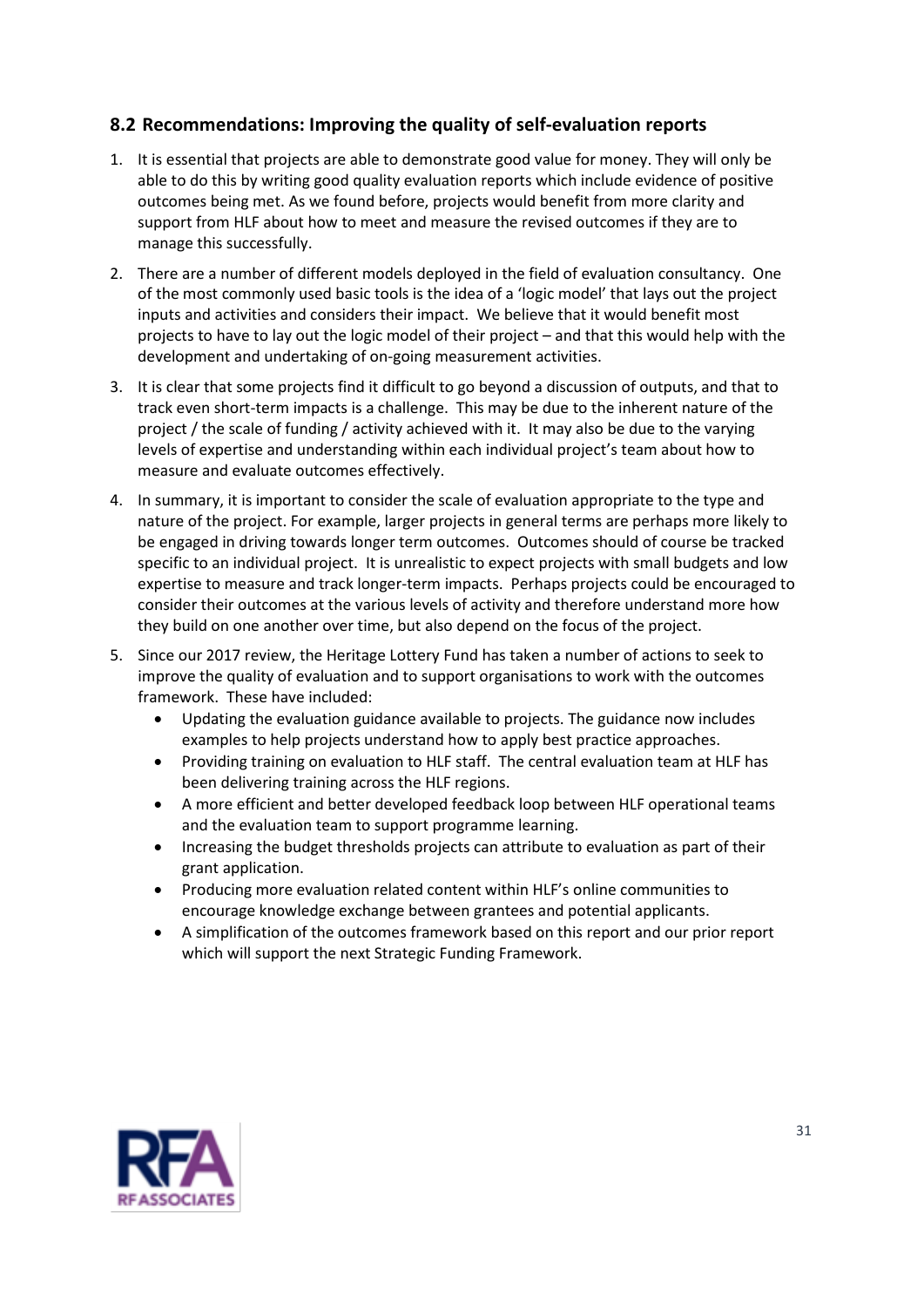## **Disclaimer**

This report was commissioned by the Heritage Lottery Fund and written by RF Associates. Our conclusions are the result of our professional judgment, based upon the material and information provided to us by the client.

## **About RF Associates**

RF Associates is a research and evaluation business focused on delivering high value research driven insight. We were established in May 2015 and are committed to offering great work whilst growing and developing our team. We undertake the whole breadth of research and evaluation methodologies including desk research, both qualitative and quantitative research projects, and make use of a wide range of consultancy methods. We work with clients across the UK in both the private and public sector.

![](_page_31_Picture_4.jpeg)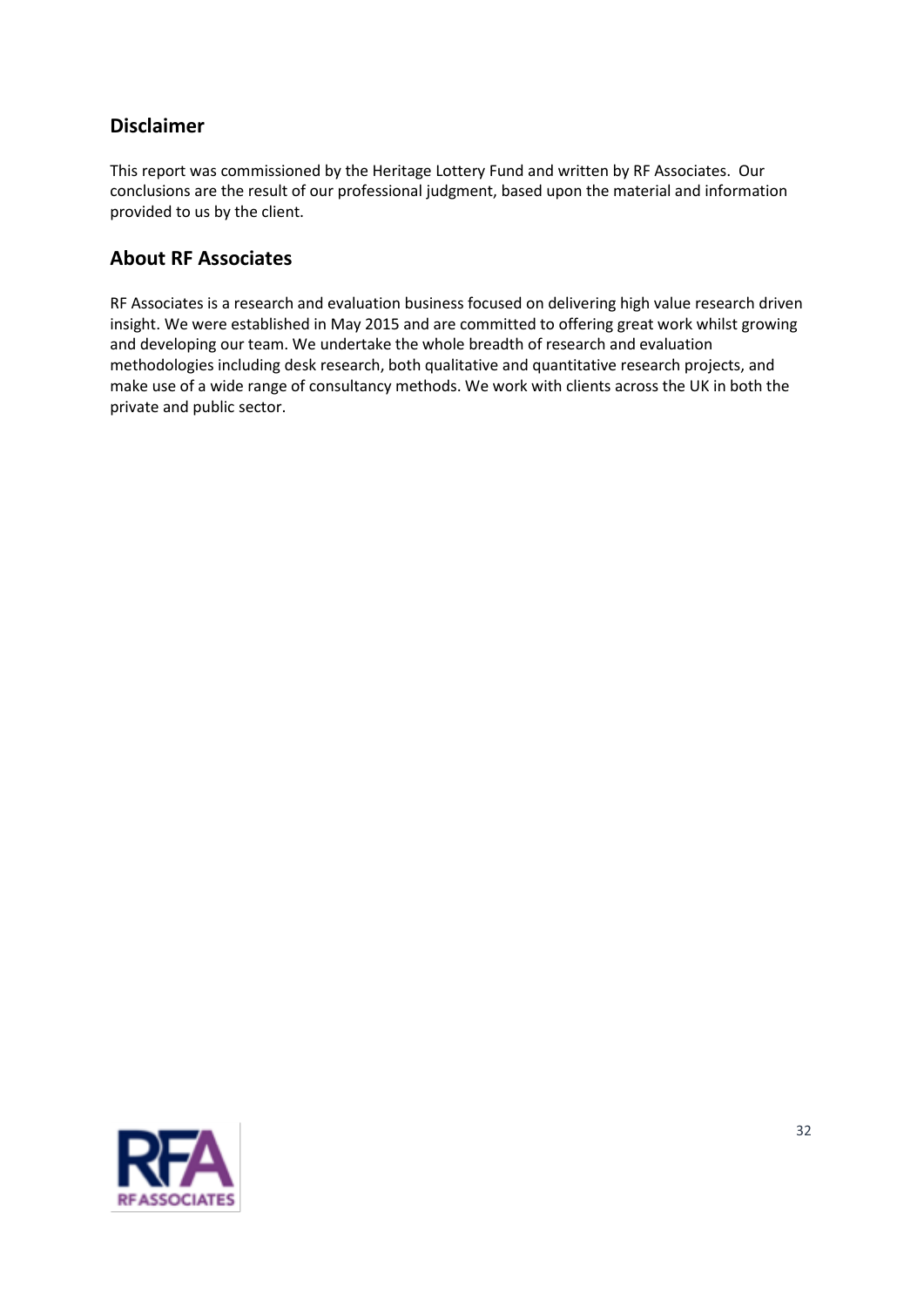# <span id="page-32-0"></span>**APPENDIX CONTENTS**

APPENDIX 1: Performance against evaluation criteria APPENDIX 2: Analysis of heritage area, region and financial size of project APPENDIX 3: Overall summary of self-evaluation report strengths and weaknesses APPENDIX 4: HLF adopted approach to reviewing grantee evaluations

![](_page_32_Picture_2.jpeg)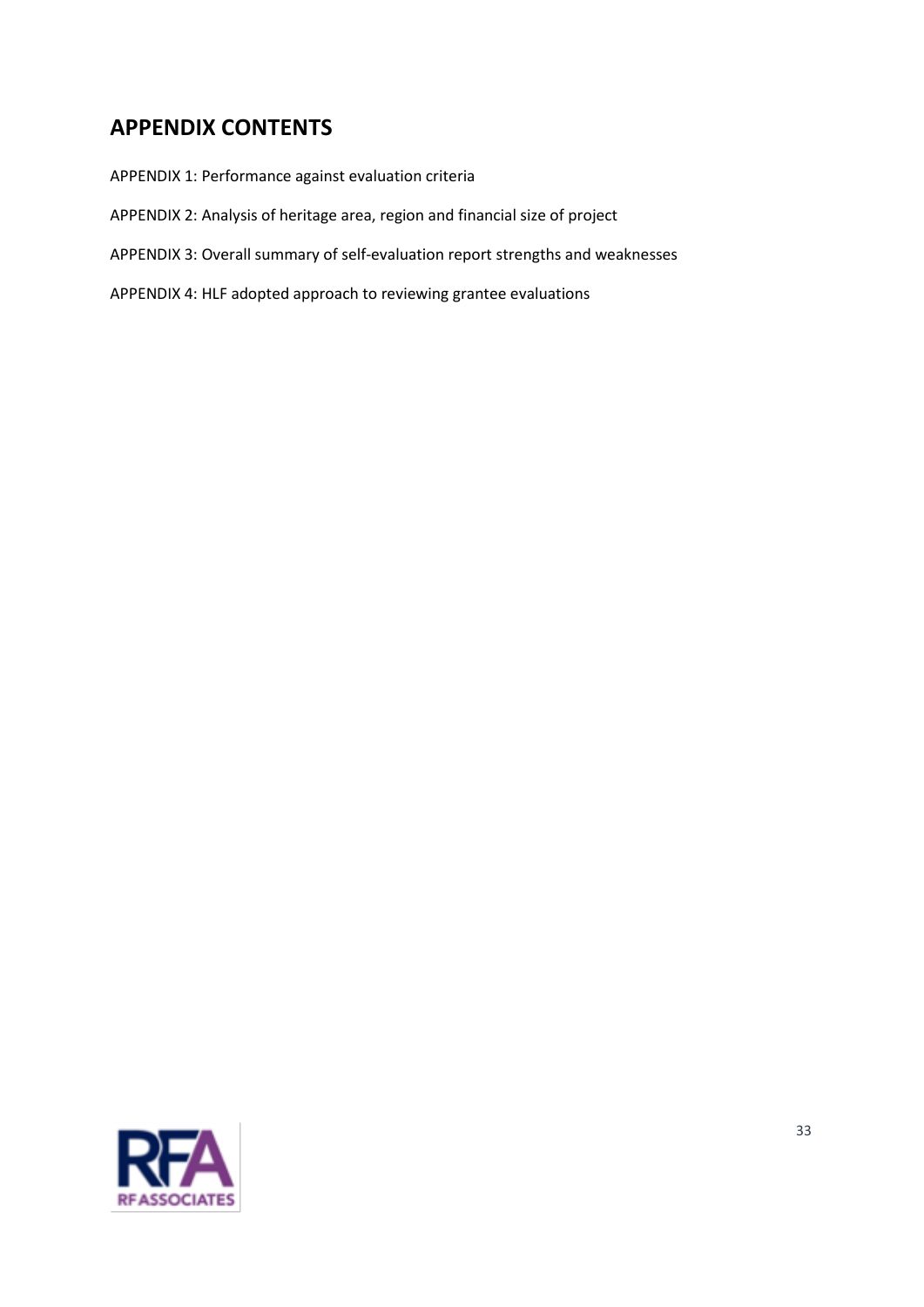# <span id="page-33-0"></span>**APPENDIX 1: Performance against evaluation criteria**

## <span id="page-33-1"></span>**1. Criterion 1: Telling the project story**

## **The evaluation provides a logical framework setting out linkages between activities, expected outputs and outcomes for all elements of the project.**

'Telling the project story' had the highest proportion of reports that scored good/excellent, with over half of all reports, 52%, achieving this score. Compared to the other criteria it also had a low proportion of reports scoring poor, 17%.

For [2](#page-33-3)34 reports, we are able to analyse how the reports scored for each aspect of this criterion<sup>2</sup>.

#### **75% included an explanation of how each activity contributed to the outputs achieved**

- Three quarters of these reports linked activities with outputs.
- However, a quarter did not manage to explain this sufficiently clearly or in any detail.

#### **59% included a clear explanation of how each output led to outcomes or wider impacts**

- Over two fifths did not include a clear explanation about the outcomes which occurred as a result of the project.
- Many of these reports did not include any information about outcomes or wider impacts, while others confused 'outcomes' with 'outputs'.
- The best reports included extensive discussion of the outcomes that had been achieved and evidence to support these claims.
- Reports which distinguished clearly between outputs and outcomes often had collected considerable amounts of qualitative evidence on outcome and impact from a range of perspectives such as stakeholders, participants, volunteers and the community.

#### **27% included some sensitivity analysis or other estimation of the extent of attribution of activities to outputs or outputs to outcomes**

- Sensitivity analysis is the estimation of the extent of the effect of other activities on outputs, or outputs to outcomes.
- This was frequently the sub element of the criteria that prevented the 37% of all 326 reports that scored good in this criterion, from scoring excellent.
- In some cases, the sensitivity analysis took the form of a few sentences, in others it involved a labeled section that was clearly influenced by the HLF Evaluation Guidance describing how much of a difference would have happened anyway without the project.

## <span id="page-33-2"></span>**2. Criterion 2: Counting, involving, choosing indicators that matter**

**Appropriate and methodical ways of asking were used which provide robust evidence including coverage of wellbeing as well as demographic, economic, and social capital issues where appropriate.**

<span id="page-33-3"></span> $2$  This analysis was possible for the 234 reports analysed between December 2016 and January 2018. This data is not available for the first 92 reports analysed in 2015.

![](_page_33_Picture_20.jpeg)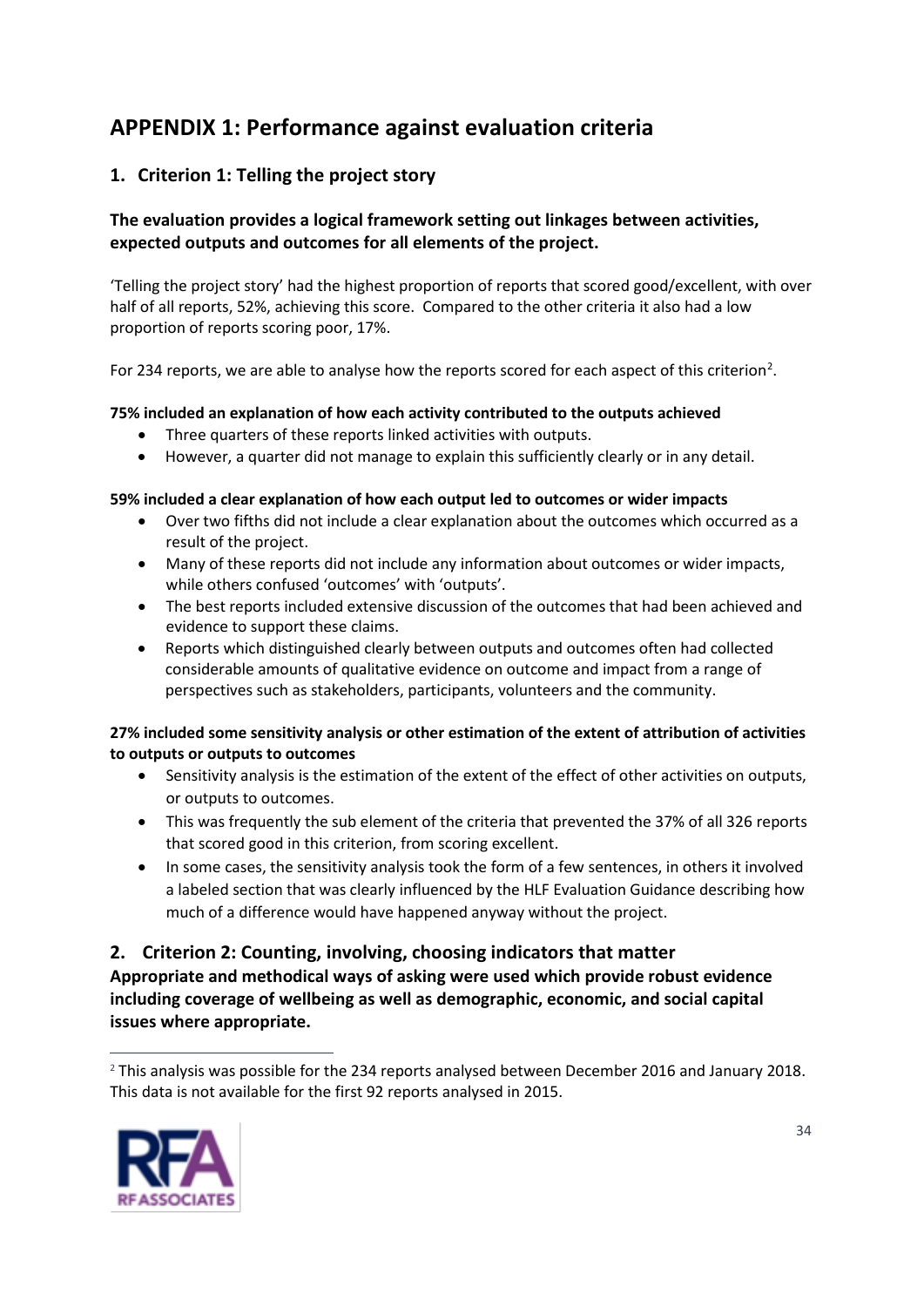40% of reports scored good/excellent for this criterion (+3 from review of 200 reports) and 60% scored adequate/poor (-3 from review of 200 reports). 27% overall scored poor.

The 10% of reports that scored excellent for this category provided detailed summaries of the methods used which included qualitative and quantitative research, external sources as well as internal data, included coverage of demographics and considered wellbeing.

Again, for the latest 234 reports evaluated, we were able to analyse how the reports scored for each aspect of this criterion.

#### **64% included external sources (e.g. community feedback) as well as internal data**

• Over a third of reports did not include any external sources, instead they relied purely on internal project data and the views of the project staff.

#### **57% included a number of different ways of asking people involved in the project (volunteers, project staff, visitors, participants, focus groups) 49% included qualitative and quantitative data**

- The best reports were explicit about exactly what research took place.
- Adequate and poor reports often lacked information on whether or how they had gathered data, failing to demonstrate an understanding that data needed to be gathered in a methodical, robust way.
- Qualitative data collection varied widely, from the minimum of including feedback comments (from comment cards and visitor books) to analysis of focus group discussions and depth interviews, supported by verbatim.
- Quantitative data collection also varied widely, from small scale paper based or Survey Monkey enabled questionnaires to (more rarely) professionally designed and conducted surveys where attempts were made to collect data from a representative mix of participants.
- Many of the poor reports did not refer to any research methods at all and simply described the overall story of the project. Other poor reports mentioned that there were evaluation forms or that people's views were sought but did not include any details about how many forms were completed or how the views were obtained.

#### **28% included coverage of demographics (gender, ethnicity, socio-economic, disabled) and/or economic impacts and/or social capital issues**

- Treatment of demographics was a consistently weak area.
- It varied widely from collecting basic information from visitors, participants and volunteers about gender and age, to more detailed information about ethnicity, socio-economic group and disability.
- At the simplest level, this information was collected by staff observation or counts regarding types of tickets purchased, for example: family; child; senior citizen.
- In other reports the information was collected using quantitative surveys ranging from selfcompletion paper questionnaires to face-to-face interviews to online surveys.
- Variance in degree to which demographic data was provided and analysed indicates that some grantees were unclear or unaware about the value of, or need for, measuring and including this data, despite the fact that the 2012 HLF Evaluation Guidance makes it clear

![](_page_34_Picture_17.jpeg)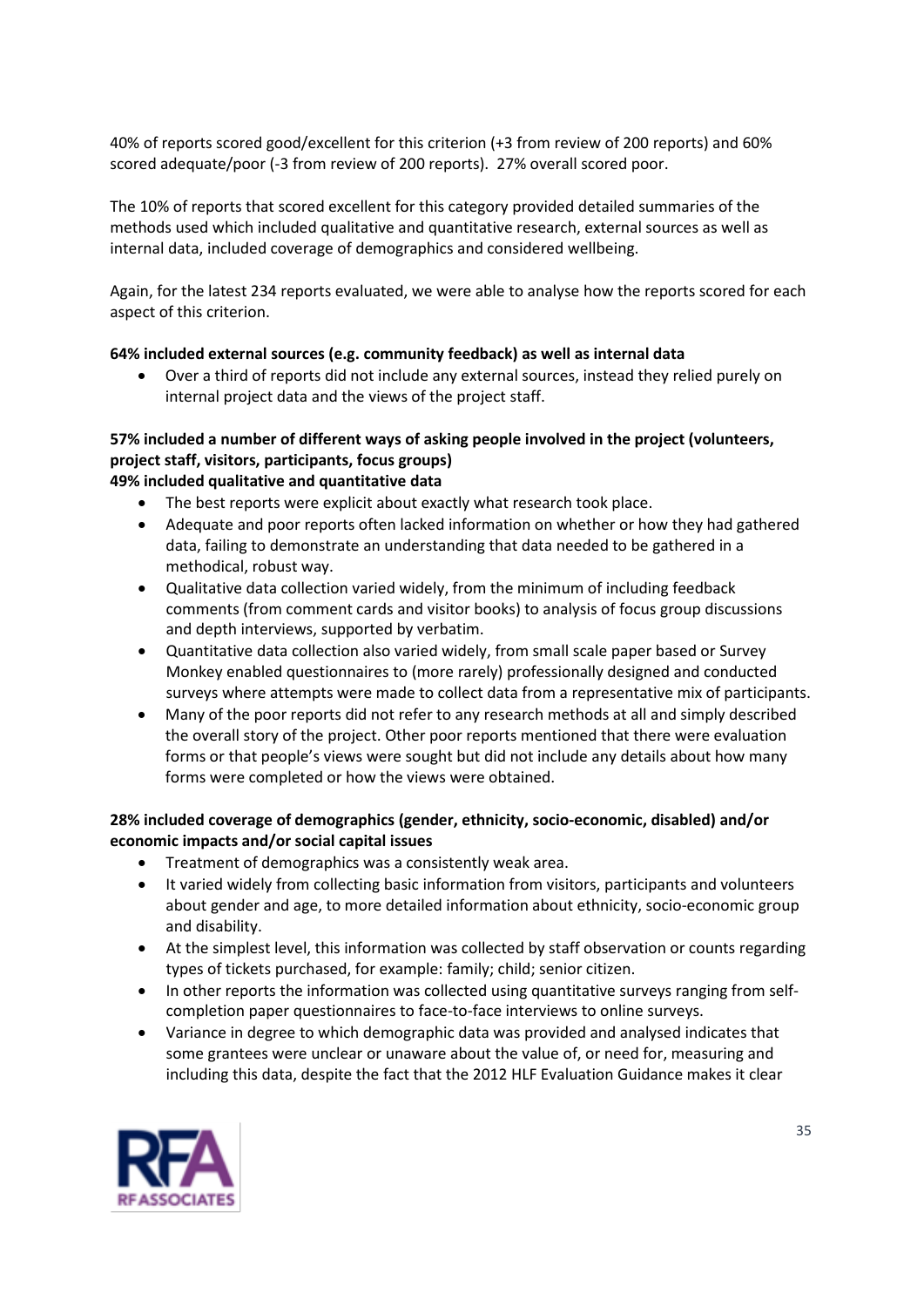that projects would be asked to provide this information in the Evaluation Questionnaire, to be completed within a year of the project ending.

- Even some projects whose HLF Approved Purposes were to engage with a wider audience, did not include data to show the extent to which this objective had been met.
- We hypothesise that because this data needs to be collected during the life of the project, the degree to which it is measured is dependent on the amount of evaluation planning which took place at the beginning of a project, as well as the capacity and motivation of project staff to implement a system to capture this data.

#### **16% adequately addressed how people's levels of wellbeing might have changed as a result of the project**

- Few reports discussed how people's wellbeing might have changed as a result of the project, and those that did tended to be good or excellent.
- A few projects involving large numbers of volunteers collected this information in surveys and evaluation forms using open-ended qualitative questions such as *"What did you gain personally from being involved in the project?"* or *"How has your involvement with x contributed to your life in the area?"*
- Some reports included direct verbatim quotations as evidence of the impact on wellbeing. Others included detailed case studies about individuals to demonstrate the positive impact that their involvement in the project had on them.
- Some of these reports considered the economic impact for the individuals participating, providing evidence of those who had been able to find employment as a result of their involvement in the project.

![](_page_35_Picture_8.jpeg)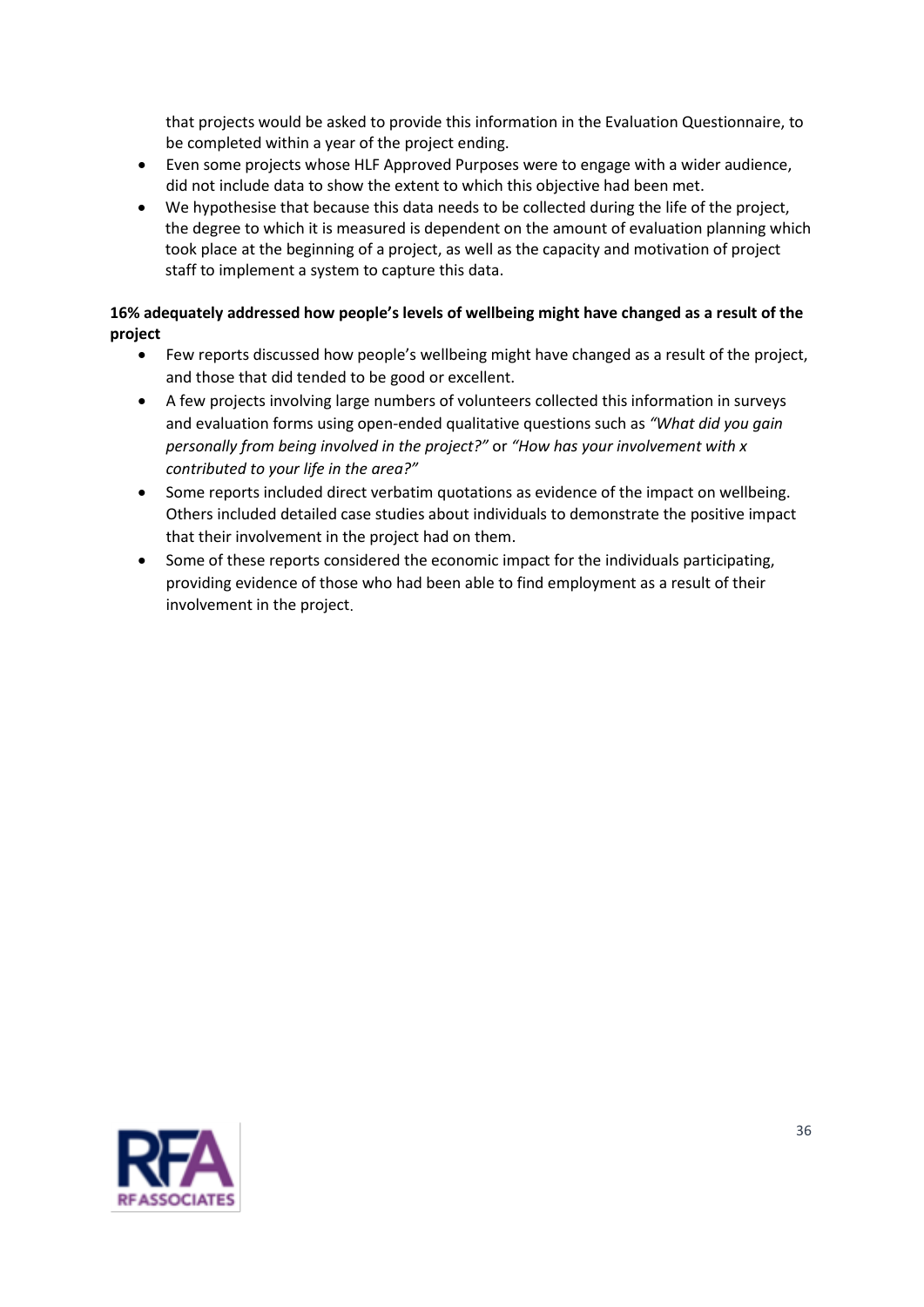## <span id="page-36-0"></span>**3. Criterion 3: Beyond counting**

#### **Data was subject to robust analysis to provide evidence on outcomes.**

Many reports were unable to demonstrate that the data (where it existed) had been analysed robustly. This criterion had the second highest proportion of reports which scored adequate/poor, with over two thirds, 68%, receiving these scores. Just over a third of all reports, 34%, scored poor.

#### **Again, for the latest 234 reports evaluated, we were able to analyse how the reports scored for each aspect of this criterion.**

#### **44% of these reports' analysis of the qualitative data brought any explanations for any trends/patterns identified**

- In the strongest reports, qualitative research was used to elaborate on the quantitative findings and was evidenced in the appendix as well as in short case study examples throughout the report.
- Some also described how their analysis of qualitative feedback gathered throughout the project had enabled the grantees to make positive improvements during it.
- In the strongest reports, the qualitative verbatim were attributed to a type of stakeholder or participant, with some reports including detailed lists of names of people who had been interviewed and their relationship to the project.
- However, the weakest reports used qualitative feedback and selected verbatim without explanation or qualification to support their positive findings.
- Some of the weaker evaluation reports only included selected descriptions or comments from surveys, evaluation sheets or comments books.
- In some cases, the survey answers were included in the appendix as evidence, but there was no attempt made in the report to explain or analyse the findings from these.

#### **41% of the reports' analysis of the quantitative data included trends/patterns**

- Whilst many reports mentioned the use of surveys to collect evidence from project participants, it was clear that the understanding of what a survey involved varied widely.
- In many of the adequate/poor reports it was used as a way of describing any form of feedback obtained from project participants or visitors, regardless of how any material was collected and how many people were included.
- In some of the weaker reports whole feedback forms were included, suggesting that there was limited understanding of how to compile and use the data in aggregate form.

#### **40% made comparisons with a baseline**

- Two fifths of the 234 reports established baselines with which later data could then be compared.
- These were often simple baselines of topline data such as numbers of visitors before and after the project work, or number of website visitors, volunteers or change in membership.
- A number of environmental projects included baseline data about species numbers before and after to demonstrate how the project work had made a positive difference to specific flora or fauna populations.

![](_page_36_Picture_19.jpeg)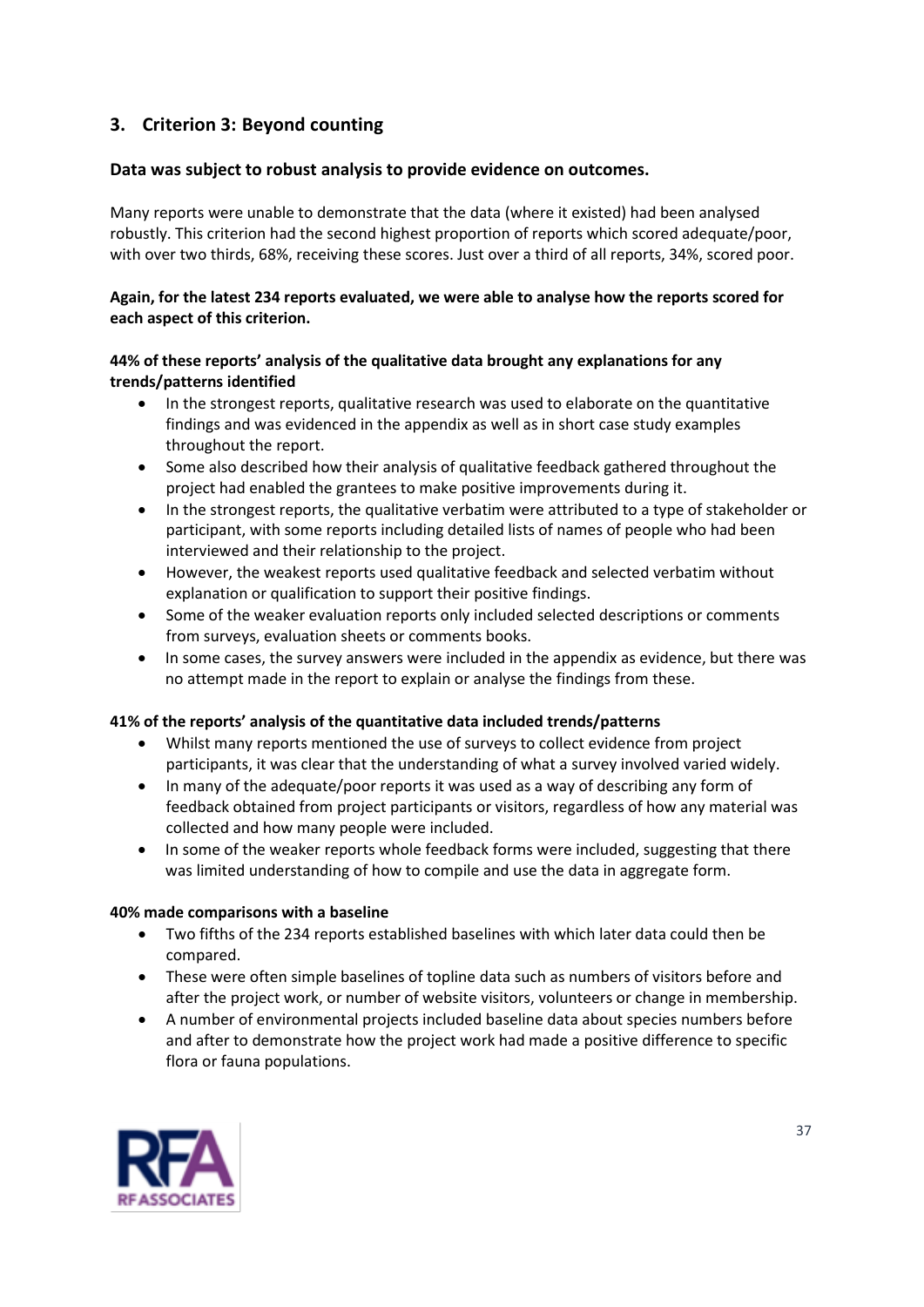• A few good/excellent reports included more detailed baseline data to compare with, such as external surveys which enabled the project to be benchmarked against similar heritage attractions or volunteer attitudes.

#### **31% sample sizes were considered**

- Many reports were not transparent about the methodology or sample size.
- Even some of the better scoring reports did not always provide information about the sample and base sizes of the data presented.
- This indicates that there is a lack of awareness about the importance of including this information when reporting on research/evaluation findings.
- In many cases, even where sample sizes were provided, the samples were often small without acknowledgement of the ramifications of this.
- It was common for reports which scored adequate/poor for this criterion to report findings from very small base sizes (e.g. 20 people) in percentages, which gave a misleading impression to the findings.
- Some reports included estimates calculated from overall attendance figures for events or locations at which the project featured, as evidence that the project had engaged with a wide audience, when there was no project specific data collected to support this claim. One project asserted that it had reached 111,092 people, based on a wide range of estimates. However, it did not collect any survey data from any of these individuals.

#### **29% contained evidence that the evaluation considered the robustness and comprehensiveness of the data collected and highlighted any limitations**

- Less than a third of these reports overtly considered this.
- A few reports written by external consultants included useful information about how to interpret the quantitative data such as explaining confidence intervals and the degree to which the findings were statistically significant.
- However, many of the weaker reports had compiled evidence on a self-selecting basis, for example, through the use of comment books or feedback forms that were completed voluntarily by participants.
- Some reports acknowledged this bias, but most did not, and seemed unaware of it.

![](_page_37_Picture_13.jpeg)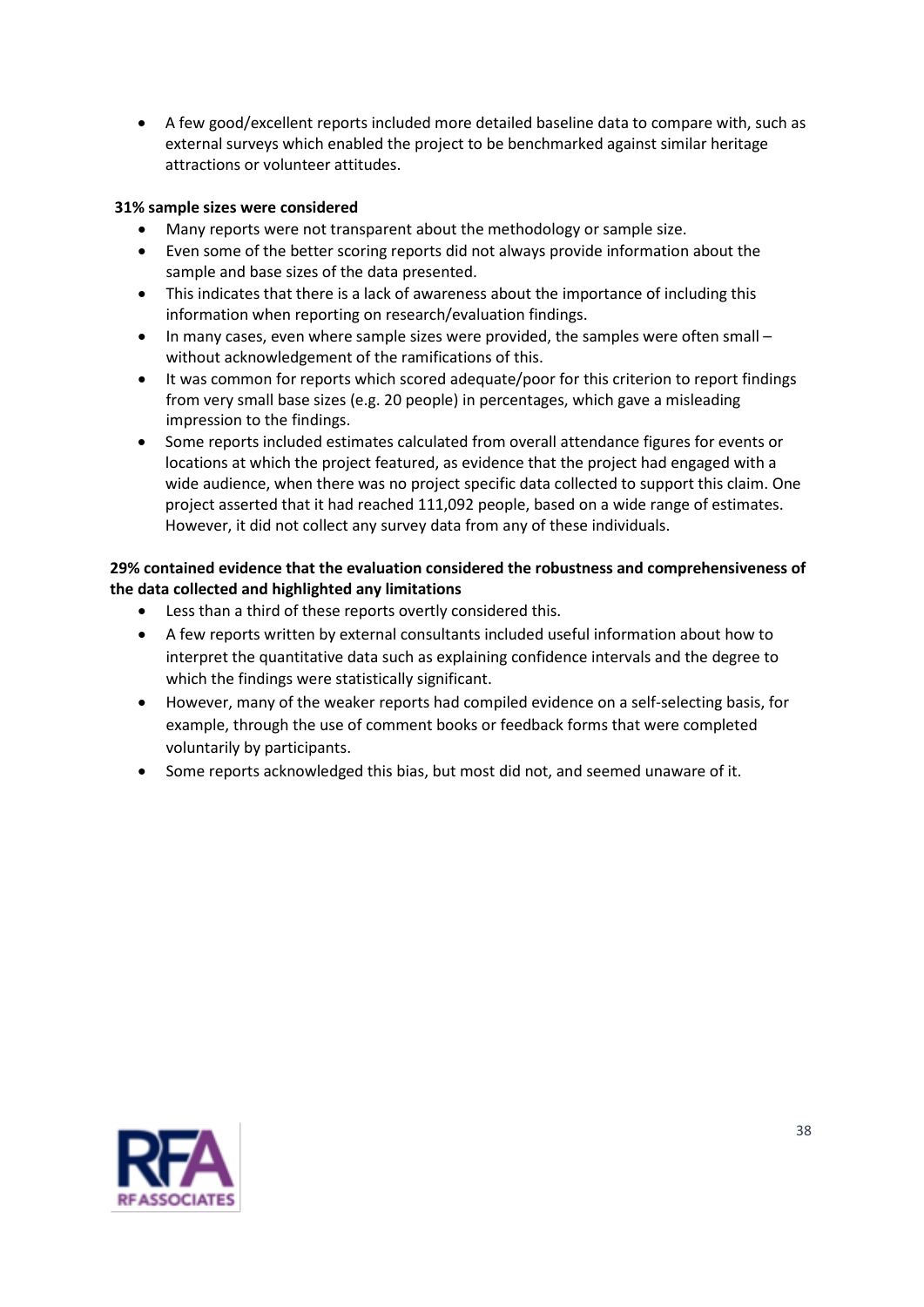## <span id="page-38-0"></span>**4. Criterion 4: Avoiding bias**

#### **The evaluation is objective and free from bias.**

Many reports struggled to demonstrate that they had sought to avoid bias. As before, this criterion had the lowest number of good/excellent scores. Three quarters of reports scored adequate/poor, with 40% scoring poor overall.

It is clear that there is an inherent tension within self-evaluation between a project telling its own story to an external audience, whilst also avoiding bias. Many reports seemed to be written primarily as project history documents, rather than documents which sought to evaluate objectively and identify openly where things did not go well and could be improved in the future.

Amongst the many adequate/poor scoring reports for this criterion, many reports appeared to be written solely from the viewpoint of the project lead. These reports recorded what these individuals had done, and it did not appear that it was in the author's interest to be genuinely objective.

**Again, for the latest 234 reports evaluated, we were able to analyse how the reports scored for each aspect of this criterion.**

**41% included a clear template for how the evaluation would be undertaken and the conclusions reached**

- The best reports were clear about how the evaluation had been undertaken and the conclusions reached.
- In just under three fifths, 59%, of recently analysed reports, no template or explanation was provided for how the evaluation took place.
- It was therefore not possible to understand what specific processes and activities had been put in place to demonstrate how the project had been evaluated.

#### **26% achievement is referenced to external standards**

• Some reports narrowly avoided achieving a poor score in this criterion because they contained some reference to achieving external standards, for example winning awards, being shortlisted for Artfund Museum of the Year, achieving a Visitor England Quality Mark, chosen by a Royal Commission to be a case study, comments by English Heritage Building Inspector.

#### **22% had evidence of management oversight and/or quality control for the evaluation**

• Some examples of this included where an external evaluator had been appointed and their involvement throughout the project was described; oversight of the evaluation by a steering group or management team; and evidence of the evaluation process leading to changes being made to improve the project.

#### **7% had evidence of external challenge or scrutiny of the approach used and the conclusions reached**

• Of the few reports who had evidence of this, none were poor reports.

![](_page_38_Picture_16.jpeg)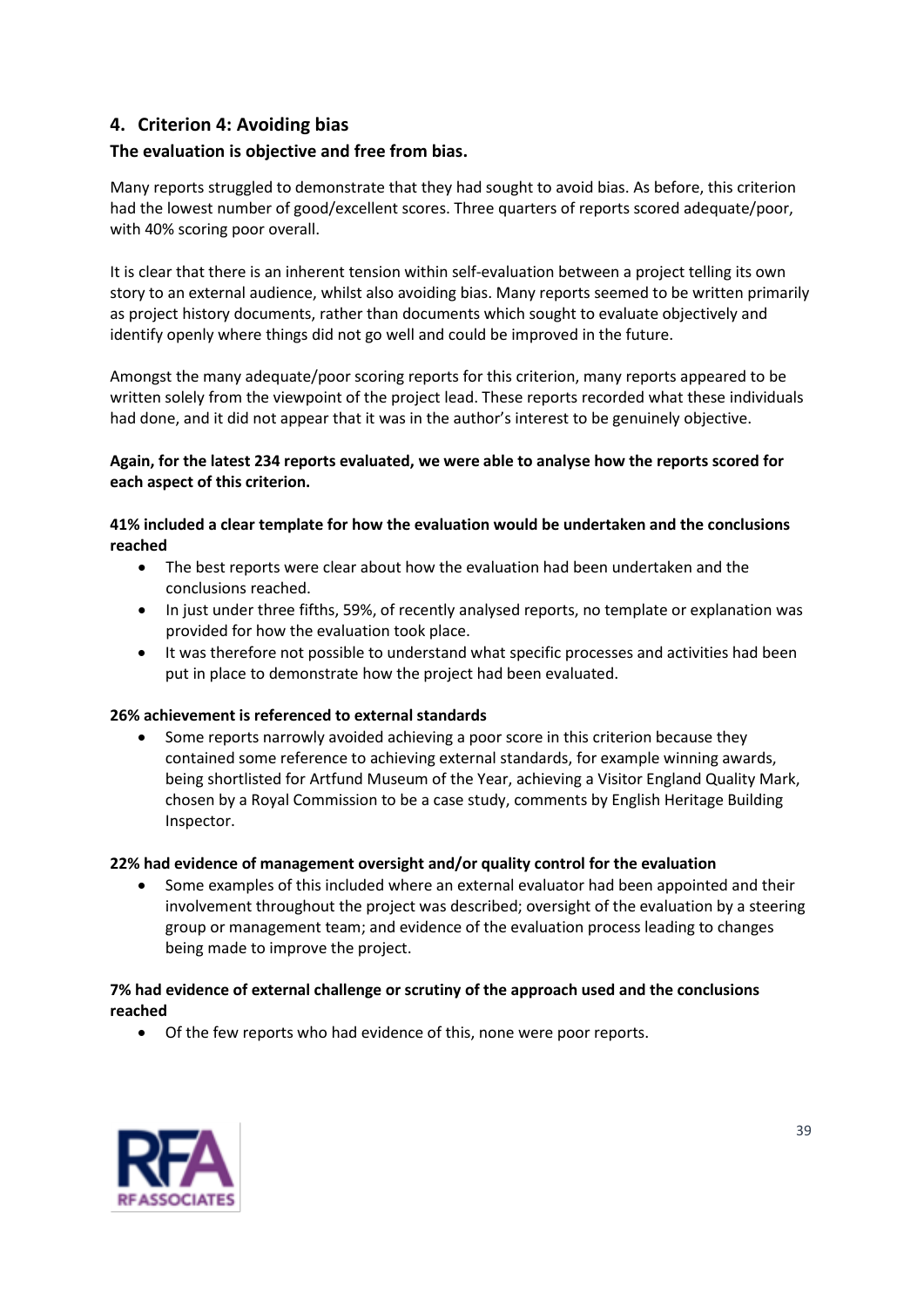## **5. Criterion 5: Structuring the process of understanding The results are clearly and sufficiently presented.**

45% of reports scored good/excellent and 56% scored poor/adequate for this criterion.

As before, it had the largest proportion of reports scoring adequate, with 41%, achieving this score. This was because many were able to describe clearly the project background and context, the first aspect of this criterion. However, the weakest reports failed to even include this scene setting in their report, despite the fact that it would have been created for the original grant application.

Reports varied widely in their style of presentation and the degree of effort that had gone into creating them.

#### **Again, for the latest 234 reports evaluated, we were able to analyse how the reports scored for each aspect of this criterion.**

#### **81% clearly presented the project background and context**

• Whilst just over four fifths of reports did this, almost a fifth did not even provide a summary of the background information which would have been available in their original HLF grant application documents.

#### **37% of the reports' conclusions were clearly supported by the data presented**

• Just under two thirds of these reports made conclusions for which there was no clear data evidence.

#### **36% made appropriate use of tables, graphics etc.**

• Just over one third of these reports contained graphics and charts to visually depict the data.

#### **34% of the reports followed the structure recommended in the HLF guidance**

![](_page_39_Picture_12.jpeg)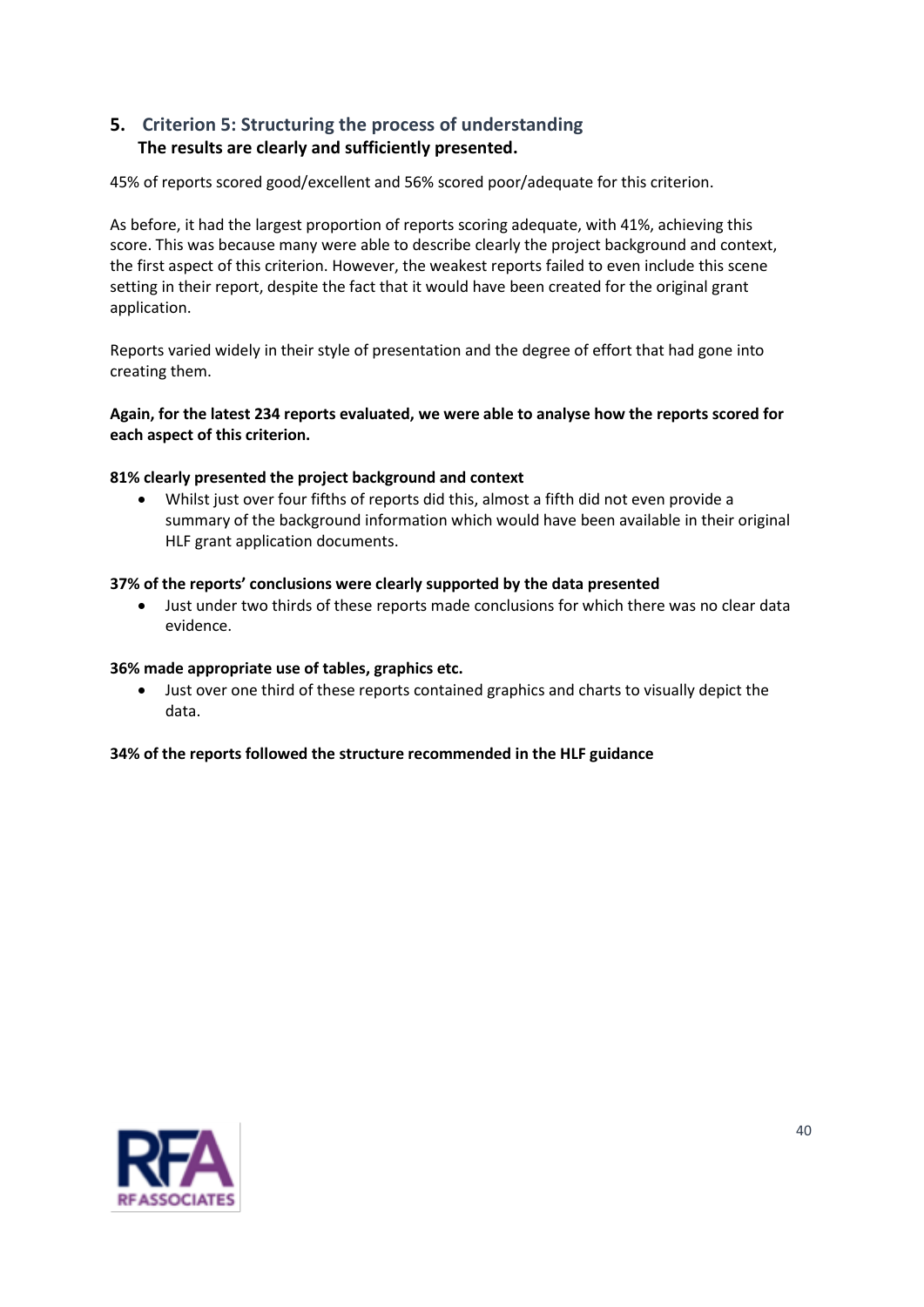## <span id="page-40-0"></span>**6. Criterion 6: Improve not just prove**

## **The conclusions and recommendations are sufficiently clear to enable stakeholders to identify and apply any lessons learned.**

After **criterion 1: telling the project story**, this criterion had the highest proportion of reports scoring good/excellent (47%) and the lowest proportion of reports scoring poor/adequate (53%). The reports which scored poorly for this criterion did so because they lacked a conclusion or any considerations around efficacy and efficiency.

#### **Again, for the latest 234 reports evaluated, we were able to analyse how the reports scored for each aspect of this criterion.**

#### **72% contained conclusions which offered insights and lessons learned**

• The conclusions and recommendations were not always specifically labeled as such, so when evaluating this we gave the benefit of the doubt to reports where this material is included but embedded, rather than being within a discrete section.

#### **67% identified areas for improvement or issues that could improve effectiveness in future. 35% included evidence that the grantees had undertaken some sort of reflective or lessons learned exercise to indicate that the evaluation was likely to lead to improvements on future or similar activities**

- There was considerable variation in the amount of analysis and detail provided about the lessons learned, the extent to which they followed logically from the evidence within the report and the degree to which they could provide meaningful lessons more widely within the project, lead organisation or externally within their sectors.
- Some reports explained that changes had already been made to the project or would be implemented in the future as the result of reflecting on areas for improvement.

#### **8% of the evaluation results had been made available to stakeholders and other interested parties**

<span id="page-40-1"></span>• Few reports contained evidence that the evaluation results had been made available to stakeholders and other interested parties and very few reports contained a clear list of the stakeholders to whom the report had been sent.

![](_page_40_Picture_11.jpeg)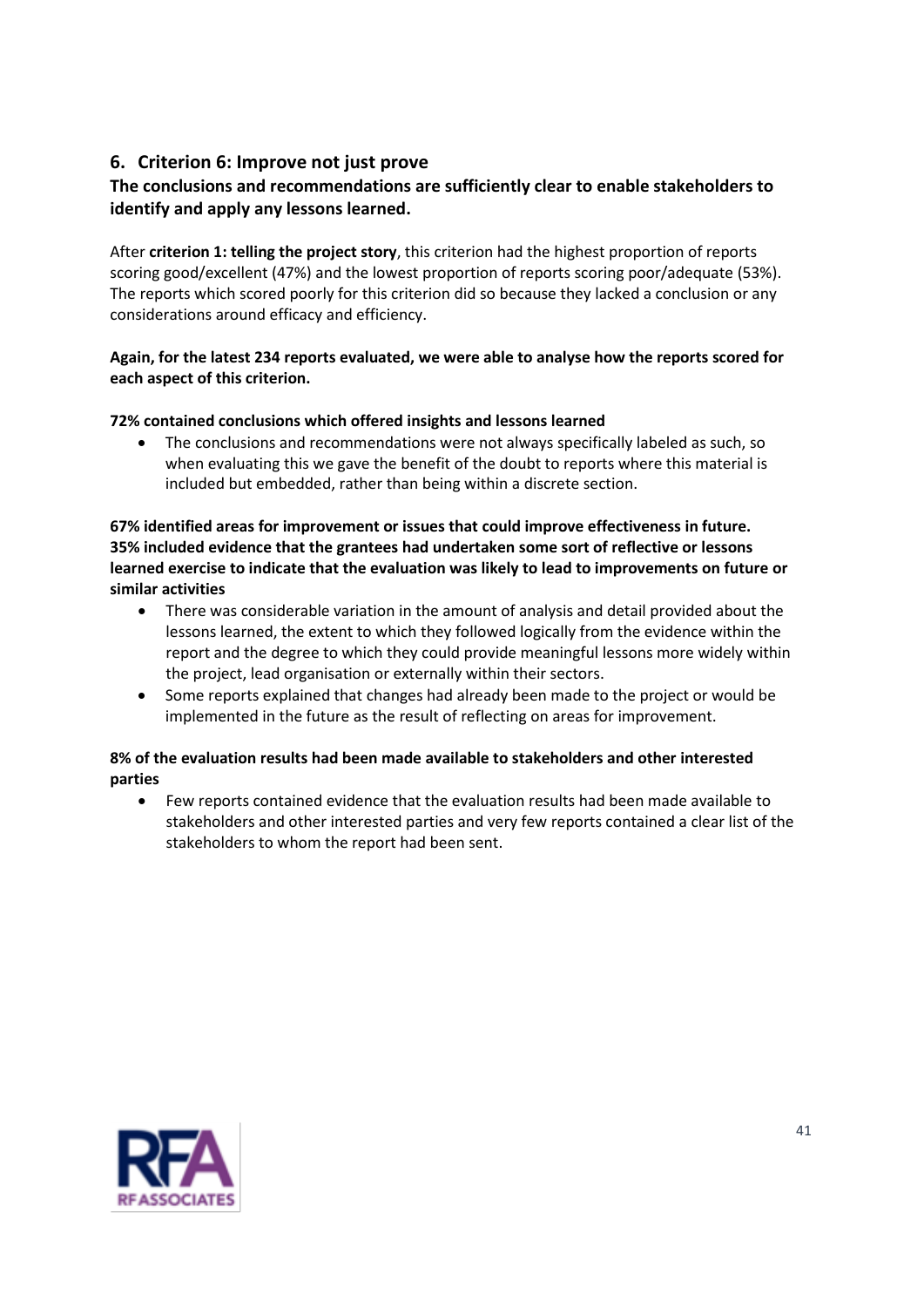# **APPENDIX 2: Analysis of heritage area, region and financial size of project**

As discussed in section 5, we could find no statistical dependence for quality of reports by heritage area, region or financial size of the project.

We have therefore included the following data as a record only.

![](_page_41_Figure_3.jpeg)

**Figure 15: Quality of reports by heritage area**

#### **Source: HLF Heritage Programme Database Analysis (Base 326 self-evaluation reports)**

We have analysed the mean values of the overall assessment score for each heritage area. Industrial, Maritime and Transport records the lowest score (1.9), but there are only 14 cases in this group, while Intangible Heritage is the highest (2.7). However, all group means are close to the overall mean of 2.2 and the differences are not statistically significant.

![](_page_41_Picture_7.jpeg)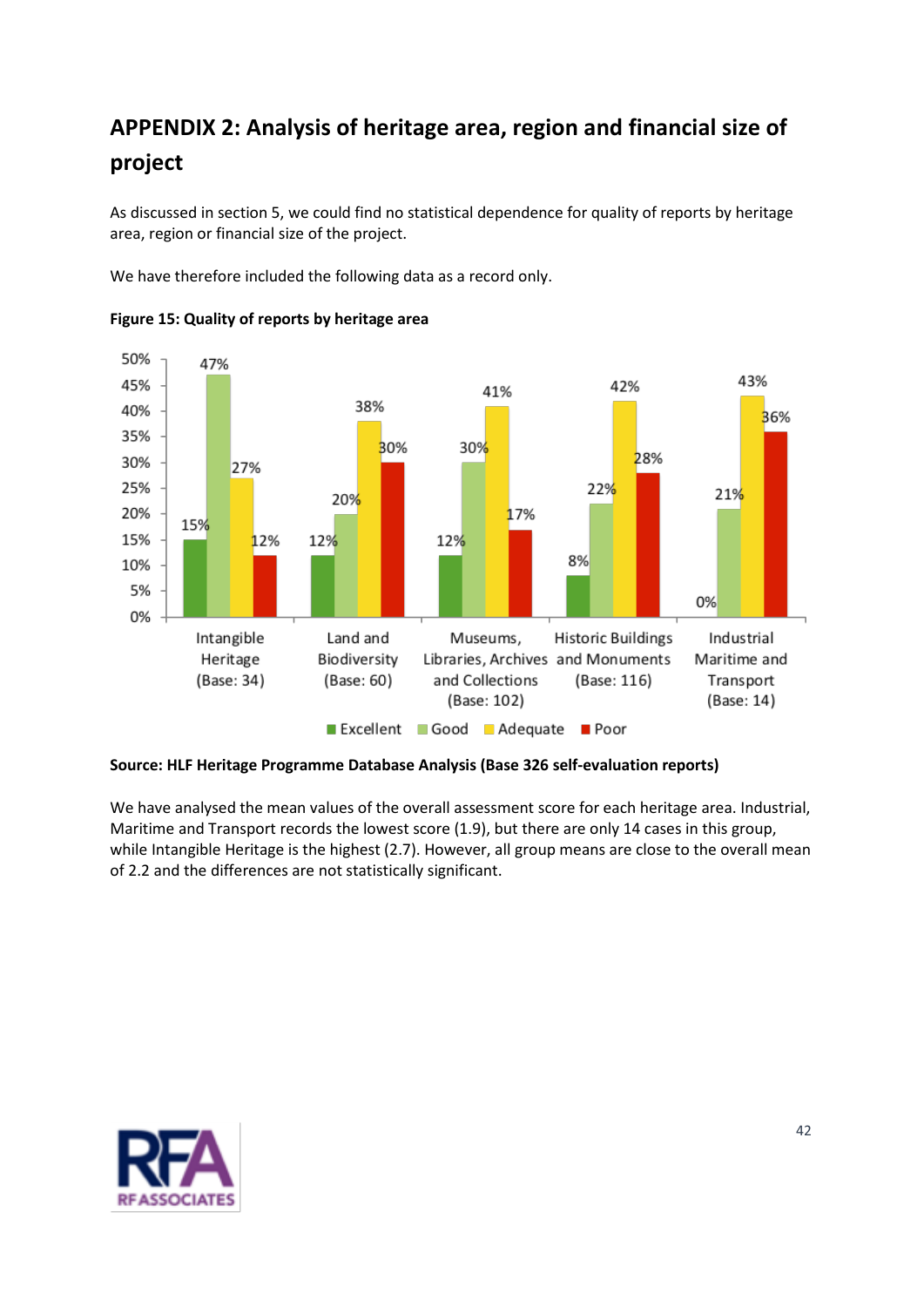Figure 16 shows the distribution of overall criteria scores for each region. While these are broadly similar, the North West stands out with particularly high share of evaluations - over 40% - ranked as Poor and over 70% as Poor or Adequate, although this region also records the fourth highest share rated as Excellent.

![](_page_42_Figure_1.jpeg)

#### **Figure 16: Quality of reports by geographic region**

#### **Source: HLF Heritage Programme Database Analysis (Base 326 self-evaluation reports)**

We have analysed the average (mean) scores for each region with the standard deviations. The lowest average score is for Northern Ireland, but this is based on only 8 reports. There are no statistically significant differences between average scores for the regions.

Figure 17 shows the quality of reports by financial size of project. The small to medium project results account for most of the data and dominate the statistical analysis which shows very low correlation between assessment scores and project size in general - that is, scores do not improve systematically with project size. The chart indicates that the very largest projects record lower shares of poor evaluations and higher shares of reports rated excellent. But the £1 - 2 m scale projects also show the highest share that score adequate, and the larger projects (over £1m) account for less than 20% of the total.

![](_page_42_Picture_6.jpeg)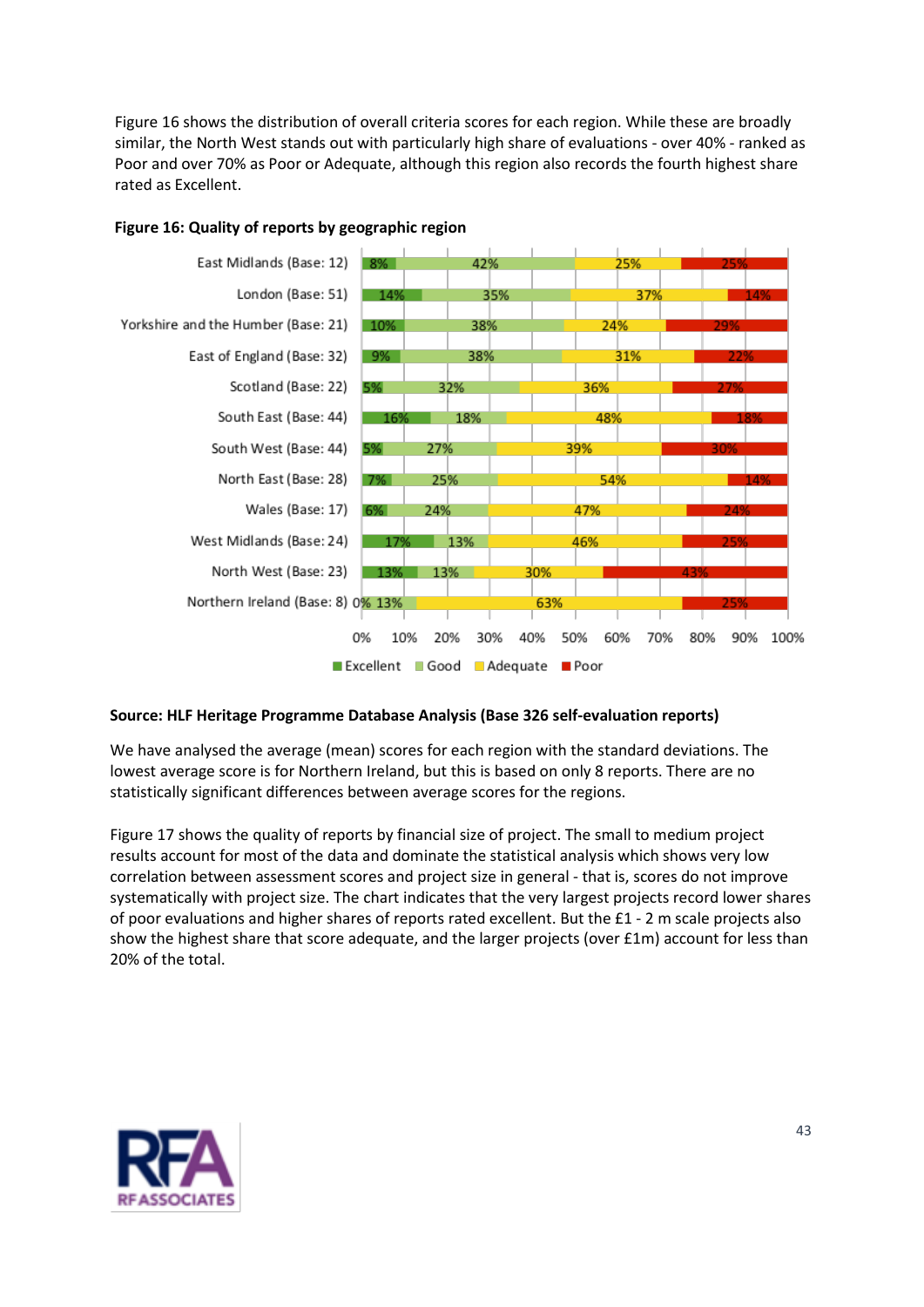![](_page_43_Figure_0.jpeg)

## **Figure 17: Quality of reports by financial size of project**

**Source: HLF Heritage Programme Database Analysis (Base 326 self-evaluation reports)**

![](_page_43_Picture_3.jpeg)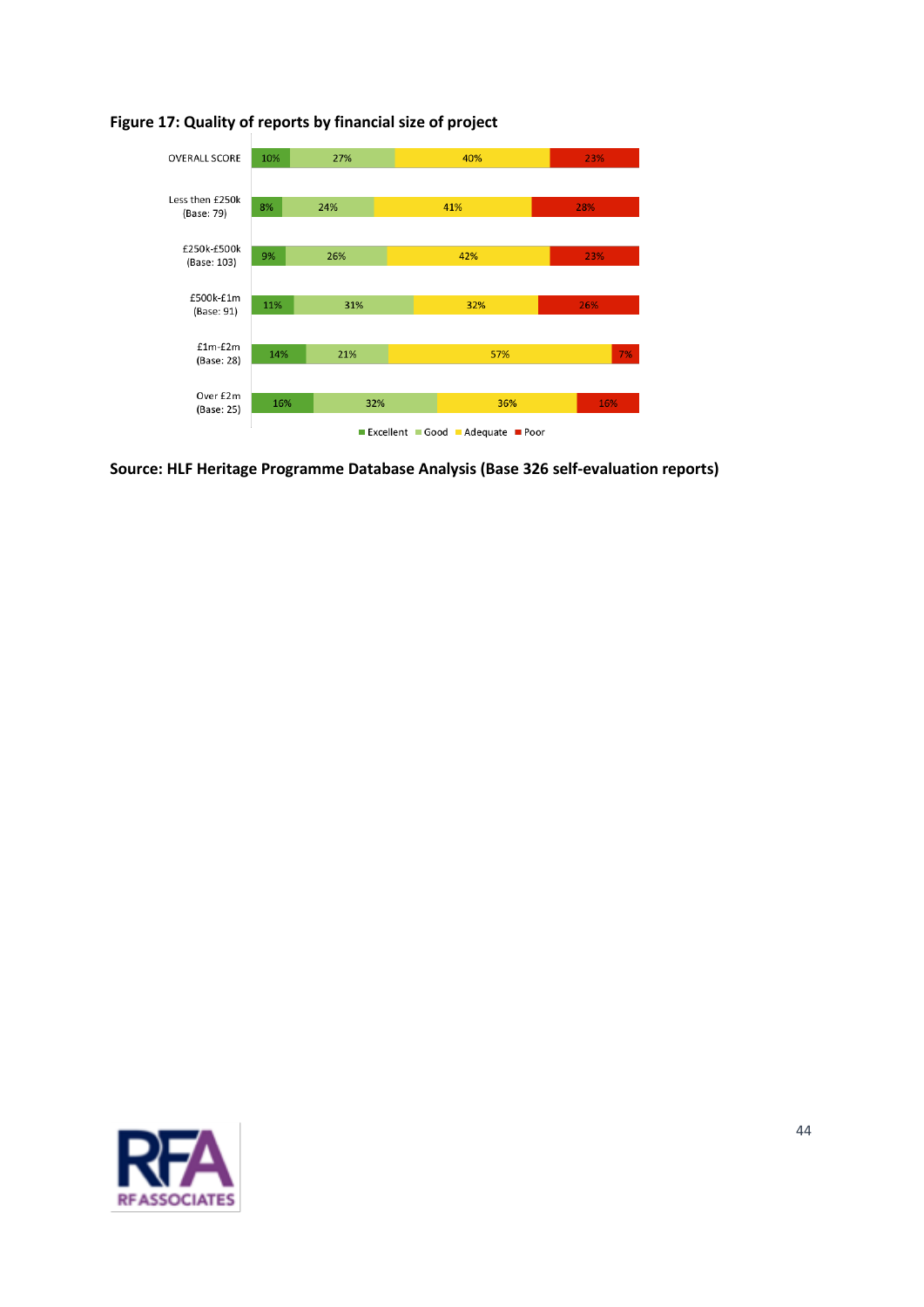# <span id="page-44-0"></span>**APPENDIX 3: Overall summary of self-evaluation report strengths**

## **and weaknesses**

**In this section we have, by way of summary, highlighted particular observations from the excellent reports and the poor reports, by way of understanding how reporting might be improved.**

## **Observations from the strengths of the excellent reports:**

- All of these reports embedded robust data collection methods at the outset of the project.
- Many of them used evaluation throughout the project lifespan to continually test and refine the success of activities and to monitor their impact. Some were able to demonstrate how selfevaluation findings have already had an impact on the ongoing success of the project.
- All demonstrated expert understanding of research methodologies and of impact evaluation.
- Many provided commentary on the robustness of the data and guidance for how to interpret the findings, taking into account sample sizes and confidence intervals.
- There was often a good balance between the detail of qualitative case studies and what projects meant to people individually, combined with the broader picture provided by quantitative surveys.
- Some reports referenced evaluation metrics and project successes to external references thereby setting their findings within a wider context e.g. other surveys produced by visitor / volunteer organisations, Generic Learning Outcomes.
- In some cases, the more succinct excellent reports were supported by appendices, which included detailed supporting evidence such as a list of who was consulted, evaluation plans, activity plans and separate research reports.
- Many were explicit about how the learning from this project and the evaluation report would be used to inform best practice in future. Some explained exactly whom the report would be shared with, how they would use it and what impact this was expected to then have.
- All the reports clearly and explicitly focused on outcomes and legacy.

#### **Observations from the weaknesses of the poor reports:**

- It was clear that evaluation had not been a priority for these projects.
- Many reports were short summaries and lacked sufficient detail about their project. Some were incomplete reports despite their title being 'evaluation report': they partially reported on an aspect of the project or focused on the achievement of milestones in terms of project management and processes rather than outcomes. Some reports only contained activity summaries, some even included conservation plans and marketing plans.
- Some reports lacked a clear structure or had no introduction / aims or objectives section in which to understand the context of the project.
- In many cases there was no evidence of any evaluation data. Therefore, reports often relied on the perspective of the author/s, or used selective anecdotal data to support the findings. It was often unclear how the report's judgments had been made.
- Where some data was provided, the reports did not demonstrate that they could analyse this robustly. Some reports included information in appendices but did not refer to this in the report nor attempt to analyse it.
- Many focused on universally positive/anecdotal verbatim and commentary, asserting that objectives had all been met despite a lack of robust evidence to support this. Where some objectives or targets had clearly not been met, there was often a lack of explanation for this.

![](_page_44_Picture_20.jpeg)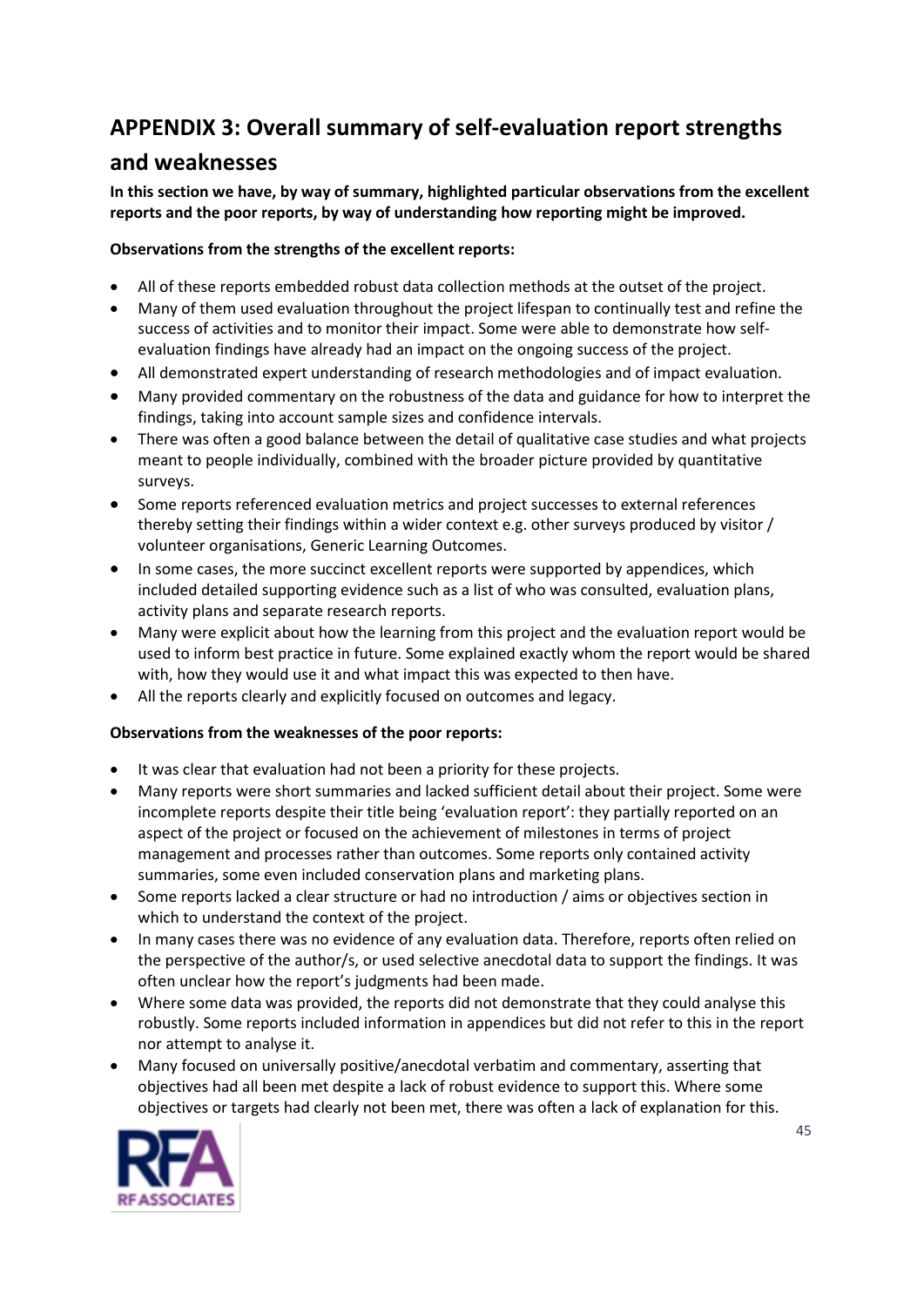- Many lacked reflection and insight into the strengths and weaknesses of the project.
- Many did not attempt to consider objectively whether any lessons had been learned.
- Many did not consider outcomes or refer to the project's wider impact outside of the fact that it had taken place and been delivered on time and to budget.
- A few reports had clearly not been proofread and had missing sections.

![](_page_45_Picture_4.jpeg)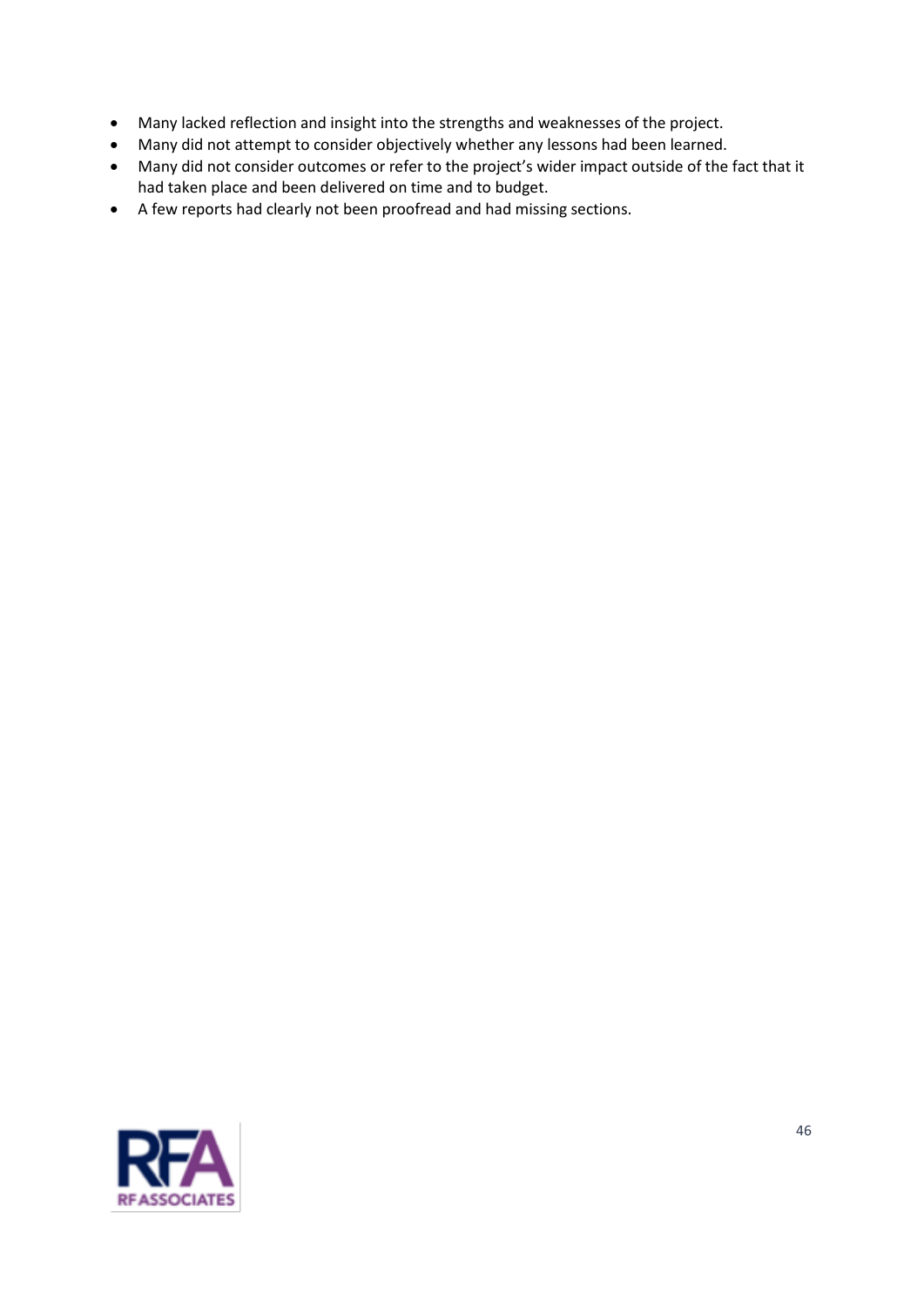# <span id="page-46-0"></span>**APPENDIX 4: HLF adopted approach to reviewing grantee**

# **evaluations**

# **Created to review first 92 self-evaluation reports and then used in subsequent 2017 and 2018 reviews**

## **Please note RF Associates did not create this methodology and criteria**

## **Methodology directions**

## **1 Introduction**

Reviews of grantee evaluations should be modeled on the Heritage Grants programme evaluation produced by Evaluation Expertise, for HLF, and published in September 2015. Reviews should include a comparative appraisal of: -

- the quality, scope and methodology of the self-evaluated reports;
- the type, range and quality of activities and outcomes achieved by completed projects including a mapping of the impact of their work onto HLF's current framework of outcomes for heritage, people and communities.

Since 2008, organisations awarded funding by HLF have been required to submit a self-evaluation of their project work upon completion of the project. The grant application guidance<sup>[3](#page-46-1)</sup> makes it clear that as well as providing regular progress reports, the project must send a final evaluation report at the end of the project and that this is needed before the Fund can release the final 10% of the grant.

When projects apply for a grant, HLF asks applicants to tell the 'story' of their project, by explaining why they want to do their project – the need or opportunity that exists; what they will do – both capital works and activities and what difference the project will make for heritage and for people. HLF asks grantees to repeat this exercise in their evaluation, comparing what they hoped or expected their project to achieve with what actually happened. The report is also expected to include details of issues or events relating to managing the project, staffing or the programme that they consider have been successful or unsuccessful.

HLF does not prescribe how grantees should carry out their evaluation. However we have issued [Evaluation Guidance](http://www.hlf.org.uk/HowToApply/goodpractice/Pages/Evaluation_guidance.aspx) ([4](#page-46-2)) and expect projects to follow the principles set out in this guidance in carrying out their self- evaluations.

HLF can contribute up to 3% of the total grant amount towards the cost of evaluation.

## **2 Assessment of evaluation reports**

It is important to have a clear and fair set of criteria against which to assess the quality of each of the evaluation reports. Drawing on best practice<sup>[5](#page-46-3)</sup>, the characteristics of a strong evaluation include:

• Trustworthiness: the data collection and analysis should be rigorous and stand up to

<span id="page-46-3"></span><sup>5</sup> In particular, the original reviewers drew on the classic 1990 text by Huey Chen "Theory-driven evaluation"

![](_page_46_Picture_19.jpeg)

<span id="page-46-1"></span><sup>&</sup>lt;sup>3</sup> Heritage Grants : Grants of more than £100,000 Introduction and help notes, HLF February 2012

<span id="page-46-2"></span><sup>4</sup> Heritage Lottery Fund, *Evaluation Good-practice guidance*, October 2012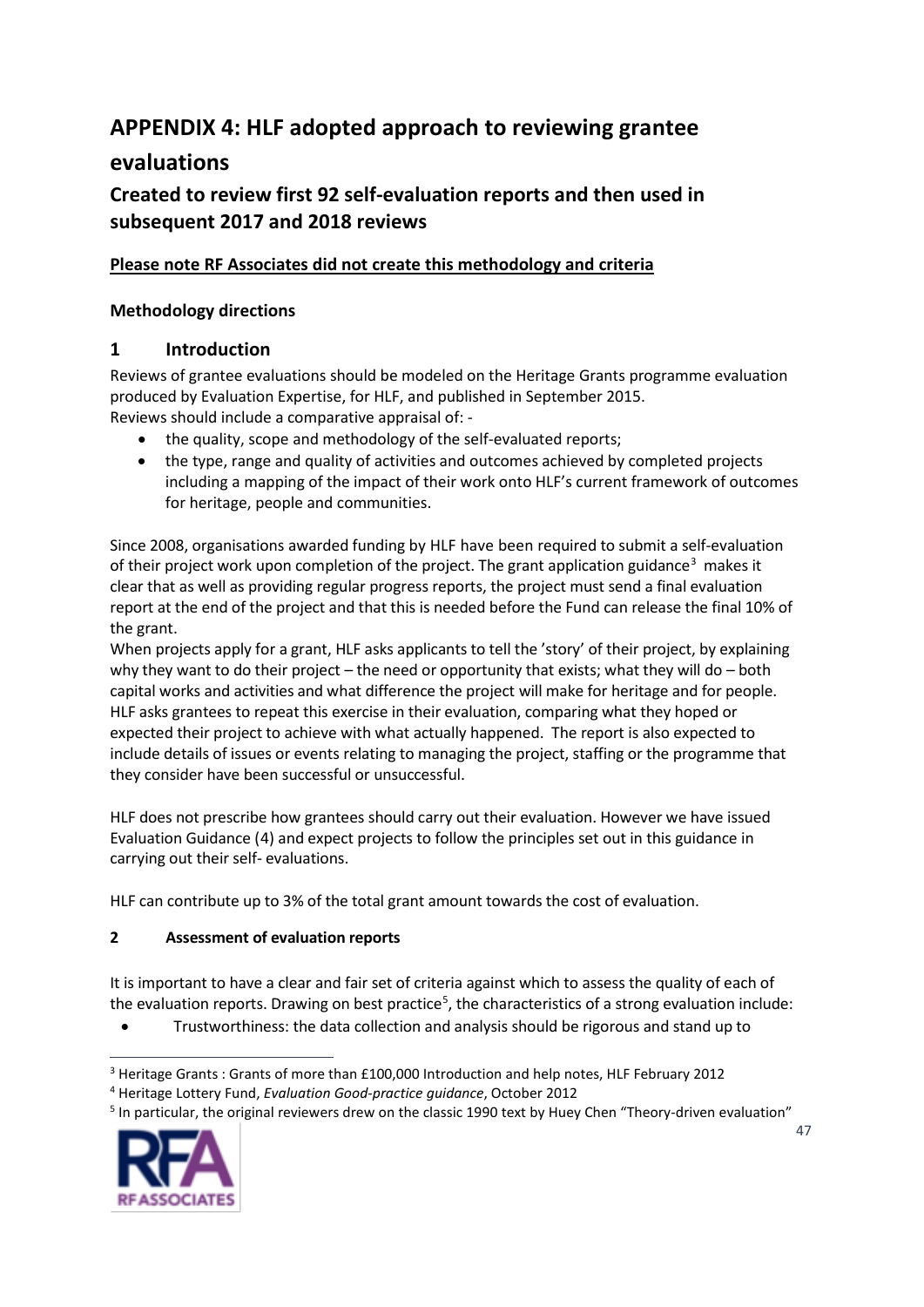scrutiny

- Objectivity: personal preferences or loyalties should not 'contaminate' evaluation results.
- Responsiveness: an evaluation report should be relevant and useful not only to the funders, but to other stakeholders such as programme staff, participants and local communities.
- Generalisability: the results can be used by stakeholders for decision-making in future.

HLF also specifies criteria for effective evaluation in the guidance they provided to each grantee. This guidance identifies four key factors:

- Look beyond the outputs: To evaluate change means looking at the real differences made by a project – this difference is often referred to as the outcomes of a project, or its impact.
- Tell the story: It is important to be clear about the link between activities and actions and the change that they are designed to bring about.
- Involve people: A search for a meaningful narrative requires a dialogue, rather than a mere extraction of data from people
- Indicators that matter: they must be chosen based on what people associated or benefiting from the project have identified as important to measure, and not just what is easiest to count

These sources have been synthesized to develop a set of six criteria suitable for use in assessing the evaluation of heritage projects. These are set out in Figure 1 with the relevant matching principles from the HLF's own evaluation guidance shown in brackets.

#### **Figure 1: Criterion used to assess and grade evaluation reports.**

**Criterion 1:** The evaluation provides a logical framework setting out linkages between activities, expected outputs and outcomes for all elements of the project (Telling the project story).

**Criterion 2:** Appropriate and methodical ways of asking were used which provide robust evidence including coverage of well-being as well as demographic, economic, social capital and quality of conservation issues where appropriate (Counting, involving, choosing indicators that matter).

**Criterion 3:** Data was subject to robust analysis to provide evidence on outcomes (Beyond counting).

**Criterion 4:** The evaluation is objective and free from bias (Avoiding bias).

**Criterion 5:** The results are clearly and sufficiently presented (Structuring the process of understanding).

**Criterion 6:** The conclusions and recommendations are sufficiently clear to enable stakeholders to identify and apply any lessons learned (Improve not just prove).

From these we have developed a set of indicative characteristics under each criterion to grade each report against. Performance against each criterion could be graded poor, fair, good or very good and we also made a similar overall assessment of each report. The grading schematic is shown in full at Annex A.

![](_page_47_Picture_18.jpeg)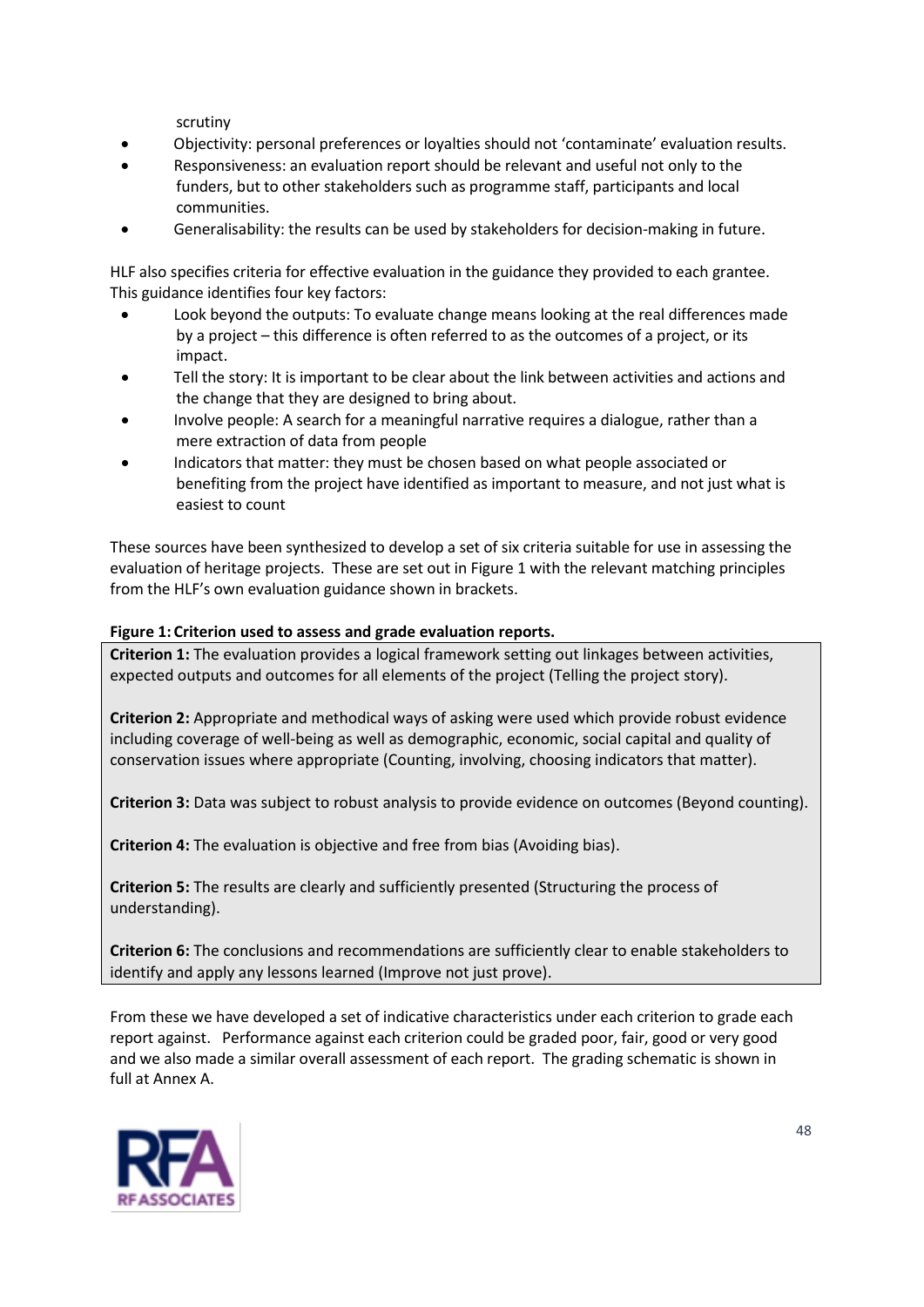Reviewers should not follow an unduly mechanistic approach. The final grade should not be just the average of the scores against each criterion, but an overall view on the report taking into account the strengths and weaknesses demonstrated against all the criteria. The schematic should be used to guide judgements and help ensure consistency. But the report grades remain a judgement.

## **3 Assessment against outcomes**

HLF currently uses an outcome framework which sets out 14 potential desired outcomes from its investment. The framework has 4 outcomes for heritage, 5 outcomes for people, and 5 outcomes for communities. For each potential outcome the framework describes the outcome and provides examples of how a project will know if it has achieved the outcome.

The framework was introduced in SF4 and all projects funded during this strategic plan period (April 2013 onwards) have presented the case for their projects against the outcomes framework and have been assessed against it.

Where projects were funded before SF4, it is still possible to map the evidence presented in self evaluation reports against the 14 outcomes, by interpolating from the evaluation reports.

The review should seek to identify evidence that a project has achieved an outcome under the current framework, and that this achievement is likely to have resulted: -

- because of the nature of the activity described within the report and/or
- because the quantitative and qualitative evidence presented in the report.

Where an outcome has not been mapped against the Framework, it does not mean that the project did not have that outcome but rather that the evaluation report does not provide clear evidence that can be interpolated. Once this scoring has been completed the reviewer should look for patterns across outcome and type of project in order to identify common features and lessons.

#### **Please note that for the 2017 Review**

For the purposes of evaluating the second set of 108 self-evaluation reports, in addition to following the process above RF Associates devised a numerical scoring system to ascertain the overall report grade:

- Excellent = 4, Good = 3, Adequate = 2, Poor =  $1$
- Reports were given 6 scores one for each of the 6 criteria; the maximum possible total was 24 (6 x Excellent scores), and the minimum possible total was 6 (6 x Poor scores)
- Reports were then allocated an overall rating based on their total score, unless researchers considered there was a reason that their scoring should be slightly higher or lower:
	- Poor 0-9
	- Adequate  $10 15$
	- Good  $16 19$
	- Excellent 20 24

![](_page_48_Picture_18.jpeg)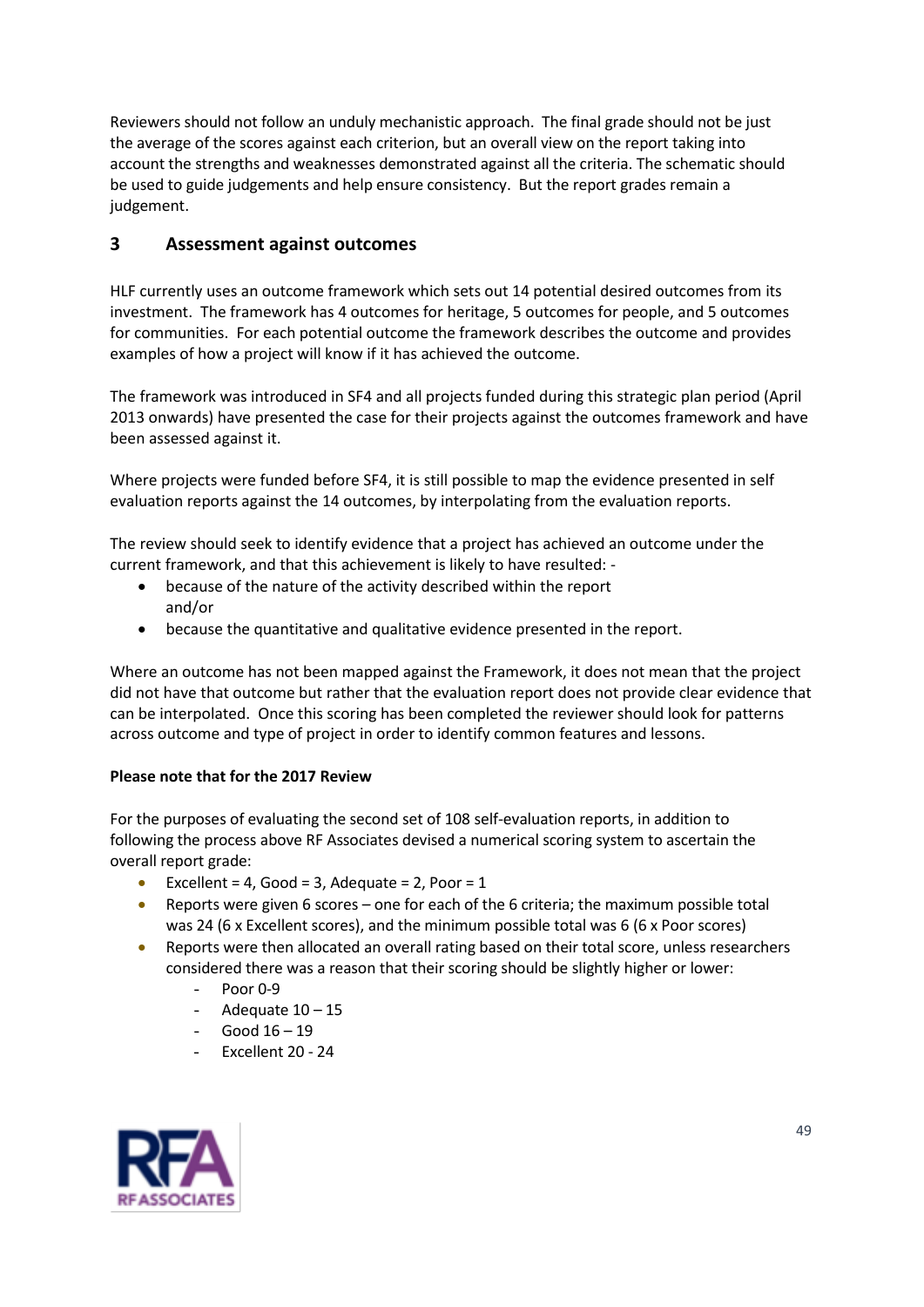# <span id="page-49-0"></span>**Annex A – Criterion Scoring**

Please note that for the second evaluation review in 2017, it was agreed that the original terms of 'Very Good' and 'Fair' would be replaced respectively with 'Excellent' and 'Adequate'.

## **Criterion 1: The evaluation provides a logical framework setting out linkages between activities, expected outputs and outcomes for all elements of the project (Telling the project story)**

#### **Poor**

1.1 There was no clear rationale explained or the activities undertaken were described but without any explanation of the outputs and outcomes.

#### **Fair/Adequate**

1.2 One of the following three issues was adequately addressed:

- There was an explanation of how each activity contributed to the outputs achieved

- There was a clear explanation of how each output had led to outcomes or wider impacts

- There was some sensitivity analysis or other estimation of the extent of attribution of activities to outputs or outputs to outcomes

#### **Good**

- 1.3 Two of the following three issues were adequately addressed:
- There was an explanation of how each activity contributed to the outputs achieved
- There was a clear explanation of how each output had led to outcomes or wider impacts
- There was some sensitivity analysis or other estimation of the extent of attribution of activities to outputs or outputs to outcomes

## **Very Good/Excellent**

- 1.4 All of the following three issues were adequately addressed:
- There was an explanation of how each activity contributed to the outputs achieved
- There was a clear explanation of how each output had led to outcomes or wider impacts

- There was some sensitivity analysis or other estimation of the extent of attribution of activities to outputs or outputs to outcomes

![](_page_49_Picture_20.jpeg)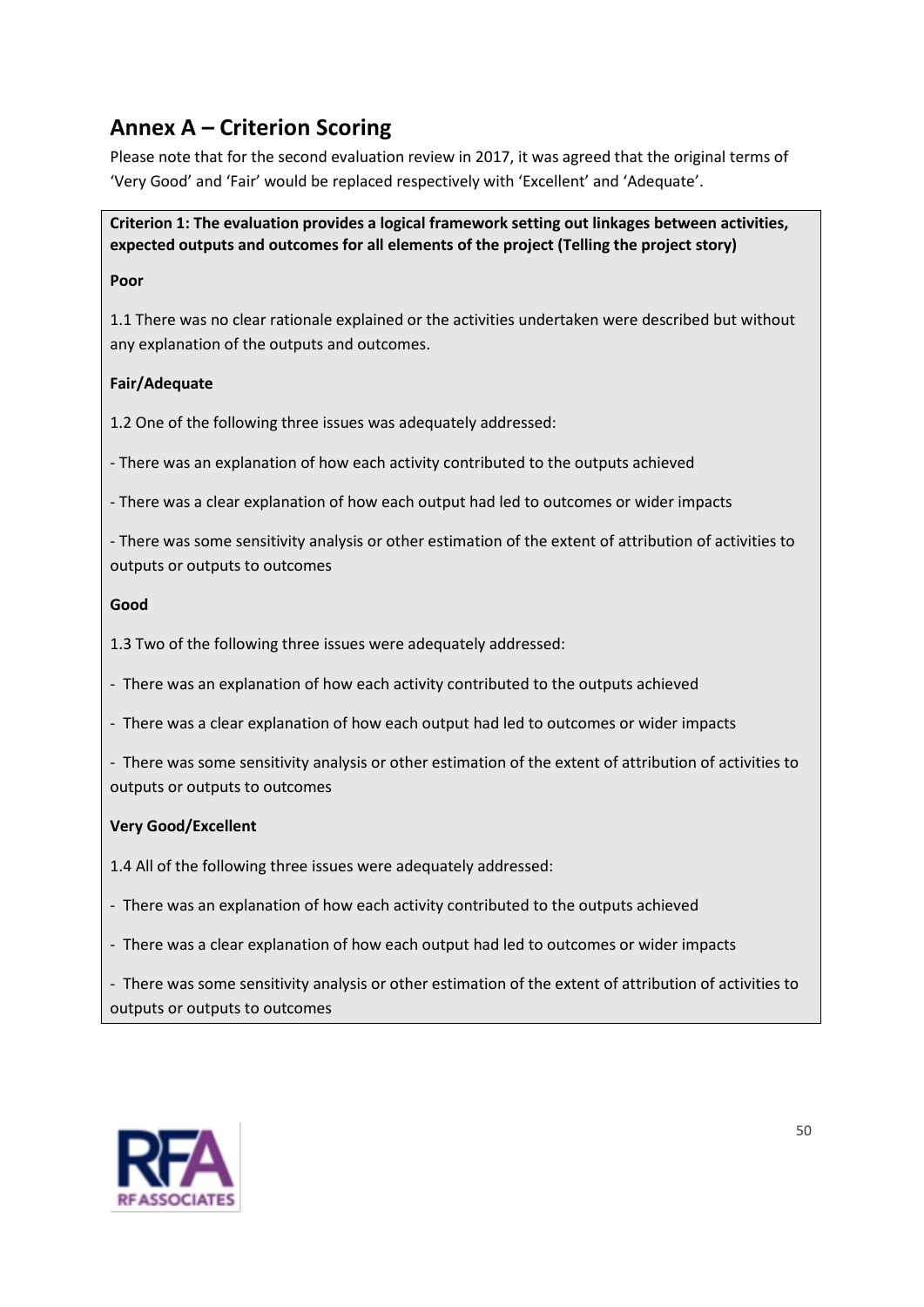**Criterion 2: Appropriate and methodical ways of asking were used which provide robust evidence including coverage of well-being as well as demographic, economic, and social capital issues where appropriate(Counting, involving, choosing indicators that matter)** 

**Poor**

2.1 Ways of asking are limited or not clear

#### **Fair/Adequate**

2.2 One or two of the following four was adequately addressed:

- How people's levels of well-being might have changed as a result of the project

- There was a number of different ways of asking people involved in the project (volunteers, project staff, visitors, participants, focus groups)

- The mix included qualitative and quantitative
- The data collected included external sources (eg community feedback) as well as internal data.
- Where appropriate the analysis included coverage of demographics (gender, ethnicity, socioeconomic, disabled) and/or economic impacts and/or social capital issues

#### **Good**

2.3 Three or four of the following issues was adequately addressed:

- How people's levels of well-being might have changed as a result of the project

- There was a number of different ways of asking people involved in the project (volunteers, project staff, visitors, participants, focus groups)

- The mix included qualitative and quantitative
- The data collected included external sources (eg community feedback) as well as internal data.

- Where appropriate the analysis included coverage of demographics (gender, ethnicity, socioeconomic, disabled) and/or economic impacts and/or social capital issues

#### **Very Good/Excellent**

2.4 All of the following issues were adequately addressed:

- How people's levels of well-being might have changed as a result of the project

- There was a number of different ways of asking people involved in the project (volunteers, project staff, visitors, participants, focus groups)

![](_page_50_Picture_21.jpeg)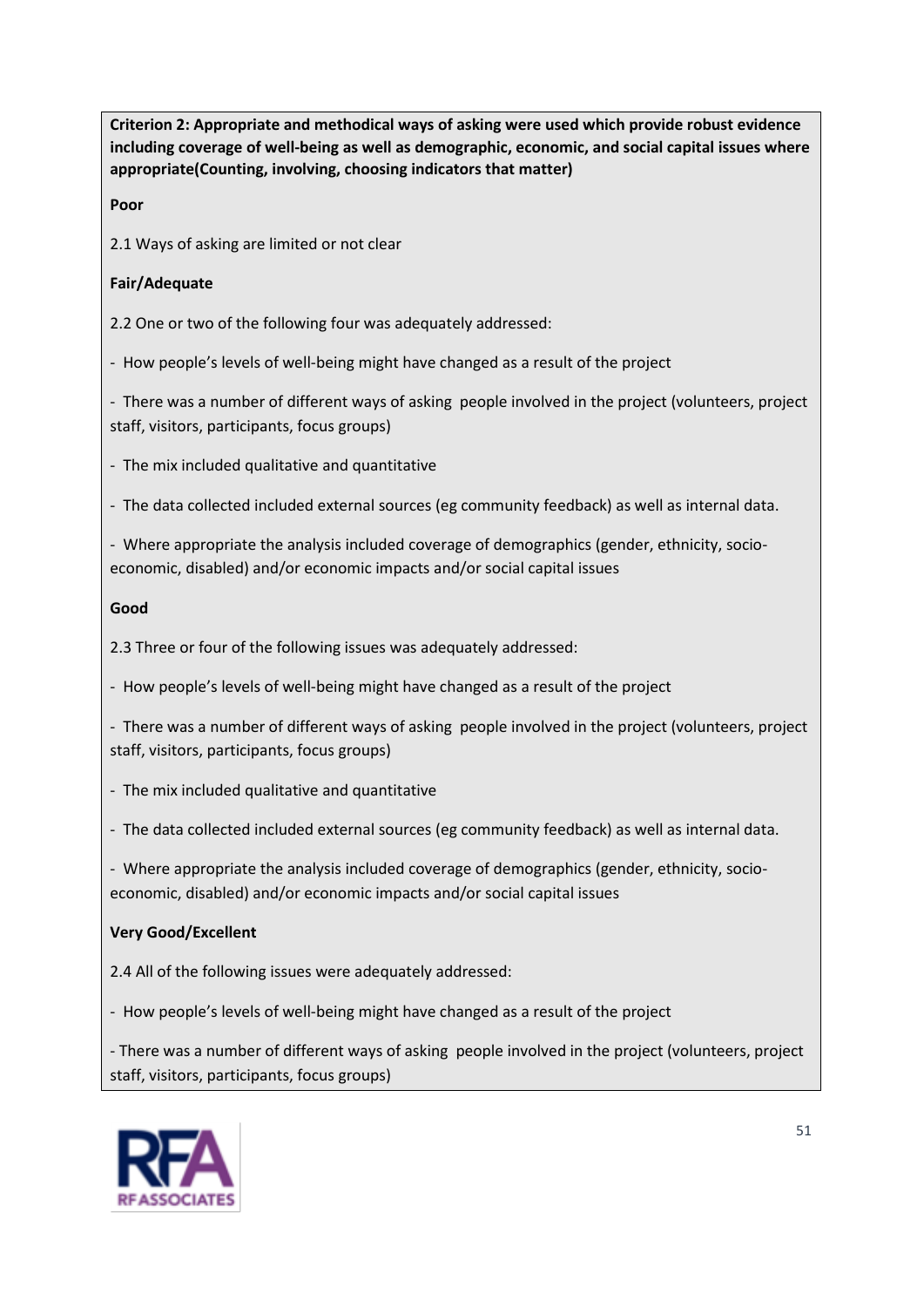- The mix included qualitative and quantitative

- The data collected included external sources (eg community feedback) as well as internal data.

- Where appropriate the analysis included coverage of demographics (gender, ethnicity, socioeconomic, disabled) and/or economic impacts and/or social capital issues

![](_page_51_Picture_3.jpeg)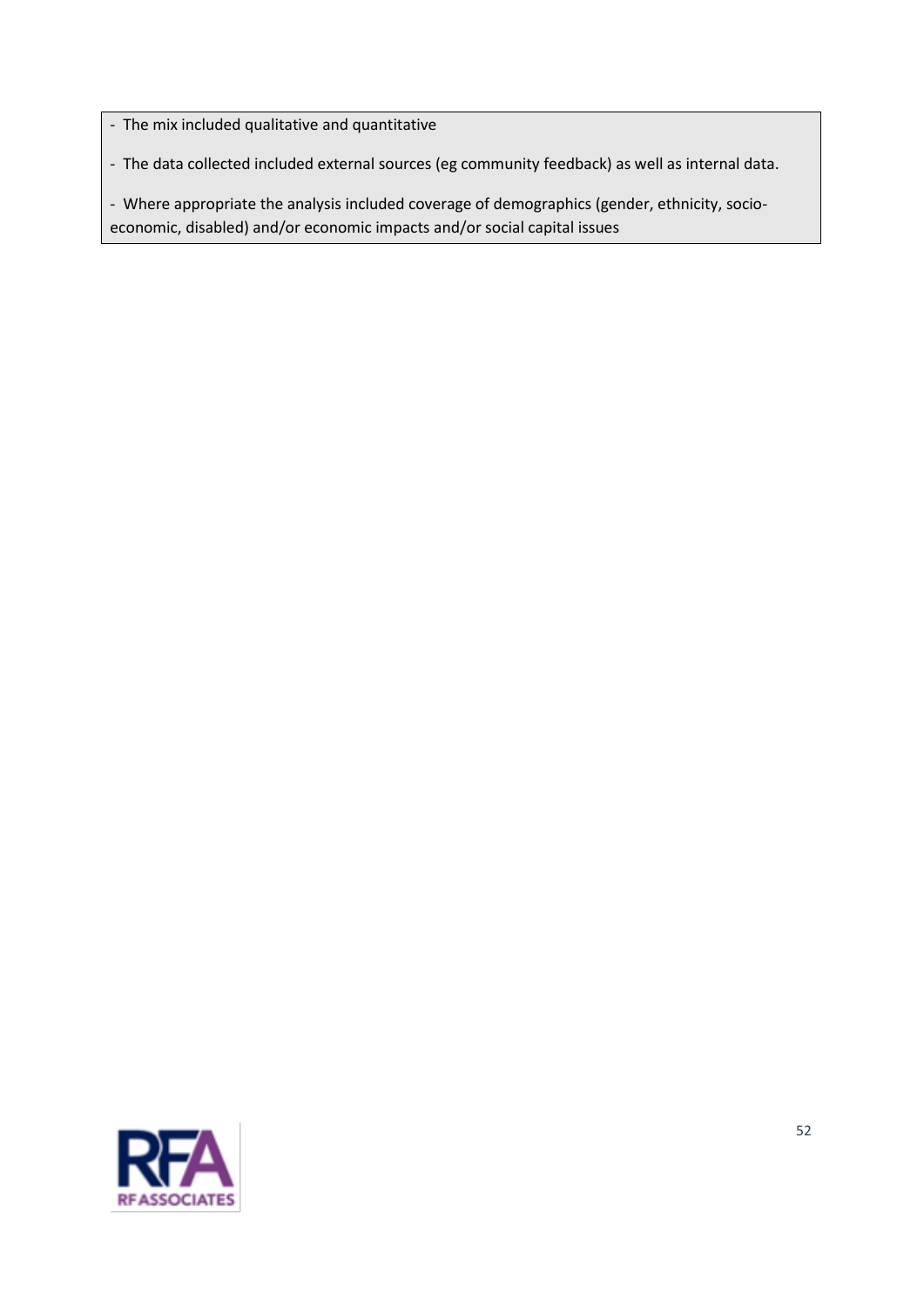| Criterion 3: Data was subject to robust analysis to provide evidence on outcomes (Beyond<br>counting)                                             |
|---------------------------------------------------------------------------------------------------------------------------------------------------|
| Poor                                                                                                                                              |
| 3.1 Data is given but there is limited analysis                                                                                                   |
| Fair/Adequate                                                                                                                                     |
| 3.2 One or two of the following four issues was adequately addressed:                                                                             |
| - Comparisons are made with a baseline                                                                                                            |
| - There was evidence that the evaluation considered the robustness and comprehensiveness of the<br>data collected and highlighted any limitations |
| - The analysis of the quantitative included trends/patterns                                                                                       |
| - Sample sizes were considered                                                                                                                    |
| - The analysis of the qualitative data brought any explanations for the trends/patterns identified.                                               |
| Good                                                                                                                                              |
| 3.3 Three or four of the following issues were adequately addressed:                                                                              |
| - Comparisons are made with a baseline                                                                                                            |
| - There was evidence that the evaluation considered the robustness and comprehensiveness of the<br>data collected and highlighted any limitations |
| - The analysis of the quantitative included trends/patterns                                                                                       |
| - Sample sizes were considered                                                                                                                    |
| - The analysis of the qualitative data brought any explanations for the trends/patterns identified.                                               |
| <b>Very Good/Excellent</b>                                                                                                                        |
| 3.4 All of the following issues were adequately addressed:                                                                                        |
| - Comparisons are made with a baseline                                                                                                            |
| - There was evidence that the evaluation considered the robustness and comprehensiveness of the<br>data collected and highlighted any limitations |
| - The analysis of the quantitative included trends/patterns                                                                                       |
| - Sample sizes were considered                                                                                                                    |
| 53<br><b>EASSOCIATES</b>                                                                                                                          |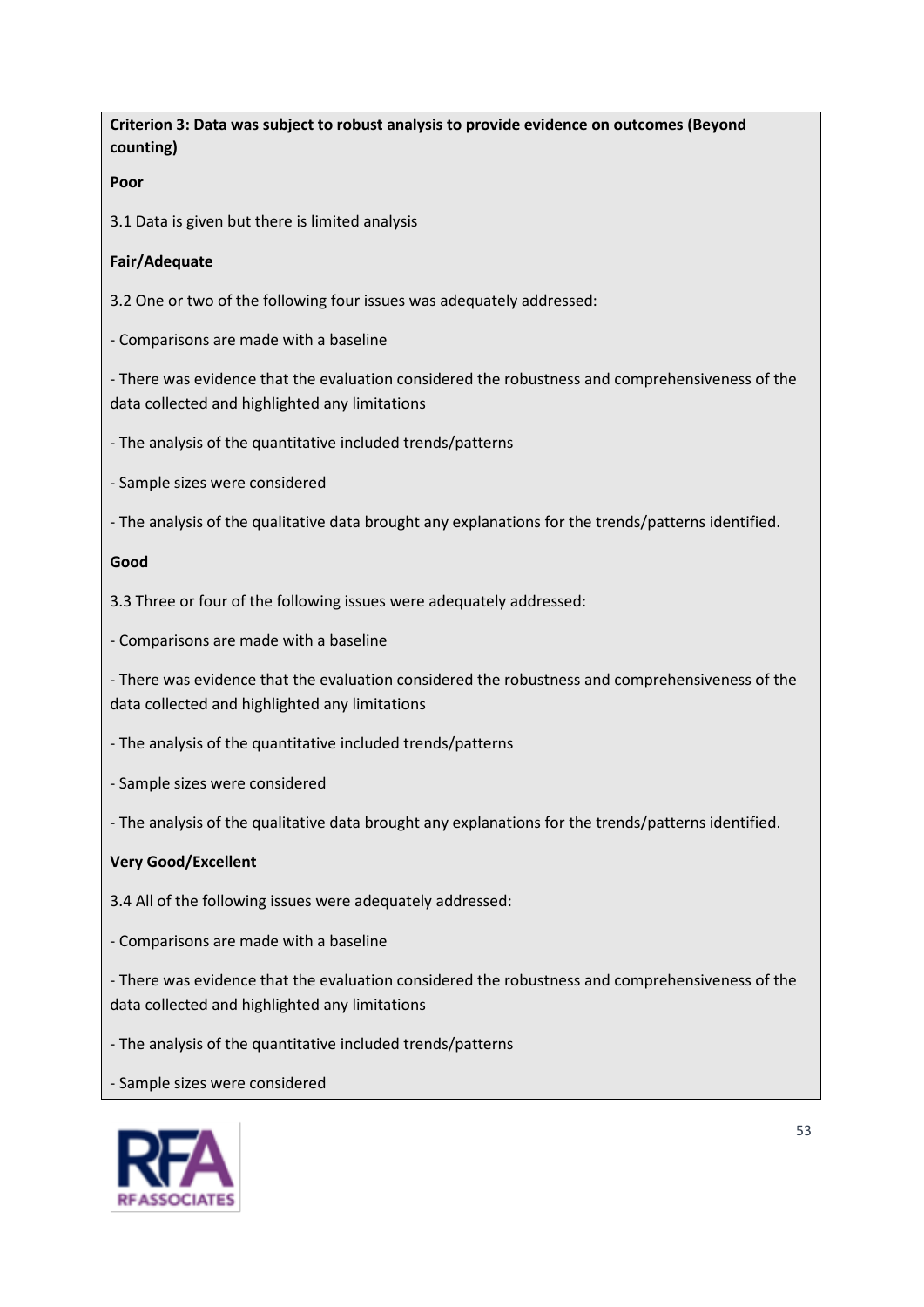- The analysis of the qualitative data brought any explanations for the trends/patterns identified.

![](_page_53_Picture_1.jpeg)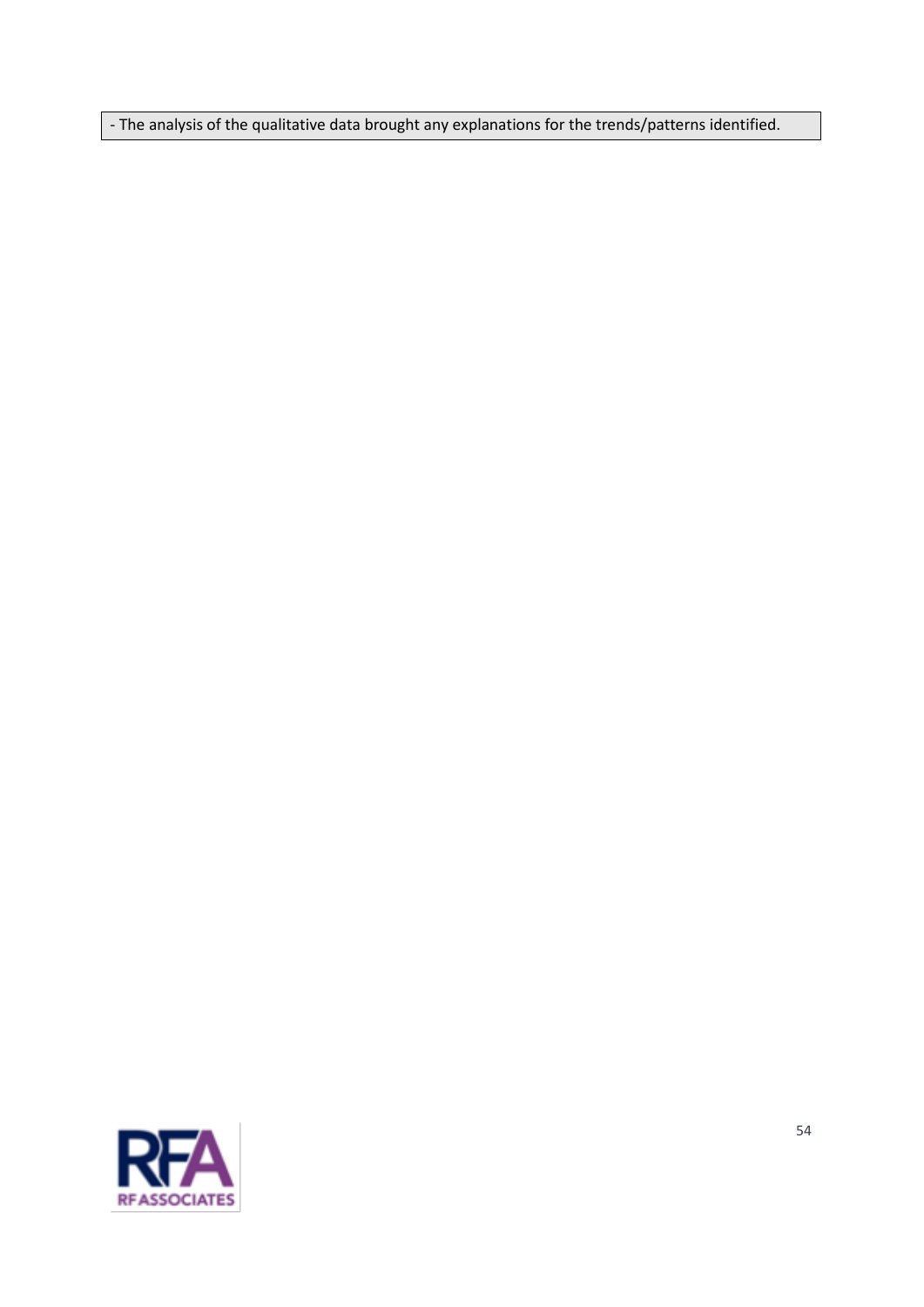#### **Criterion 4: The evaluation is objective and free from bias (Avoiding bias)**

#### **Poor**

4.1 There was no information on how the evaluation was undertaken and no evidence of any controls in place to minimise the risk of bias.

#### **Fair/Adequate**

4.2 There was information on how the evaluation was undertaken but only one of the following four issues had been adequately addressed:

- A clear template for how the evaluation would be undertaken and the conclusions reached
- Evidence of management oversight and/or quality control for the evaluation
- Evidence of external challenge or scrutiny of the approach used and the conclusions reached
- Achievement is referenced to external standards

#### **Good**

4.3 There was information on how the evaluation was undertaken but only two of the following four issues had been adequately addressed:

- A clear template for how the evaluation would be undertaken and the conclusions reached
- Evidence of management oversight and/or quality control for the evaluation
- Evidence of external challenge or scrutiny of the approach used and the conclusions reached
- Achievement is referenced to external standards

#### **Very Good/Excellent**

4.4 There was information on how the evaluation was undertaken and each of the following issues had been adequately addressed:

- A clear template for how the evaluation would be undertaken and the conclusions reached
- Evidence of management oversight and/or quality control for the evaluation
- Evidence of external challenge or scrutiny of the approach used and the conclusions reached
- Achievement is referenced to external standards

![](_page_54_Picture_21.jpeg)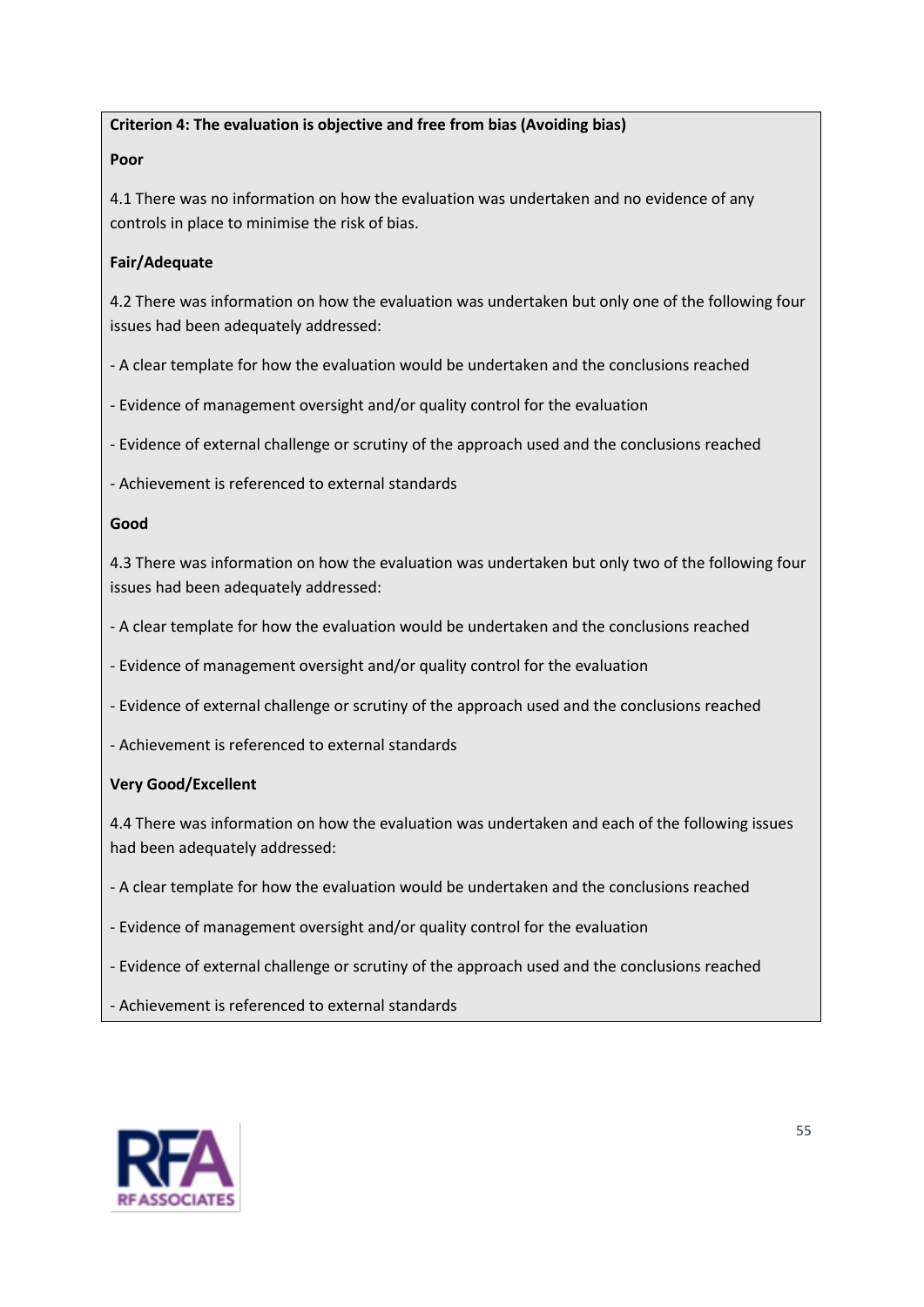**Criterion 5: The results are clearly presented (Structuring the process of understanding) Poor**

5.1 None of the following issues had been adequately addressed:

- The project background and context were clearly presented

- The report followed the structure recommended in the HLF guidance

- There was appropriate use of tables, graphics etc.
- The conclusions were clearly supported by the data presented

#### **Fair/Adequate**

5.2 Only one of the following issues had been adequately addressed:

- The project background and context were clearly presented
- The report followed the structure recommended in the HLF guidance
- There was appropriate use of tables, graphics etc.
- The conclusions were clearly supported by the data presented

#### **Good**

- 5.3 Two or three of the following issues had been adequately addressed:
- The project background and context were clearly presented
- The report followed the structure recommended in the HLF guidance
- There was appropriate use of tables, graphics etc.
- The conclusions were clearly supported by the data presented

#### **Very Good/Excellent**

- 5.4 All of the following issues had been adequately addressed:
- The project background and context were clearly presented
- The report followed the structure recommended in the HLF guidance
- There was appropriate use of tables, graphics etc.
- The conclusions were clearly supported by the data presented

![](_page_55_Picture_24.jpeg)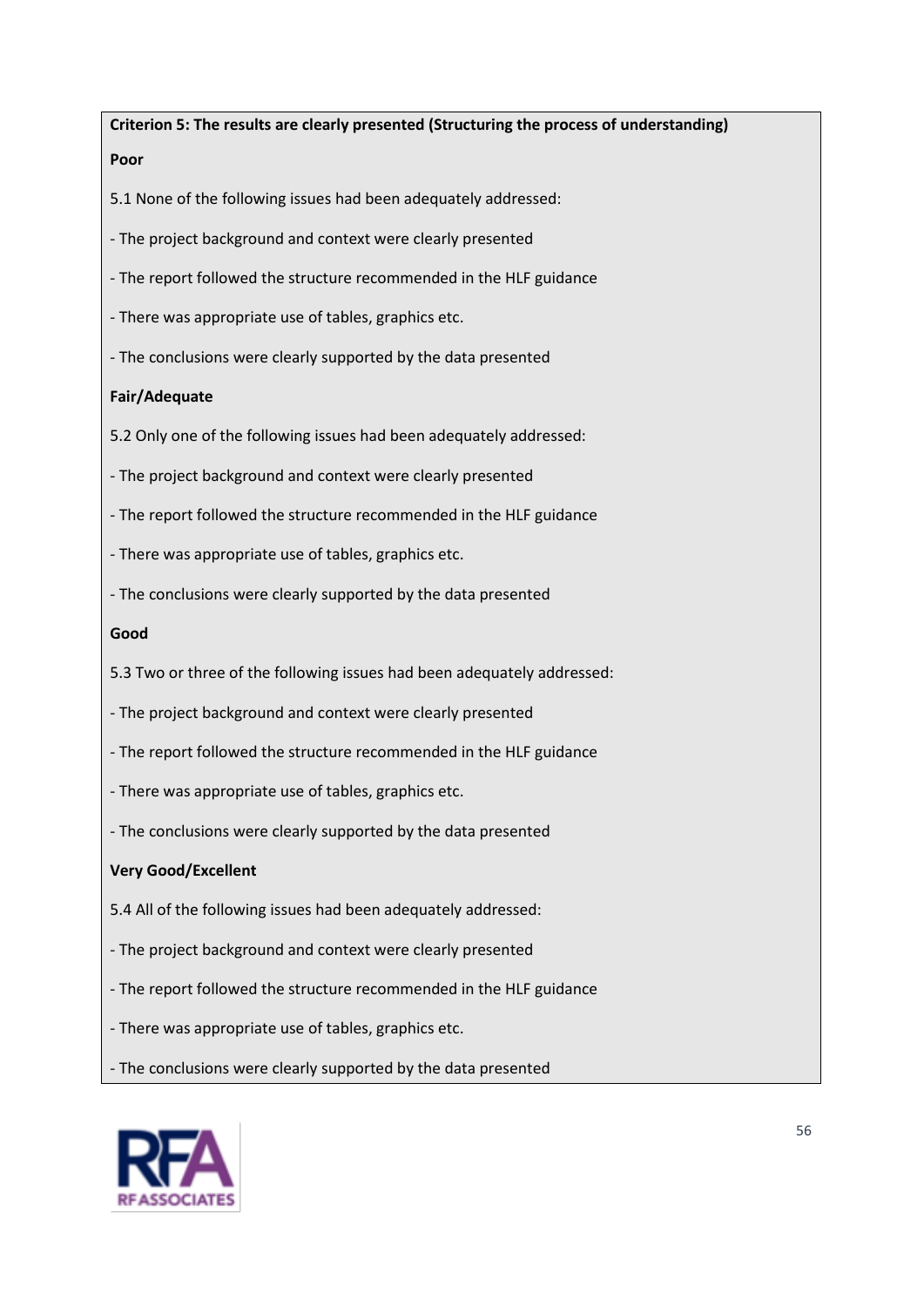**Criterion 6: The conclusions and recommendations are sufficiently clear to enable stakeholders to identify and apply any lessons learned (Improve not just prove)**

**Poor**

6.1 There was no conclusion, or the conclusion was a simple assurance that all activities had been completed without any analysis of their efficiency or effectiveness

#### **Fair/Adequate**

6.2 One of the following issues was adequately addressed:

- The conclusion offers insights and lessons learned

- The conclusion identifies areas for improvement or issues that could improve effectiveness in future

- There was evidence that the grantees had undertaken some sort of reflective or lessons learned exercise to indicate that the evaluation is likely to lead to improvements on future or similar activities

- The evaluation results had been made available to stakeholders and other interested parties

**Good**

6.3 Two or three of the following issues were adequately addressed:

- The conclusion offers insights and lessons learned

- The conclusion identifies areas for improvement or issues that could improve effectiveness in future

- There was evidence that the grantees had undertaken some sort of reflective or lessons learned exercise to indicate that the evaluation is likely to lead to improvements on future or similar activities

- The evaluation results had been made available to stakeholders and other interested parties

#### **Very Good/Excellent**

6.4 All of the following issues were adequately addressed:

- The conclusion offers insights and lessons learned

- The conclusion identifies areas for improvement or issues that could improve effectiveness in future

![](_page_56_Picture_19.jpeg)